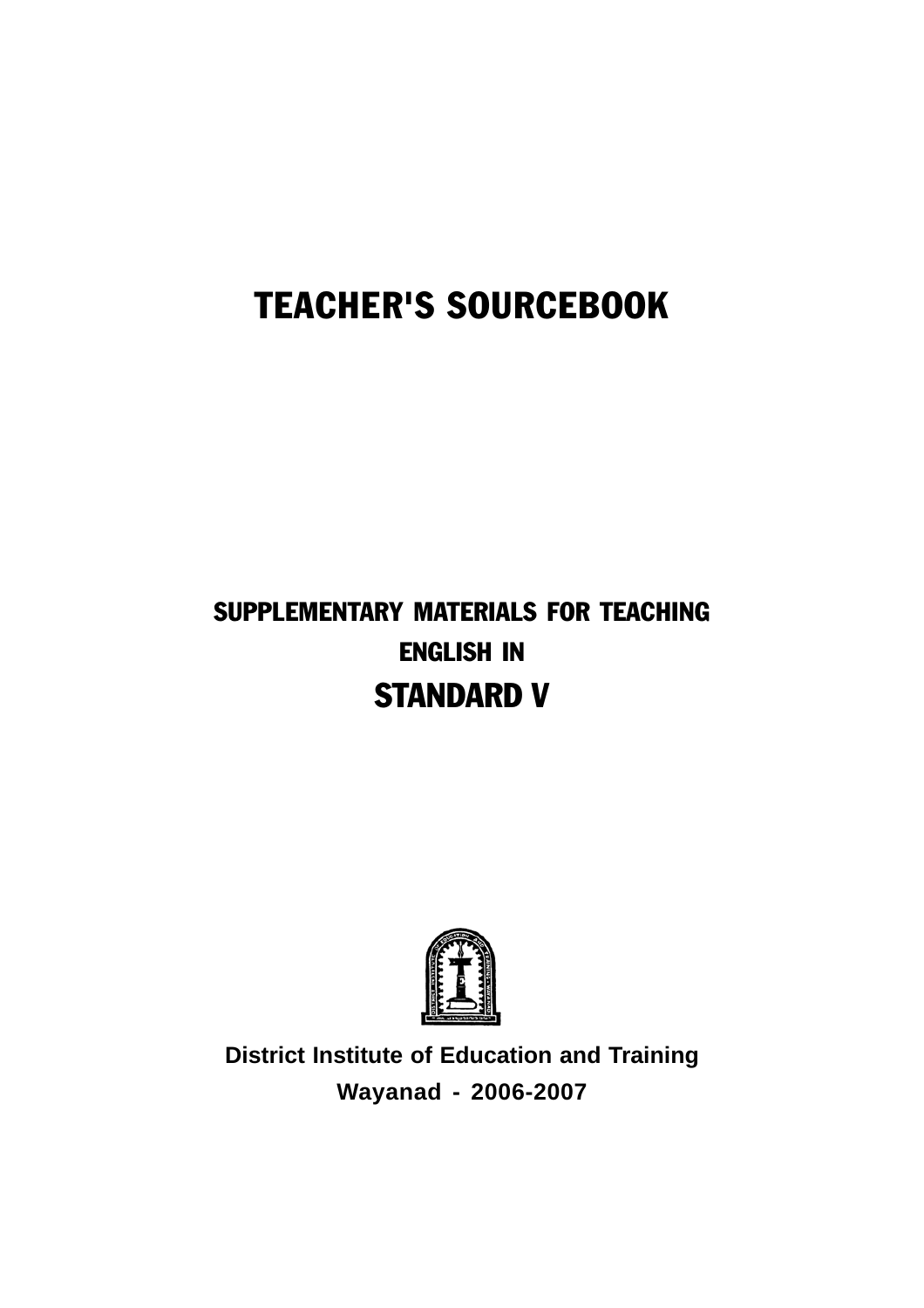# **Published by:**

The Principal, District Institute of Education and Training (DIET) Wayanad

For private circulation only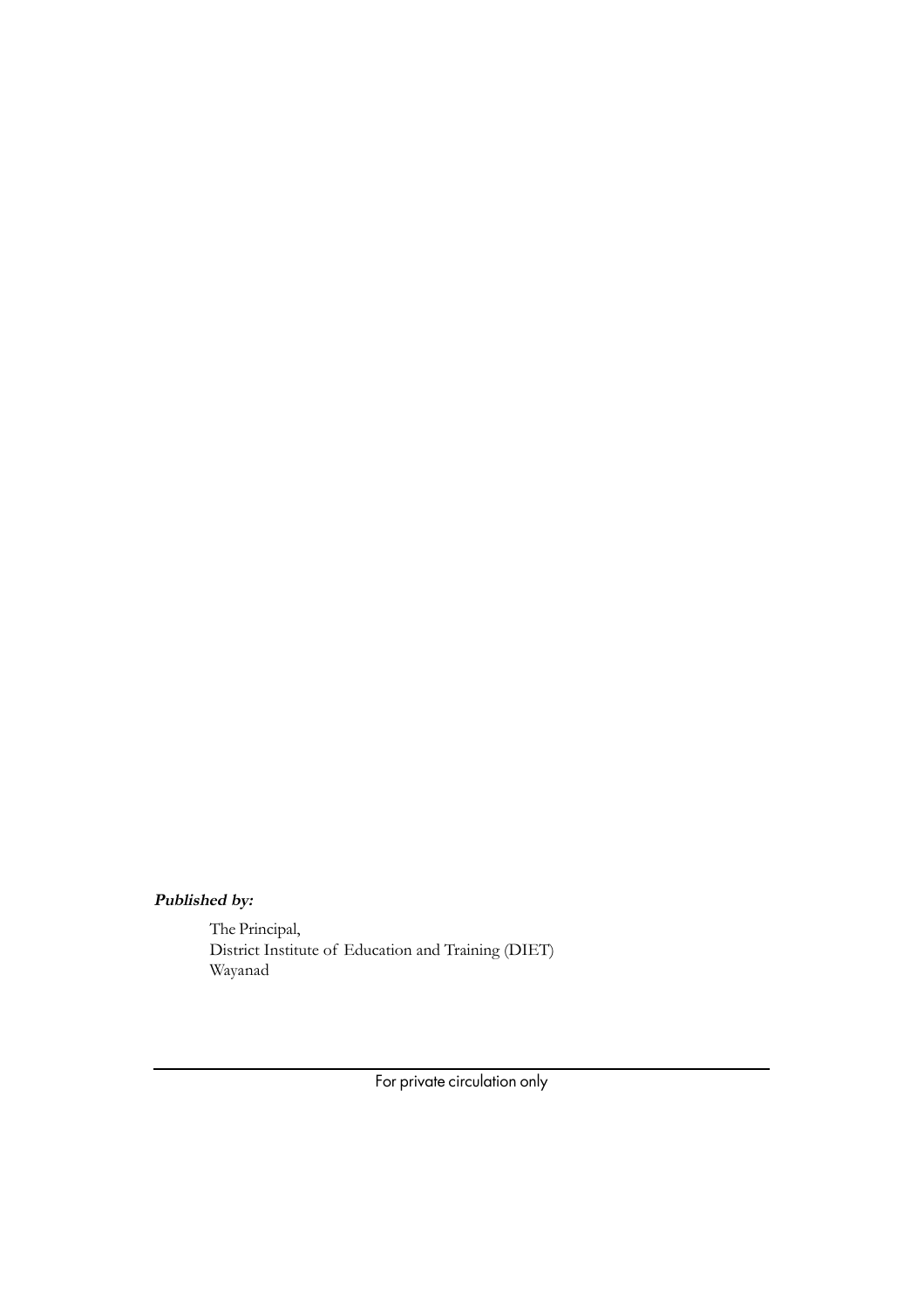# PREFACE

The Coursebooks and Practicebooks in English for standard VI, VII have been revised on the basis of the constructivist paradigm derived from the covergence of cognitive psychology, theoretical linguistics, experiential pedagogy and the theory of multiple intelligence. language is viewed here as a set of discourses for communication. Hence discourse level treatment of Language has been introduced. Narratives have been used as a pedagogic tool for integrating the language skills and giving learners a holistic feel for the language.

The existing learning materials for standard V are based on the Communicative Language Teaching Approach. On the other hand, there is a paradigm shift to the Cognitive Interactionist approach in standard VI and VII. Inservice teacher training programmes are being conducted for standard V teachers to provide integrated learning materials in the class within the purview of the prescribed curriculum. Feedback on these training programmes through field visits and personal interactions reveal that teachers find it very difficult to handle lessons in Std V using the near approach as support materials are not available.

This supplementary material for standard V was designed in the district level workshops conducted by DIET Wayanad during August 2006. Hope that teachers can make use of these materials effectively in their classrooms. There are 10 units in the coursebook for standard V. Each unit in this material has been prepared correspondingly by making use of the possibilities. Units 7 and 8 of the coursebook have been merged into one unit. Thus there are nine units in this new material. The tasks in the CB and PB can be incorporated with the classroom activities by the teacher. Reading materials for children will have to be duplicated by the teachers using the TLM grant.

Your suggestions for improving the quality of this material in the light of classroom practices are solicited.

Thank You.

**PRINCIPAL** Sulthan Bathery DIET Wayanad

August 2006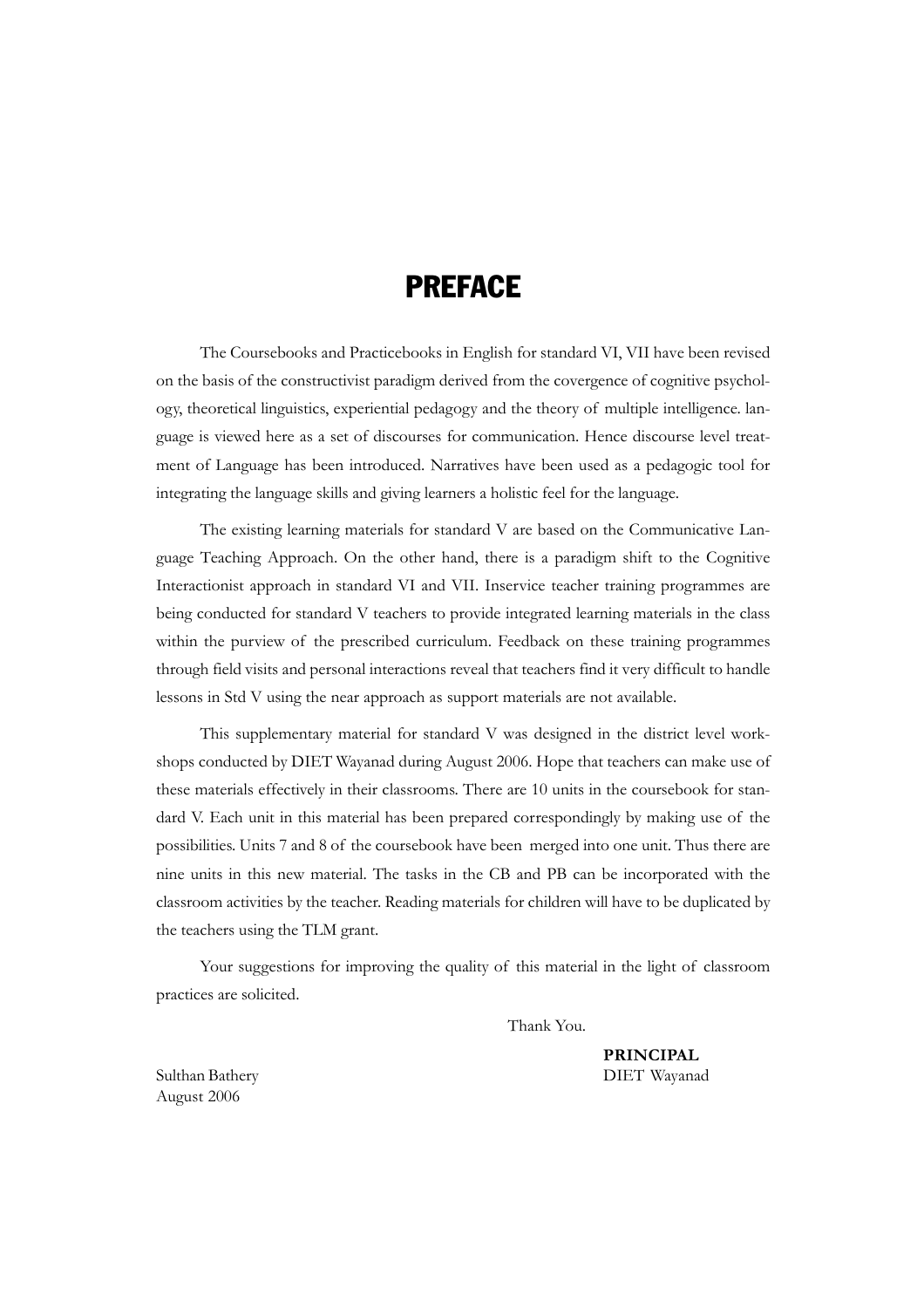# **CONTENTS**

To the Teacher

The approach to facilitating English language acquisition

Continuous Evaluation

Curriculum Discourses Identified

Unit 1 - The Pet Parrot

Unit 2 - My School

- Unit 3 Healthy Habits
- Unit 4 The Animal Album
- Unit 5 A Great Friendship
- Unit 6 Plant a Tree

Unit 7 & 8 - My Study, The Twinkling Stars

Unit 9 - The Wealth of the Nation

Unit 10 - I Melt for you

Appendix - English for classroom Communication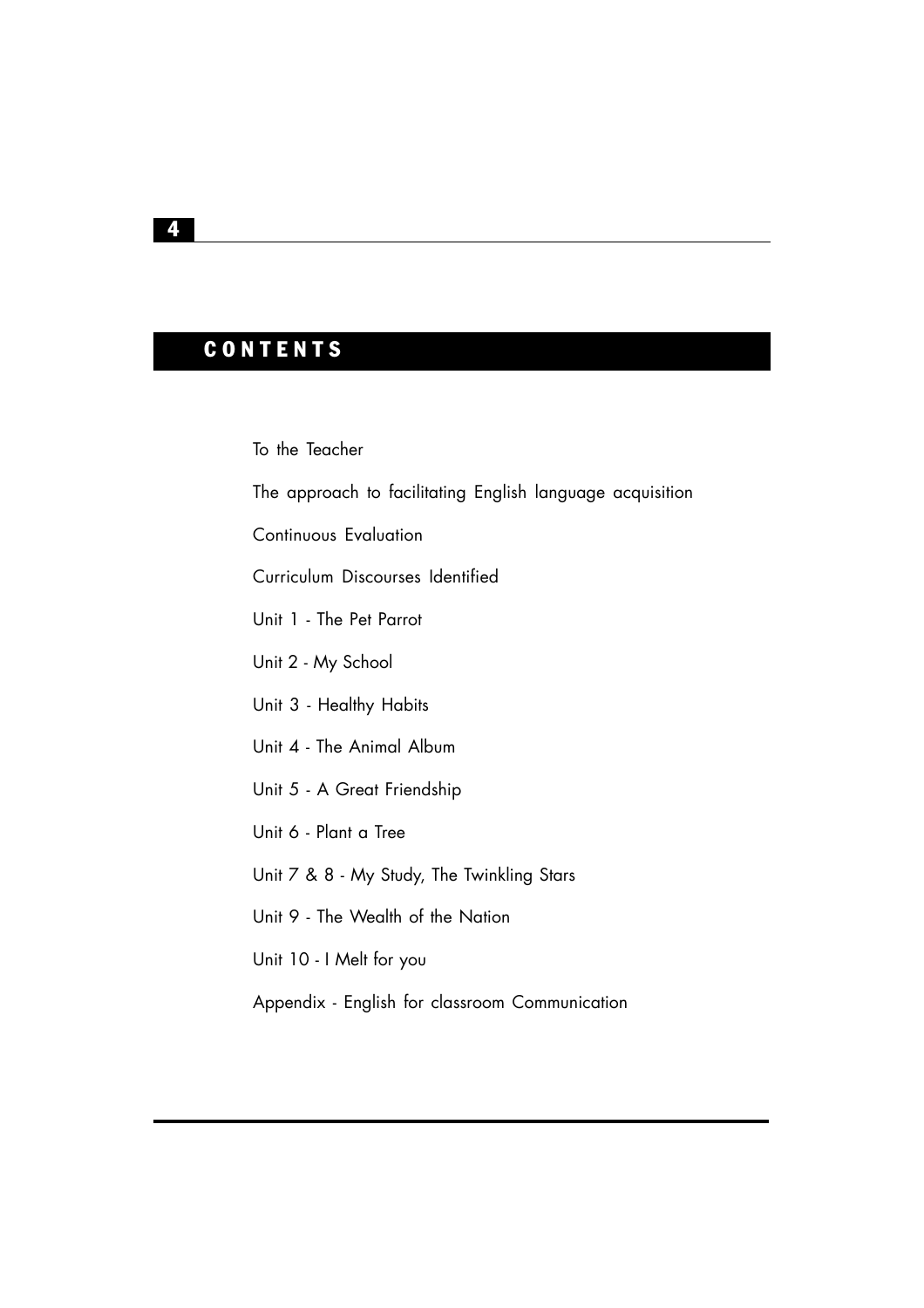# TO THE TEACHER

- These supplementary materials for standad V have been designed on the basis of the existing coursebook for standard V.
- The cognitive interactionist approach as in VI and VII standard is accepted.
- These materials operate mainly at the discourse level.
- Processing of various linguistic discourses like descriptions, conversations, poems, stories, narratives etc. are attempted.
- Various skills of language are integrated in the most natural way.

Ensure the process and never expect immediate construction of discourse types. Even the attempts on the part of the learners are to considered positive. Wait patiently and provide low anxiety level for each child.

- Promote creative and meaningful use of language rather than mechanical reproduction of language texts.
- The various discourses presented to the learners and produced by them are organically inter-linked with the oral presentation of narratives.
- The narratives provide a rich source of linguistic input to the learners in a number of ways.
	- 1. It allows a holistic treatment of language
	- 2. It accommodates all sentence varieties and provides ample slots for voice modulation.
	- 3. It instills in the learners a 'feel' for the language by creating emotional gestalts in the minds of the learners.
- Every learner has an opportunity to take off from where she stands. Try to address the problem of multi level situations by taking this into consideration.
- Reading materials for the learners will have to be duplicated and used.
- Ensure comprehensibility but avoid asking conventional comprehension questions. Use familiar structures and language items which are a step higher than the general cognitive ability of the class. ie, GCA+1.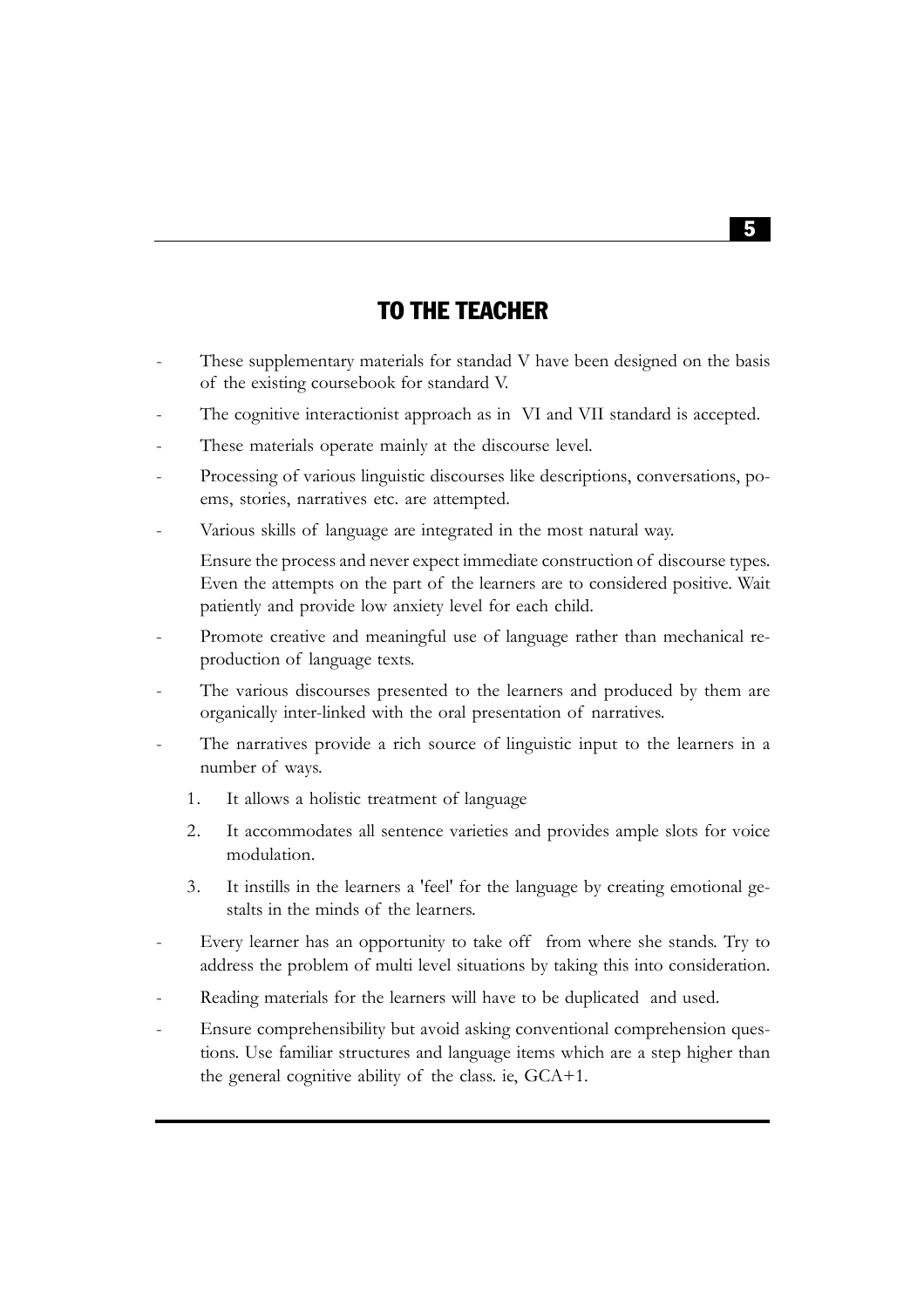THE APPROACH TO FACILITATING ENGLISH LANGUAGE ACQUISITION

The way we look at language decides the approach to language teaching and learning.

#### **How do we perceive language?**

Language is a rich, complex, rule-governed vital system. Its sum is larger than its units such as sounds, letters, sentences and rules. The child has an innate cognitive ability to acquire any language. The child's speed and ease in making use of this innate capability for language acquisition is astonishing. Language is a biologically determined system. Language is a communicative medium capable of expressing ideas and concepts as well as moods, feelings and attitudes. No language can be considered substandard.

- 1. The human child is genetically endowed with a language system, namely UG (Universal Grammar) and what we mean by language acquisition is the unfolding of this innate system.
- 2. Language acquisition is a non-conscious process, which is to be seen as distinct from the conscious process of learning language facts.

Language is acquired not through imitation, but through insightful theory construction.

- 3. Repetition may be helpful for learning language facts in isolation, but recurrence is relevant for acquisition.
- 4. Language is not the totality of the four skills but the inner competence required for the performance of the four skills.
- 5. Language acquisition is not a process of linear growth but is that of spiral growth.
- 6. Acquisition progresses from whole to part. At every stage of learning, facts of language that constitute parts are to be conceived in relation to the language system as a whole.
- 7. Static texts have little role in acquisition. What the child requires is a large variety of dynamic texts in the form of discourses.
- 8. Acquisition becomes smooth when linguistic experience is real, holistic, relevant, needbased and meaningful to the child.
- 9. Overt corrections or expansions cannot facilitate acquisition. What is required is a rich linguistic atmosphere that will provide enough indirect negative evidence.
- 10. It is not the quantum of exposure that matters but its quality. Acquisition takes place only if the learner gets comprehensible input through discourses generated inside and outside the classroom.

It is understood that these assumptions will have implications in all areas related to second language facilitation. This includes material, methodology, environment, teacher-role, atmosphere and what not.

6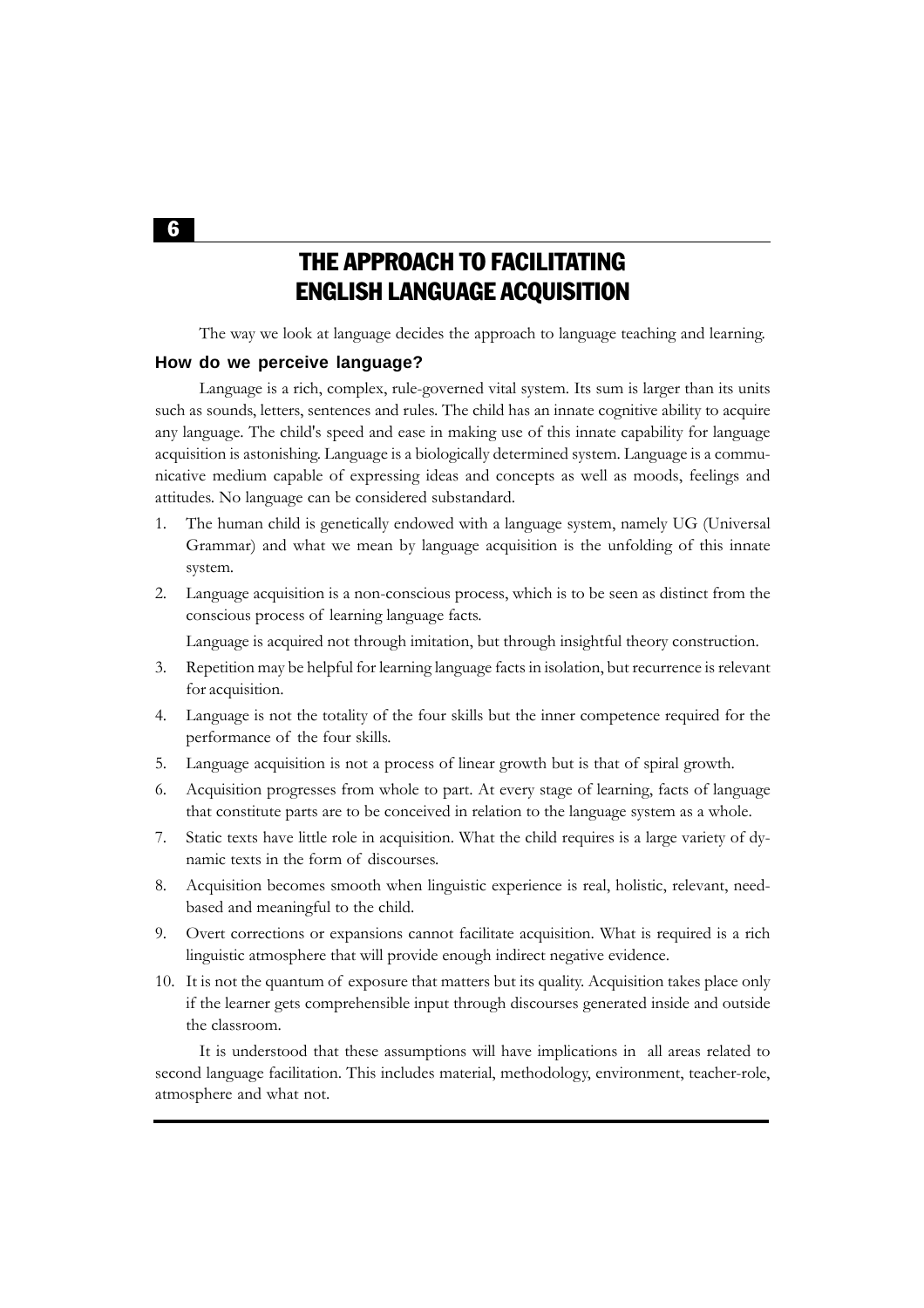#### **The Cognitive Interactionist Approach**

The Cognitive Interactionist Approach, which we have conceived here, strikes a balance between the linguistic autonomy of the learner on the one hand, which is largely innate, and the social interaction on the other, which takes care of the functional aspects of language. It is worthwhile noticing that the cognitive interactionist model is essentially within the constructivist paradigm.

#### **The paradigm**

- Emphasises learning and not teaching.
- Encourages and accepts learner autonomy and initiative.
- Sees learners as creatures of will and purpose.
- Thinks of learning as a process.
- Encourages learner inquiry;
- Acknowledges the critical role of experience in learning.
- Nurtures learner's natural curiosity.
- Takes the learner's mental model into account.
- Emphasises performance and understanding when assessing learning.
- Bases itself on the principles of the cognitive theory.
- *Makes extensive use of cognitive terminology such as* predict, create *and* analyse.
- *Considers* how *the student learns.*
- Encourages learners to engage in dialogue with other students and the teacher.
- Supports cooperative learning.
- Involves learners in real life situations.
- Emphasises the context in which learning takes place.
- Considers the beliefs and attitudes of the learners.
- Provides learners the opportunity to construct new knowledge from authentic experience.

#### **Other features of the Second Language Acqusition (SLA) model**

- Ensures the transaction of English through meticulous spiralling of discourses.
- Ensures the spontaneous construction of a variety of oral and written discourses such as conversation, description, poem, letter, diary, narrative, report, debate and speech without explicit teaching.
- Incorporates several strategies for the expansion of the Zone of Proximal Development (ZPD) of students.
- Makes use of a number of activities meant for the development of multiple intelligences.
- Integrates the various skills of language in a most natural way.
- Ensures the paradigm shift from the skill-based approach to the knowledge-based approach.
- Makes use of continuous and comprehensive evaluation scheme.
- Promotes creative and meaningful use of language rather than mechanical reproduction of language texts.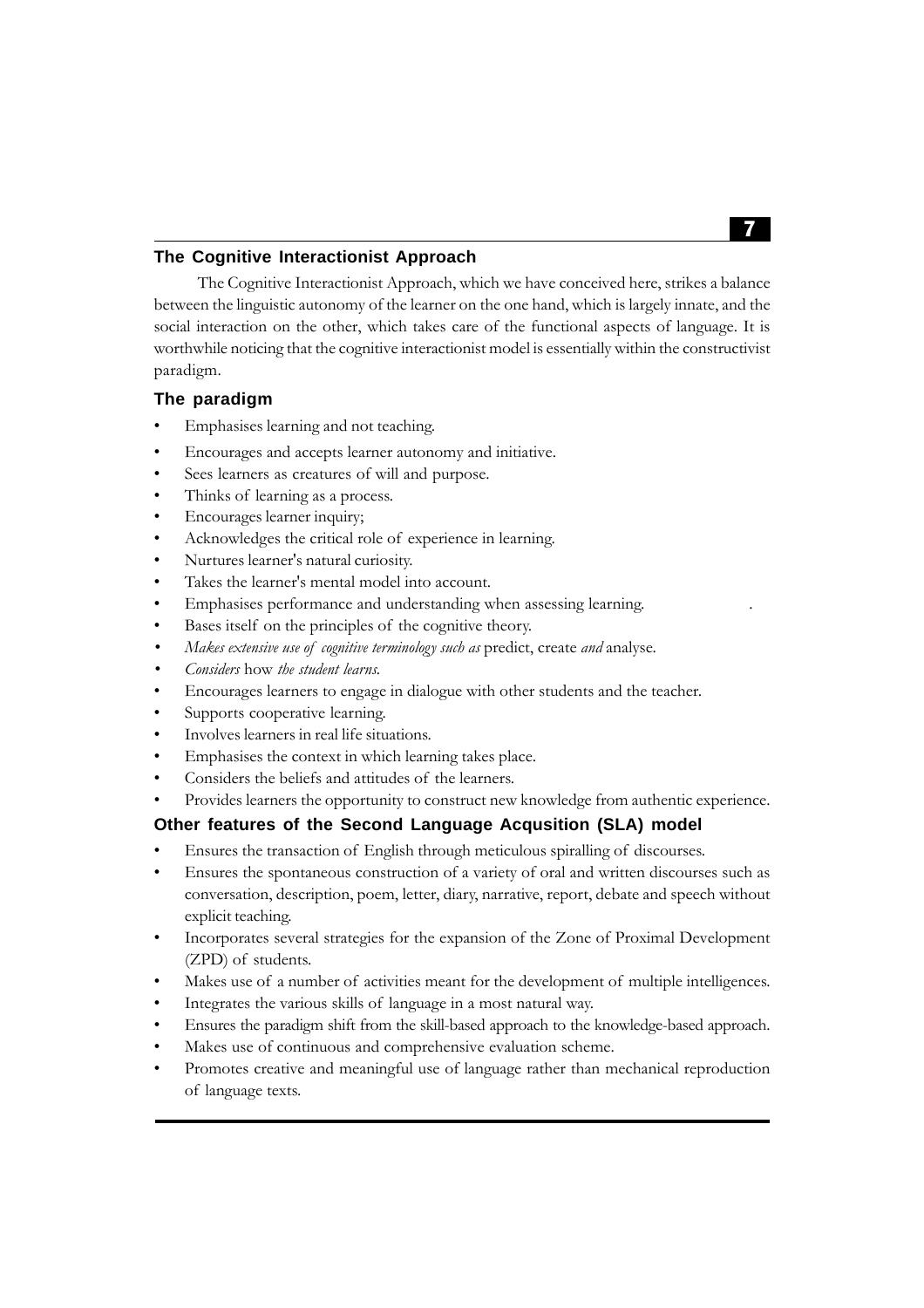- Bridges the gap between the so-called 'good' and 'bad' performers of language.
- Ensures collaborative learning atmosphere in the classroom.

It is expected that learners brought under the SLA programme will be able to construct various linguistic discourses (such as conversations, narratives, reports, essays, letters, poems, descriptions, speeches.,.) effortlessly and spontaneously. Moreover, unlike in conventional English classrooms, even the weak performers will not be excluded from the classroom processes by virtue of the discourse-theme spiralling strategy that has been evolved. Activities have been designed incorporating the notion of Multiple Intelligence in order to take care of individual needs and differences. Since the Acquisition Model aims at processes that will equip the learner to make use of 'finite means infinitely', every learner will be able to perform language at his level with confidence.

#### **Why do we have discourse level processing of learning experiences?**

A discourse is a mode of communicating certain ideas meaningfully in a particular situation. Development of basic skills in language learning i.e., listening, speaking, reading and writing should be continued. But the emphasis at this level is on the use of varied modes of discourses through the basic skills. Learning experiences should be targeted to provide the leaner sufficient scope for the integration of the basic skills in their language acquisition process. Language exists as different discourse modes. Moreover, one language function can be served through different forms of language and one form of language can have different functions. These possibilities should be utilized in the language acquisition process. To ensure this, we have to make use of different modes of discourses.

A student in upper primary classes should be able to communicate ideas easily and effectively in English. No sentence conveys its full meaning in isolation. Hence the context is very important. The context will be a part of discourse mode. Therefore discourse level processing of learning experiences is necessary in language learning. This and only this helps the learner to read in between and beyond lines. Discourse level processing holds good to all four basic skills. The full meaning of the sentence lies on the load of experiences received by the listener or learner. Therefore, to have holistic language experiences, discourse level processing of activities is inevitable.

#### **Role of coursebook, sourcebook, supplementary material and the teacher**

Teachers can present the narratives with slow speech, suitable actions and gestures. This helps better comprehension. The reading materials will have to be duplicated and presented in the class ensuring easy reading. This can be done either by preparing clearly written charts or by using xerox copies. Innovations within the paradigm can also be attempted by the teachers in the related activities. Collaborative learning among techers through discussion is also suggested. Try to ensure the involvement of all the MI components.

#### 8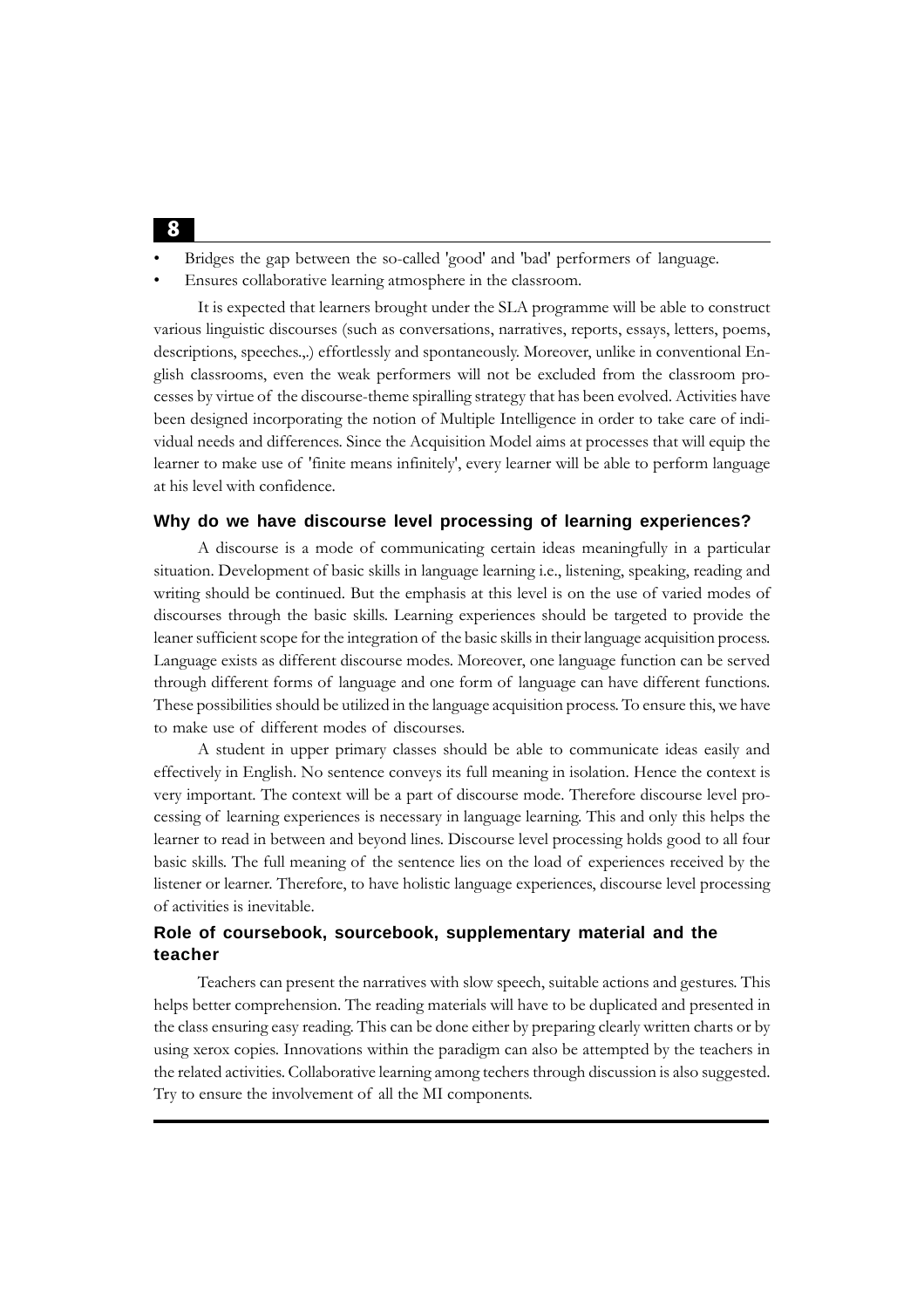#### **Evaluation**

Language learning process is a continuous one and hence assessment should be done then and there. Learning takes place in group discussions, pair discussions and individually. So the assessment also should be made individually, mutually and groupwise . This will help the learner to compare his strengths and weaknesses and make modifications in his learning.

Testing plays an important role in the learning process. It motivates students to become better learners and creates a healthy, competitive spirit among them to improve their ability further. It can also give teachers valuable feedback on what their students have learned. In the traditional way of testing, where learners are expected to recall details from set texts, write essays and do grammar exercises, their memory and not their language ability is measured or tested. A better approach is to test what the students have actually learned, for example skills, the use of English for effective communication, fluency and the skills acquired as a part of Continuous and Comprehensive Evaluation (CCE). This shift of focus in testing from memory to real language acqusition shall be the major concern of the tests. Any test should be valid and reliable. For the test to be valid, students should be tested on what is taught to them in the class, for example, reading and writing. The acqusition of these skills, not the ability to memorise chunks of text, should be tested. Questions shall be based on curriculum objectives and designed to test pupils' proficiency in language skills and their ability to produce various discourses.

#### **Student Assessment**

The shift from a skill-based approach to a knowledge-based approach calls for a different perspective on evaluation. If we equate language learning with a 'bricklaying' process, we can easily test whether the learner has learnt the trageted linguistic components such as vocabulary, structures, idioms and so on after transacting each module. Naturally, after administering a learning activity in the class, one can assess what the learners have learnt, based on which further input can be given to them. In this sense multilevel transaction programmes can be designed to locate the needs of a heterogenous group with regard to various concepts, skills and processes. In this case it is always observable for an external examiner, where the learner stands at any given point of time.

Since language acquisition is an organic process, just like that of a child growing, it will be impossible to assess what the child has acquired at a given point of time. Thus we are confronting with a different situation when working with an acquisition paradigm. By virtue of the fact that we are faciliating a nonconcious process, it is not easily observable what the child has acquired after experiencing a particular module of classroom transaction. What the learner performs does not directly reveal his inner competence. The errors which occur on the part of the learners in a learning situation, whether they be at the phonological, morphological or syntactic level, cannot be addressed by designing remedial learning activities which target particular linguistic facts. Moreover, we cannot design and execute multilevel learning activities catering to the needs of the different levels of the learners because this kind of selective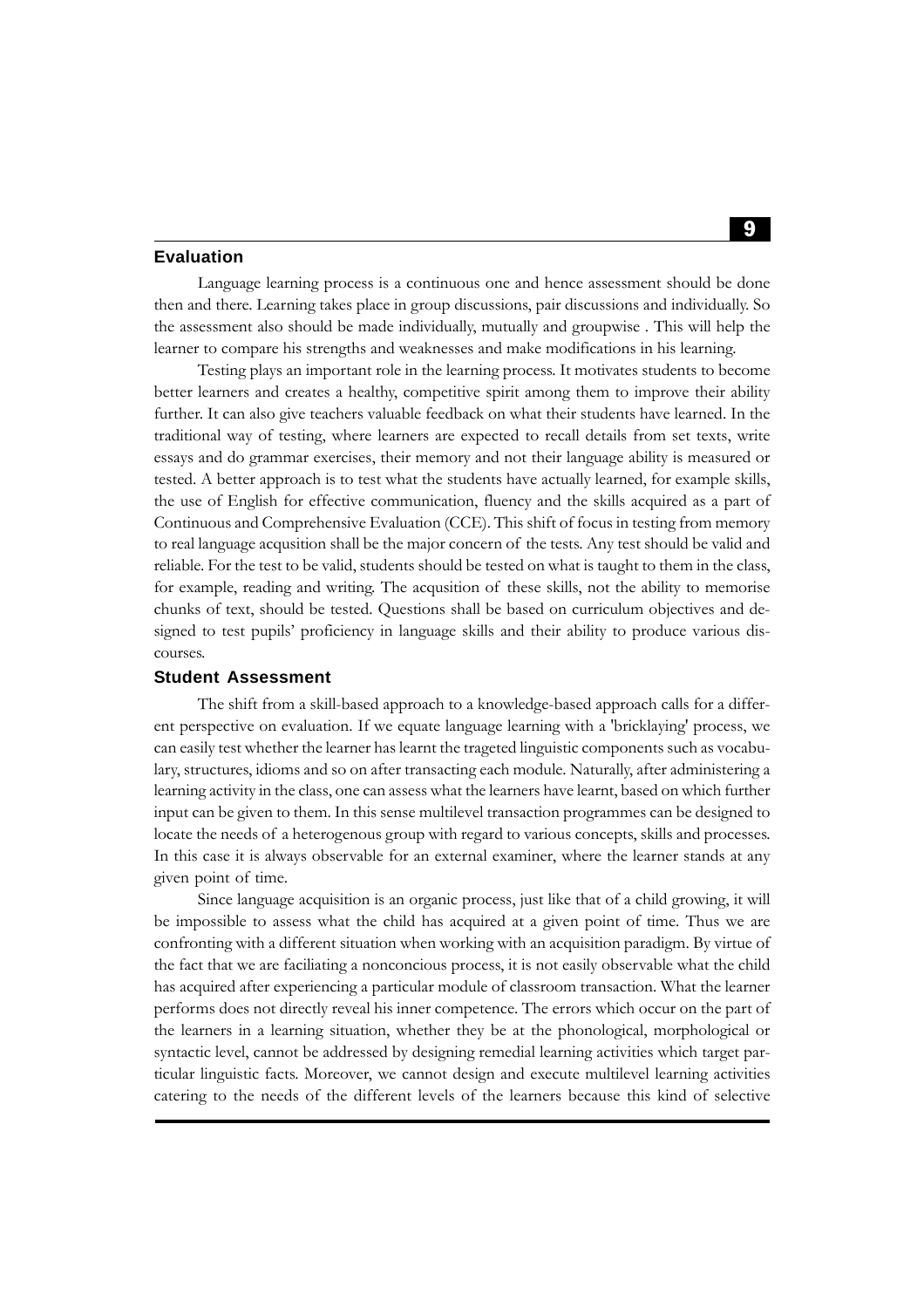linguistic input will lead to learning but not to acquisition. It may be noted that this kind of intentional input is not available for the learners in a natutal language learning situation. All what we can do is give the learners further discourse inputs, which will retain the holistic nature of the language and are capable of involving them psycholagically. At the same time we have to ensure that the learners get ample opportunities to reflect on what they have performed in comparison with what others have done.

The thrust here is on a process of self-evaluation. In a sense an experiential programme meant for facilitating language acquisition depends crucially on the autonomy of the learner, where autonomy is interpreted as being self-regulatory. Every instance of the learning process implicitly triggers the self-regulatory process. This is how a learning process inherently becomes a self evaluation process too.

At the same time it is to be borne in mind that the self evaluation process is a subconscious or nonconcious process within the individual which cannot be observed and assessed by a facilitator or a teacher with the help of a set of tools. As already mentioned, language acquisition is a biological process, a process more or less similar to the growth of a child. Everyone knows that the child is growing. Nevertheless, we do not have clear indicators which will reveal to us the quantum of growth that has taken place between any two consecutive days. Similary in a language class there are no indicators which will tell us about the amount of knowledge the learner has acquired after a few minutes of teaching.

Since we are focusing on the production of discourses such as narratives, conversations, dialogues, poems etc; we must have a clear idea as to how the various language products and linguistic skills of the learners are to be assessed. Let's see how this can be done using the Continuous and Comprehensive Evaluation (CCE) mode.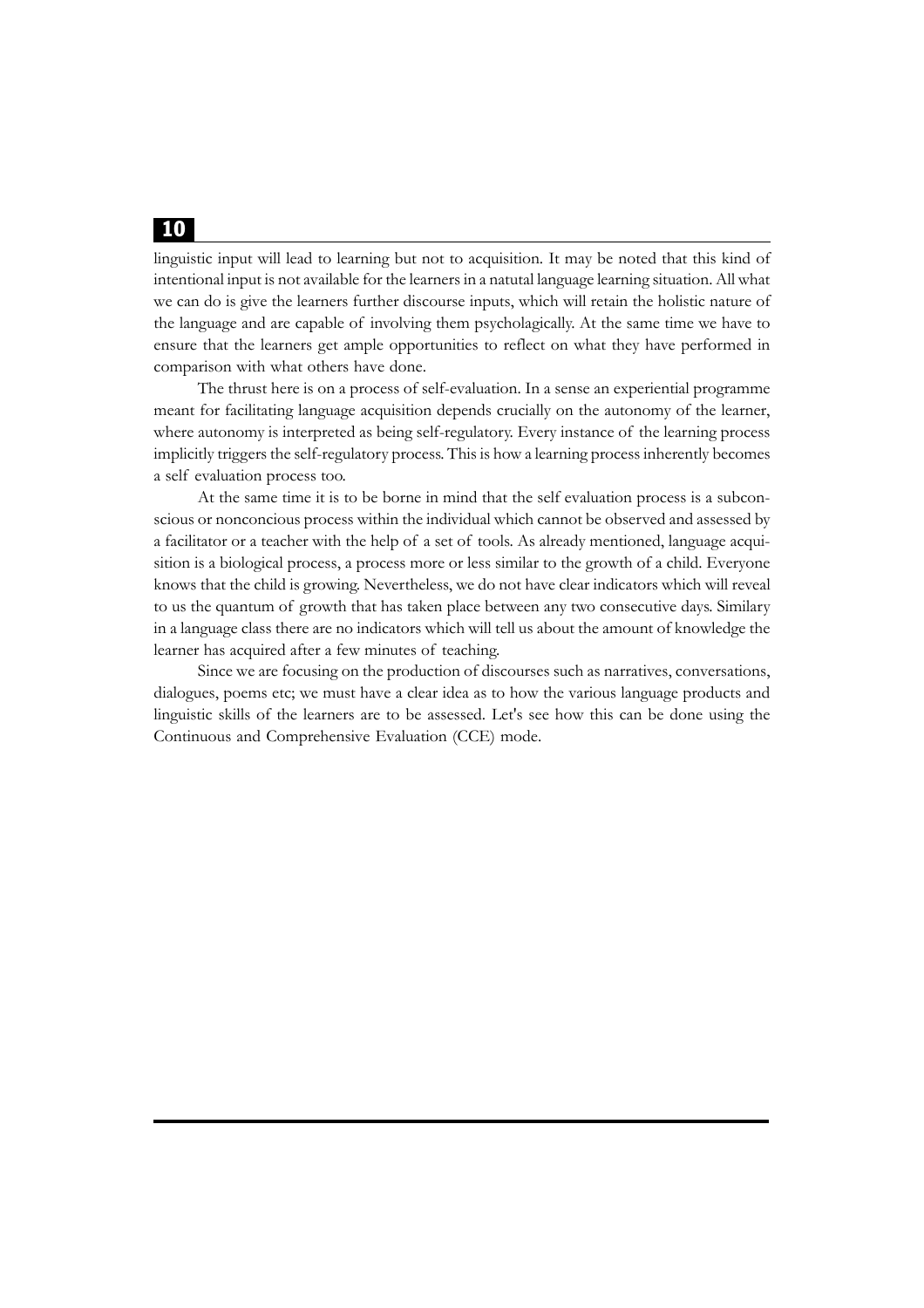# CONTINUOUS EVALUATION

#### **AREAS**

#### **1. Oral presentation**

Here the proficiency of the learner to present various discourse forms is evaluated.

#### **2. Participation in interpersonal communicative situation**

This is to assess the learner's proficiency in expressing his ideas in pair work/group work/interview/seminars/debates/speeches etc.

#### **3. Project work**

Here the ability of the learner to identify and make use of the scientific processes involved in a project work is evaluated.

#### **4. Products**

The products that the learner makes in his everyday learning activity are to be assessed. They include all discourse forms he constructs such as poems, stories, dialogues, diaries, descriptions, narratives, magazines, news papers, posters, notices, forms etc.

#### **INDICATORS FOR ASSESSMENT**

Narrative story

- Sequencing of events
- Variety of sentences used. (declarative, exclamatory, tags interrogatives etc.)

Whether the thoughts and/or dialogues of the characters are included in the script.

- Well-formedness of the sentences
- Captions

#### **CONVERSATION**

- Using meaningful exchange
- Whether the comunication purpose has been served or not
- Using well-formed structures
- Appropriateness of expressions (formal, informal, polite)

#### **DESCRIPTION (PARAGRAPH WRITING)**

- Cohesiveness '
- Whether the sentences are justified in terms of the targeted theme
- Using well-formed structures
- Selection of verbs other than stative verbs (be, have)

#### **LETTER**

- Whether the message has been conveyed or not
- Proper beginning (salutation-Dear Friend/Sir etc.)
- Proper ending (With love, Sincerely)
- Body of letter (context, content, conclusion)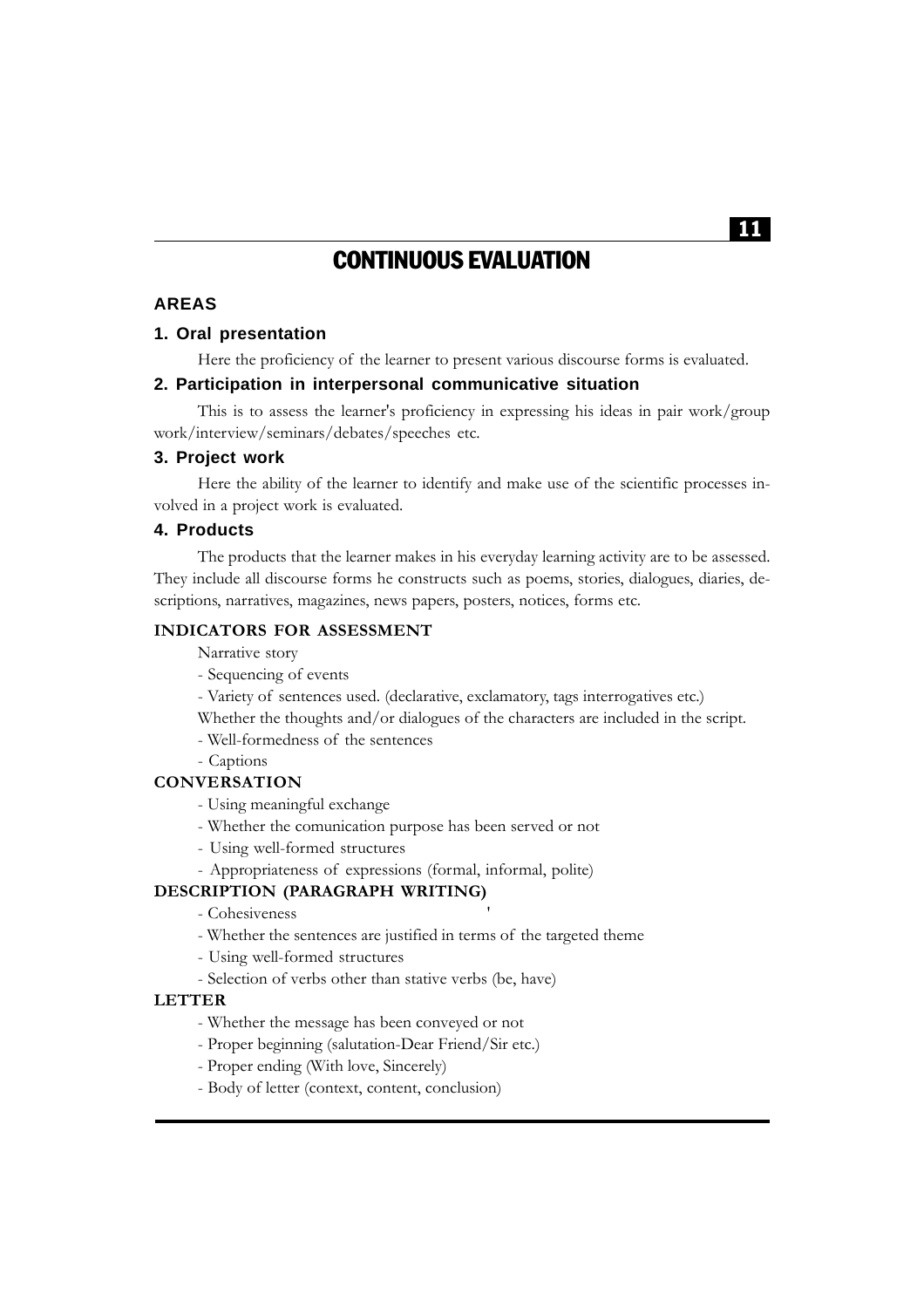- Using well-formed structures
- Place, date

#### **DIARY**

- Events other than routine ones (woke up at six.....etc.)
- Personal feelings or reflections on these events
- Appropriateness of expressions

#### **NOTICE**

- The context
- Message (content)
- Request or appeal
- Salutation
- Endorcement (Who prepares the notice)
- Layout
- Using well-formed structures

#### **POSTER**

- Layout
- \_ Attractiveness (Letter style, colourfulness etc.)
- Brevity
- Aptness of the expression

#### **POEM**

- Rhythm, pattern etc.
- Theme
- Selection of words

Before entering the first Unit, the ability of the students to perform various discourses is to be assessed using a tool focusing on the production of discourses. A specimen tool has been given in the Sourcebook. The same type of quesions can be used for terminal and final evaluations.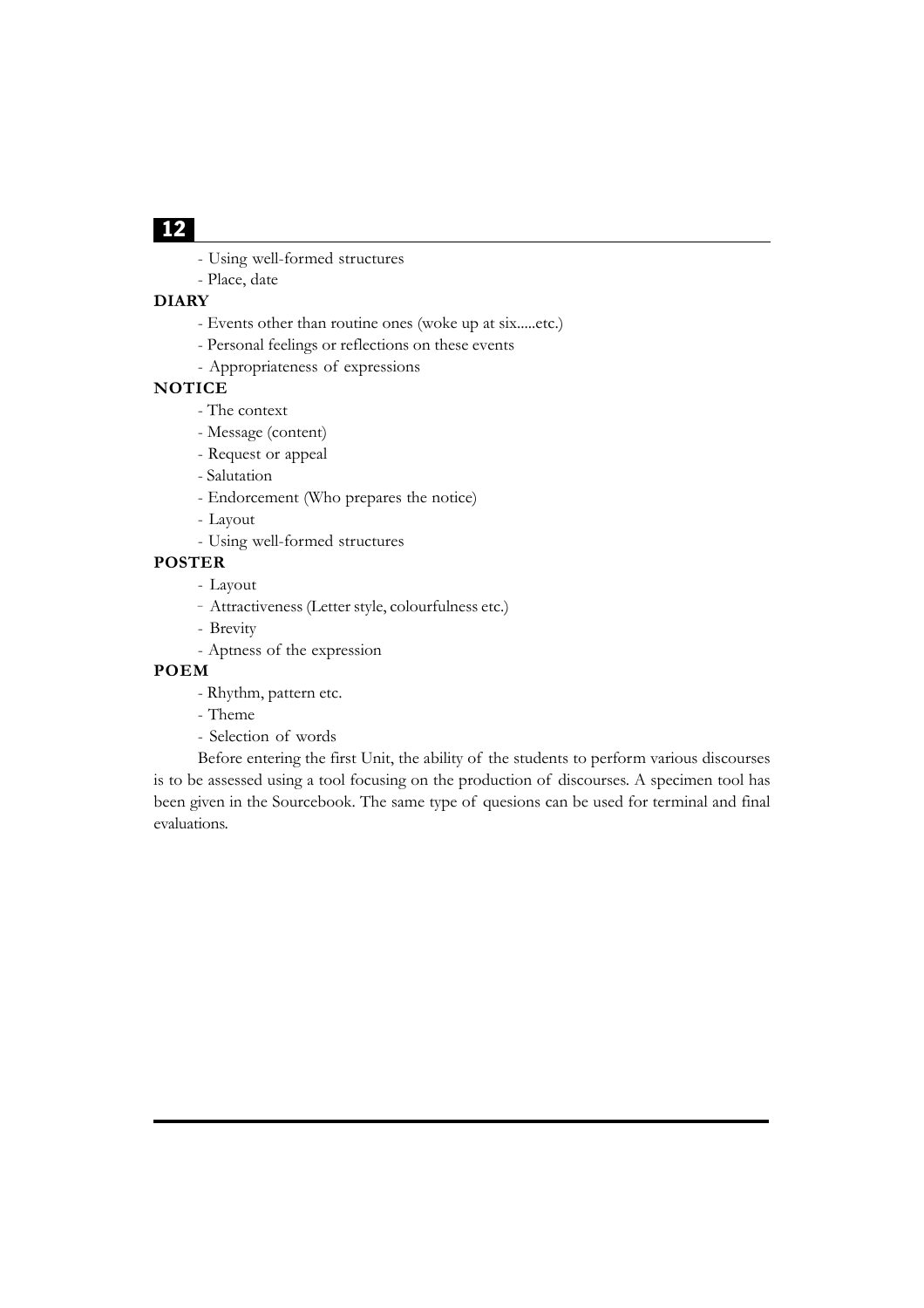# CURRICULUM DISCOURSES IDENTIFIED

*The processes suggested are given under each discourse type.*

#### **I. Stories**

- 1. Find out difference in styles and messages by reading and listening to a variety of simple stories.
- 2. Write simple stories on the basis of pictures and clues and narrate them with proper expression.

#### **II. Descriptions**

- Speak about things, places and persons by reading and listening to a variety of short descriptions.
- 2. Write about things, places and persons in simple sentences using appropriate language items.

#### **III. Dialogues/conversations**

- 1. Identify the contents of dialogues/conversations by listening to and reading a variety of them.
- 2. Identify the form and functions of language used in dialogues/ conversations and interact effectively with others.
- 3. Write dialogues/conversations suitable for different contexts/ situations and perform role-plays.

#### **IV. Poems**

- 1. Listen to and read simple poems and recite them with proper expression.
- 2. Read simple poems and appreciate the art in them.
- 3. Identify the images, thoughts, feelings and messages in simple poems.
- 4. Write a few lines in the similar patterns
- 5. Riddles, puzzles, jokes and languages games.
	- 1. Engage in and enjoy riddles, puzzles, jokes and language games.
	- 2. Make riddles, puzzles and language games.

#### **VI. Narratives**

- 1. Identify the features of narratives by listening to and reading a variety of narrations.
- 2. Develop a variety of language forms to express what the characters are saying or thinking.
- 3. Prepare narratives in writing by fixing a sequence of events and present them with appropriate tone variations and expressions.

#### **VII. Notice, posters and advertisements**

- 1. Identify the features of notices, posters and advertisements by reading and listening to a variety of them.
- 2. Make notices, posters and advertisements related to school events.

### 13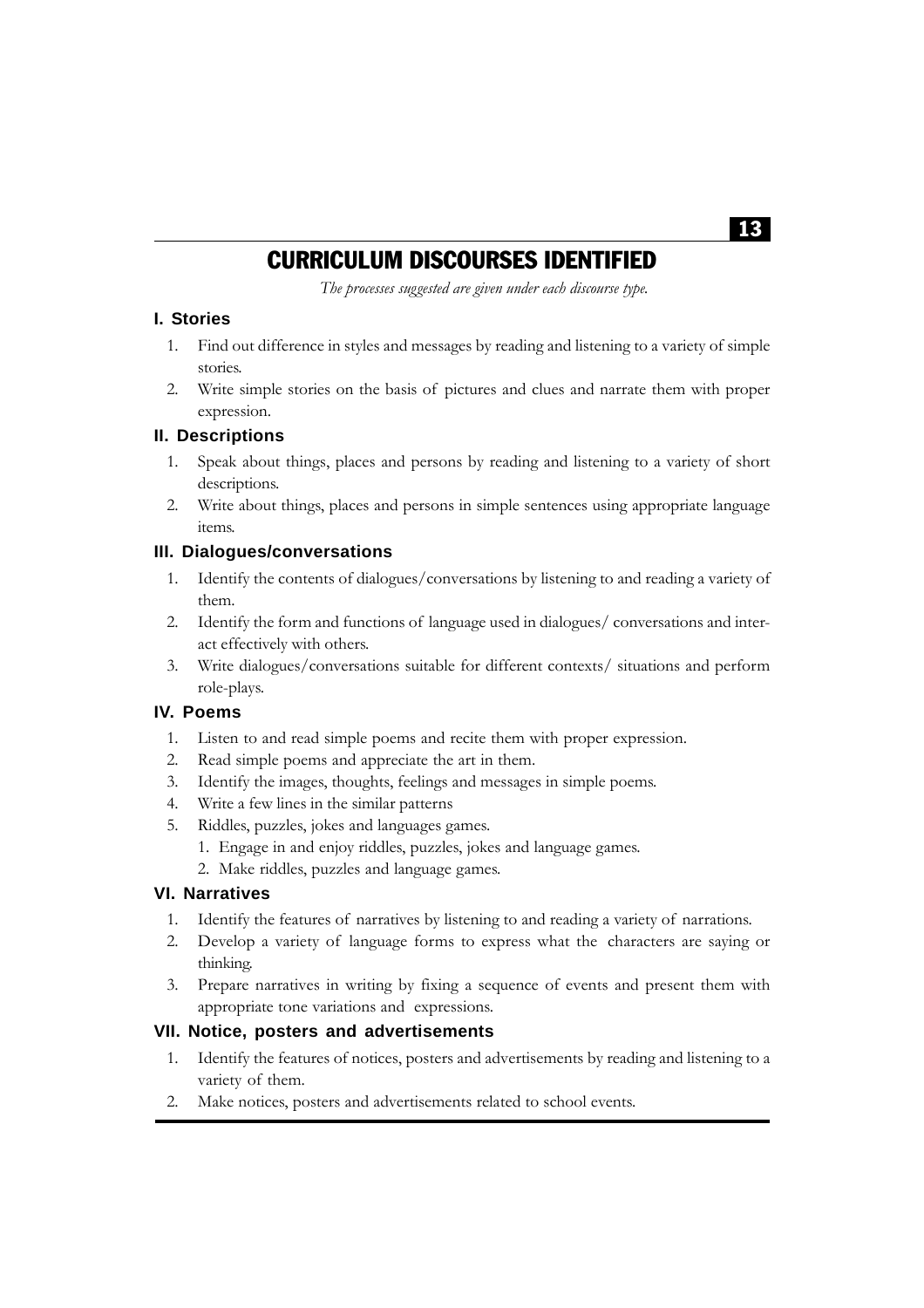#### **VIII. Letters**

1. Read different types of letters and identify the features and draft letters on their own.

#### **IX. Reports**

- 1. Read and identify features of various kinds of reports.
- 2. Write reports on school activities and celebrations.

#### **X. Diaries**

- 1. Draw ideas by comparing different samples of diaries.
- 2. Keep diaries on incidents and projects on their own.

#### **XI. Paragraphs**

1. Write-simple paragraphs cohesively.

*In addition to the above mentioned discourses the learners are expected to carry out the following activities also:*

#### **A. Projects**

- 1. Identify issues.
- 2. Decide upon appropriate methods for investigation.
- 3. Develop appropriate tools for collecting data.
- 4. Analyse data and reach conclusions.
- 5. Prepare the project report.
- 6. Present the findings before an audience.

#### **B. Debate.**

- 1. Conceive different perceptive on an issue
- 2. Decide on one's own perceptives and enumerate various points at arguments
- 3. Present one's own view points and arguments in a logically convincing way.
- 4. Develop tolerance for others points of argument.
- 5. Develop ability to work out counter arguments so as to defend ones own arguments.

#### **C. Creative Collection**

- 1. Maintain a collection of various discourses constructed as parts of learning experience.
- 2. Collect specimens of stories, poems, pictures etc.
- 3. Keep a record of one's own impressions on the collections.

#### **D. Assignment**

As a part of classroom transaction students are expected to construct a variety of discourses as their home assignment.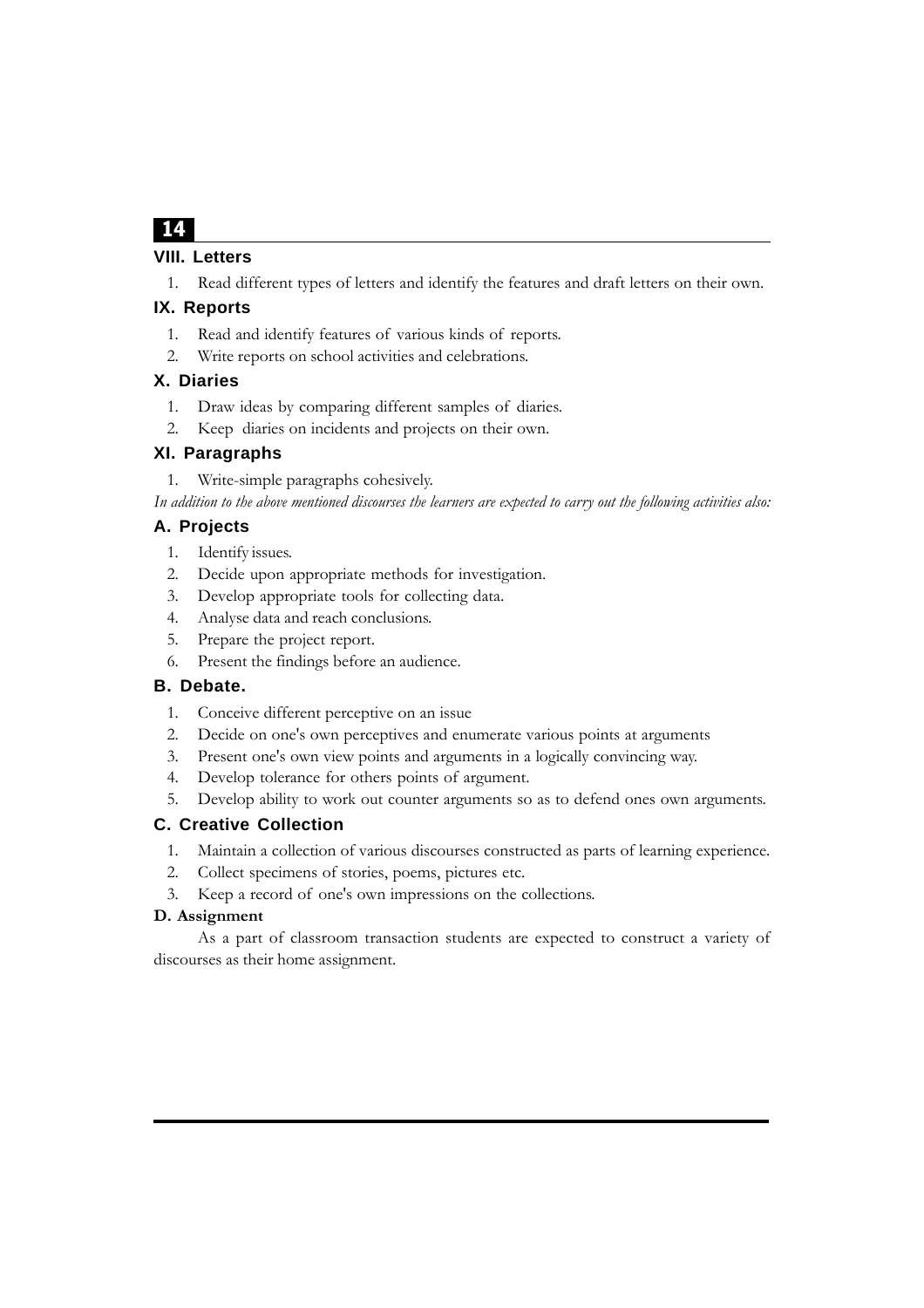# UNIT - 1 THE PET PARROT

The unit tells the story of Meera and her friend Anitha and their attempts to catch a parrot.

#### **Introduction**

- How many brothers do you have ?
- What is your father ?
- What is his name?
- How many sisters do you have?
- Is she younger to you?
- Do you have a grandmother / grandfather in your house ?
- How old is your grandfather ?
- Does your aunt or uncle live with you?
- How many members are there in your family ?

#### **Drawing the family**

Draw a picture of your sister

Can you draw your family ? You may go around and interact with the children when they draw. Questions like, "Is this your grandmother?", "Does she live in your house?" "Oh, you have three brothers!" "Is that your baby sister ?"etc. can be asked.

Thus the page will contain pictures of the members of their family. If possible they can write down the sentences like, 'This is my father, His name is....''

#### **Drawing a family tree**

Now the teacher completes her picture of her family on the BB.

If possible take your family photograph to the class.

You can make statements like

"I have a grandmother. Her name is Savithri. Her son is my father. His name is Subramanyan. My mother's name is Sharada. We are three children Suma, Latha and Ajay. So my family tree will look like this." Teacher builds up the family tree on a chart.



Children look here, I am drawing a picture. Start drawing and ask, 'can you guess?' What is it ? Draw the picture very slowly so that the identity is not revealed for some time. Let the children respond in any manner. Continue drawing. All the time they will guess and say some-

#### 15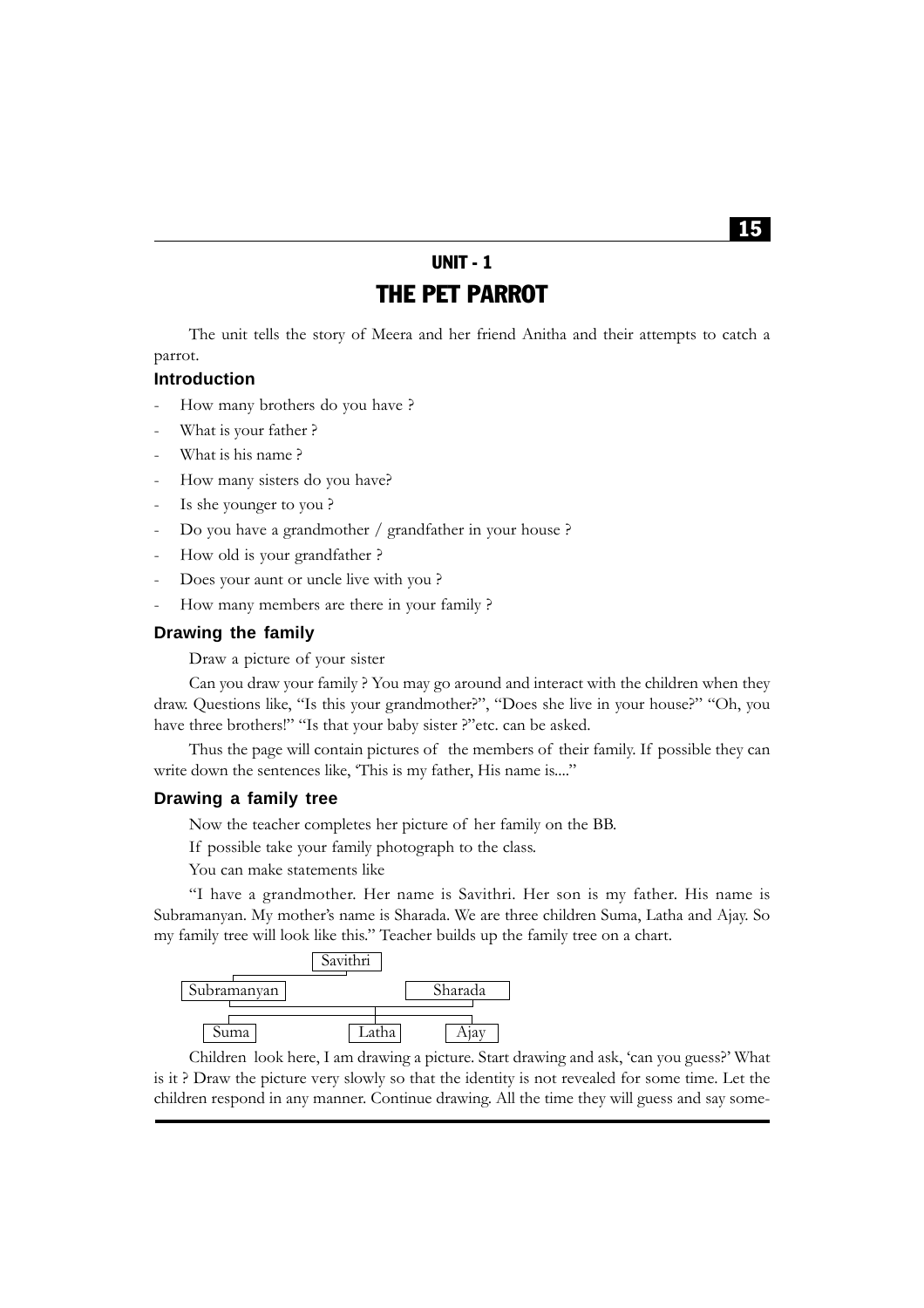thing. You can make use of this occasion for phatic communication. Use different language items like, 'No children, try again, Rani, can you say ? I'm sorry, etc. etc.'

At the time you accept the answer, say that and write a sentence below the picture.'This is my brother. His name is Raju'(It is not the perfection of the picture but the process that is to be taken care of)

Let the children draw the pictures.

Draw the picture of your brother.

Draw the picture of yourself.

Draw............................................

Let children draw their family trees. Go around the class and help them. Keep interacting with them while they are drawing.

#### **Interaction**

I have a cat in my house. Do you have one? We call her Pussy. Do you have any pets ? What do you call them ?

Interact with the children asking questions like this. Then you can present the first narrative.

#### **NARRATIVE 1 : (Talking on the Phone)**

*Meera is a girl like you. Look at the picture of Meera's family. She likes pets very much.(Let them see the picture in the CB)*

*It was Sunday. Meera was playing with her pet dog, Bruno. Meera threw the ball and said, "Bruno, catch the ball". Bruno ran to the ball and caught it. "Bruno, give me the ball." Bruno tried to catch the ball. But he failed. Meera threw the ball again. The ball fell down. This time Bruno succeeded. "Well done, Bruno. Well done. Bring it to me", Meera congratulated Bruno.*

*"TrrNNiiiiiiiiiimmmmmmmm" The telephone bell was ringing. "Trrnniiimmmm".*

*Meera ran to the phone.*

*"Hello?"*

*"Hello, it is me, Anitha. I am alone here. Father and Mother are not at home. Manu is playing outside. I have no one to talk to", said Anitha.*

*"Isn't your grandmother at home?" Meera asked.*

*"No, she is in the village" Anitha replied.*

*"I am so sorry. My grandfather and grandmother are here. My grandma tells me nice stories. Come to my house today evening. You can meet her."*

*"Oh yes! That would be nice" Anitha said.*

*Meera was very happy. She started singing. What did she sing ?*

*I am so happy today.*

*La la la la la*

*My friend is coming today.*

*La la la la la*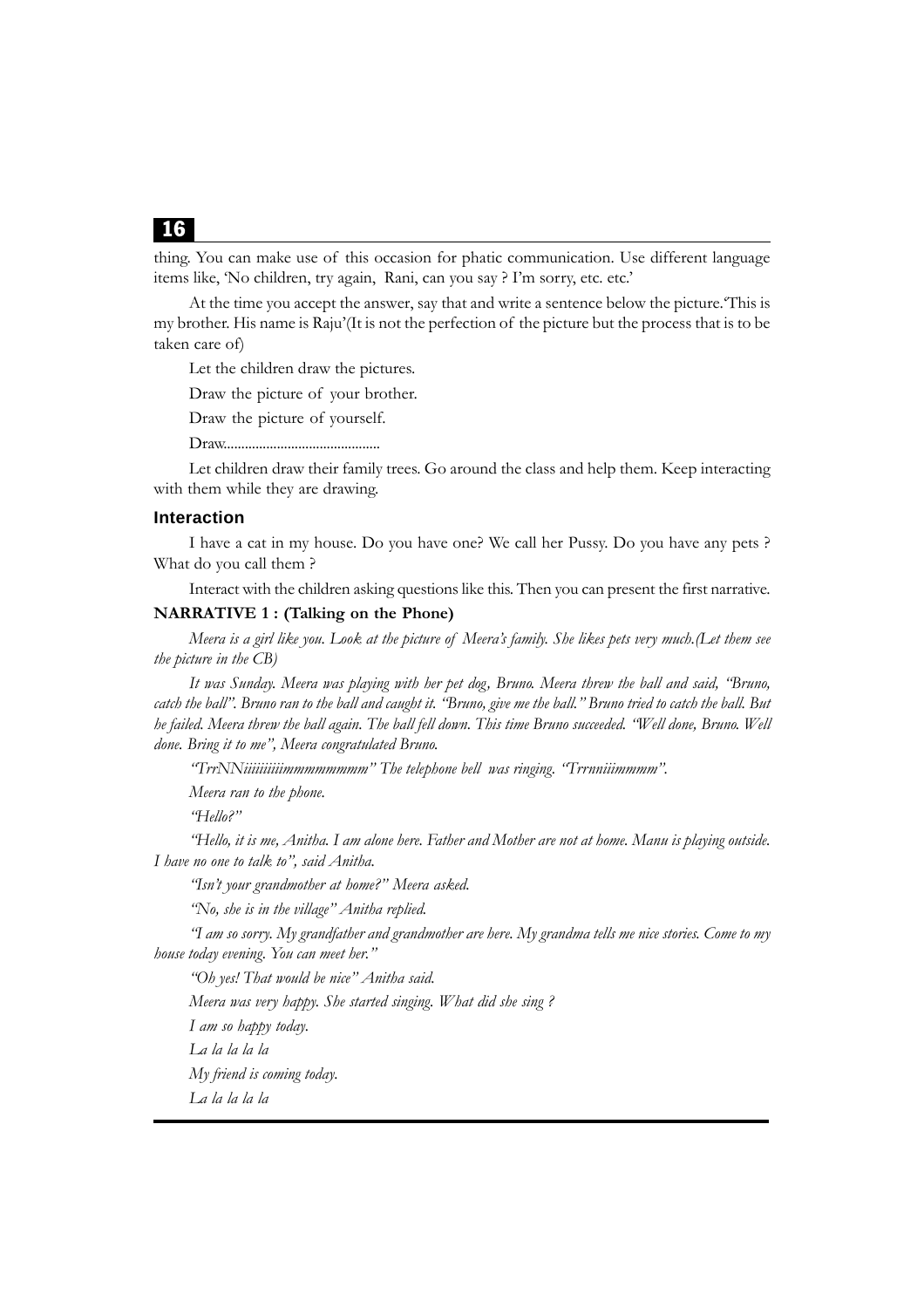#### **Developing a rhyme**

Let each students write two lines individually. They share the ideas in groups. Let them then put all the lines together to make a group product. The group products are presented in the class. Now continue with the narrative.

#### 8 **NARRATIVE 2 : (ARRIVAL OF A FRIEND)**

*Hearing her song, Meera's grandmother came into the room. "Why are you so happy ?" grandma asked. "My friend is coming" Meera replied. "Who is that?" Grand father asked. "My new friend, Anitha. She is very smart." 'Click' the gate opened. It was Anitha. Meera ran to the gate. "Hi Anitha". "Hi Meera". "Please come in" Meera said. Anitha was looking somewhere else. "Oh they are beautiful. Are they yours?"*

#### **Interaction:**

\* What did Anitha see?

\* What were the pets ?

#### **Reading : (Meera's pets)**

"Yest they are my chickens. There are ten", said Meera. "That hen is their mother."

"See the cock near the well. It has beautiful feathers. Its crown is also beautiful . Do you have any ducks?" Anitha asked.

"No I haven't. But I have a dog. Look, there he is. His name is Bruno."

"Oh ! He is nice. He has such a fine tail and his paws are black. They look like socks on his legs."

#### **Talking about pets**

Teacher interacts with the students.

"Have you got a pet animal ? Can you draw it ?"

Teacher draws the picture of her pet animal. A guess game while drawing the picture can also be conducted. Or the teacher can present a chart with pictures of pets. "I like this. It is a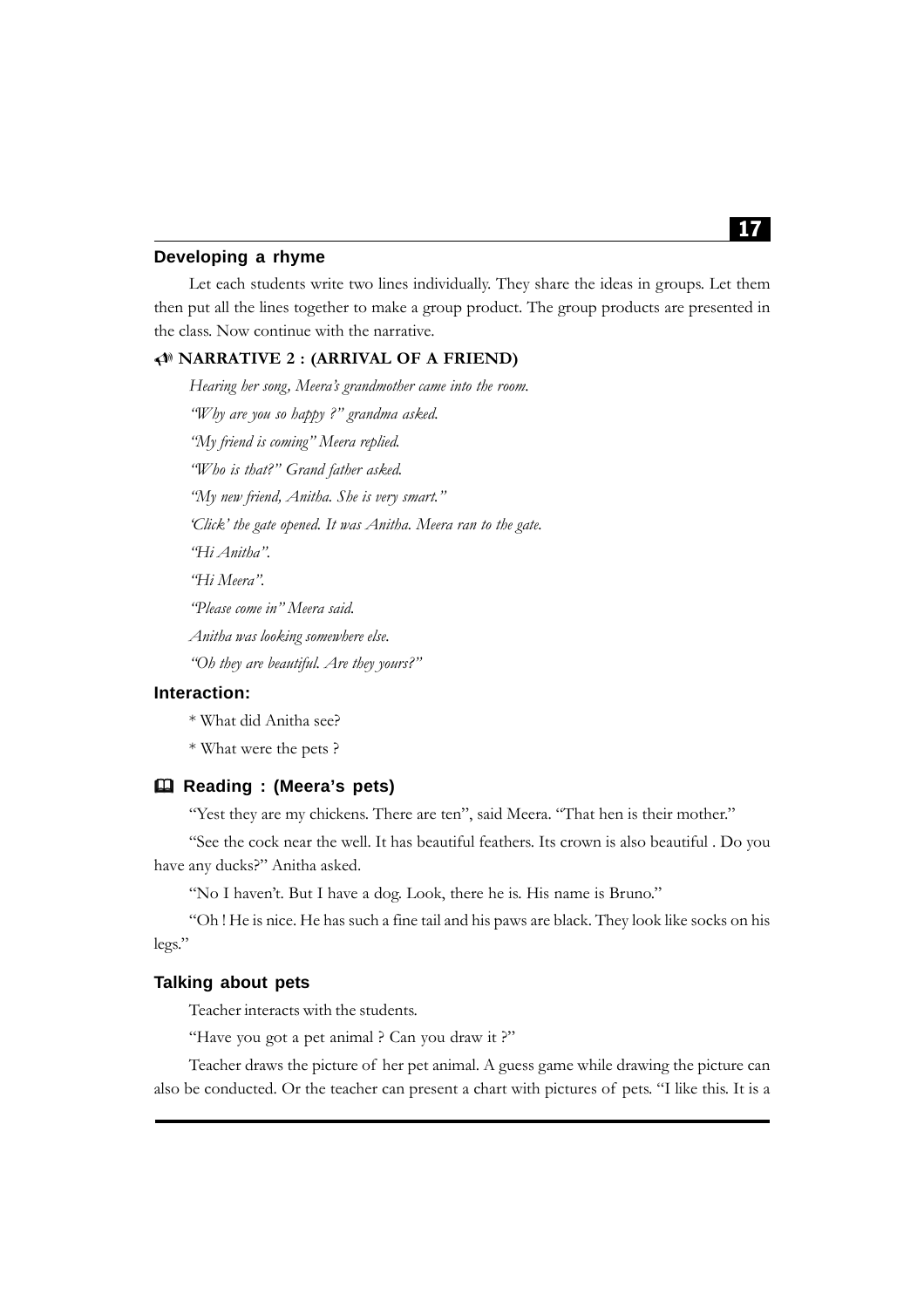parrot. It is green. It has a red beak. It can talk. It can sing songs." Teacher can describe any pet like this. Write some of these sentences on the board. Let the children draw the pets they like. Group the children to make descriptions of the pets. Conduct a guess game among the groups. Let one group describe one pet. "It has horns. It gives milk. It has a tail. .........." The group which says the name of the pet will get points.

#### 8 **NARRATIVE 3**

*"Don't you have any pets?" Meera asked.*

*"No. I haven't any. I like pets. But mother doesn't like cats or dogs. But I have a beautiful garden", said Anitha.*

*"I have ten different types of roses!"*

*"Is it so? I would like to see your garden", Meera said.*

#### **Interaction**

- \* Can you make a guess about the other types of flowers in Anitha's garden ?
- \* How many flowers do you have ?
- \* Develop a concept map of flowers.
- \* How many of them can you draw ?
- \* Can you colour them ?
- \* Do you want to know more about Anitha's garden ? Read this paragraph.

#### **Reading (Anitha's garden)**

"My garden is very beautiful . There are many flowers in it. There is a small pond. There are water lillies in the pond. I have fish in the pond. Some of them are gold fish. There is a mango tree at one corner. There are several birds on that tree. There is a beautiful parrot. It can sing nicely. I want to catch it."

"Very nice ! I will help you." said Meera.

"Come to my house on my birthday. We shall catch it together."

"All right. Let us tell about it to my grandfather."

"Hellow children. What are you talking about ?"

It was her grandpa.

"..................................."

#### **Conversation:**

What did they talk ? Elicit free responses.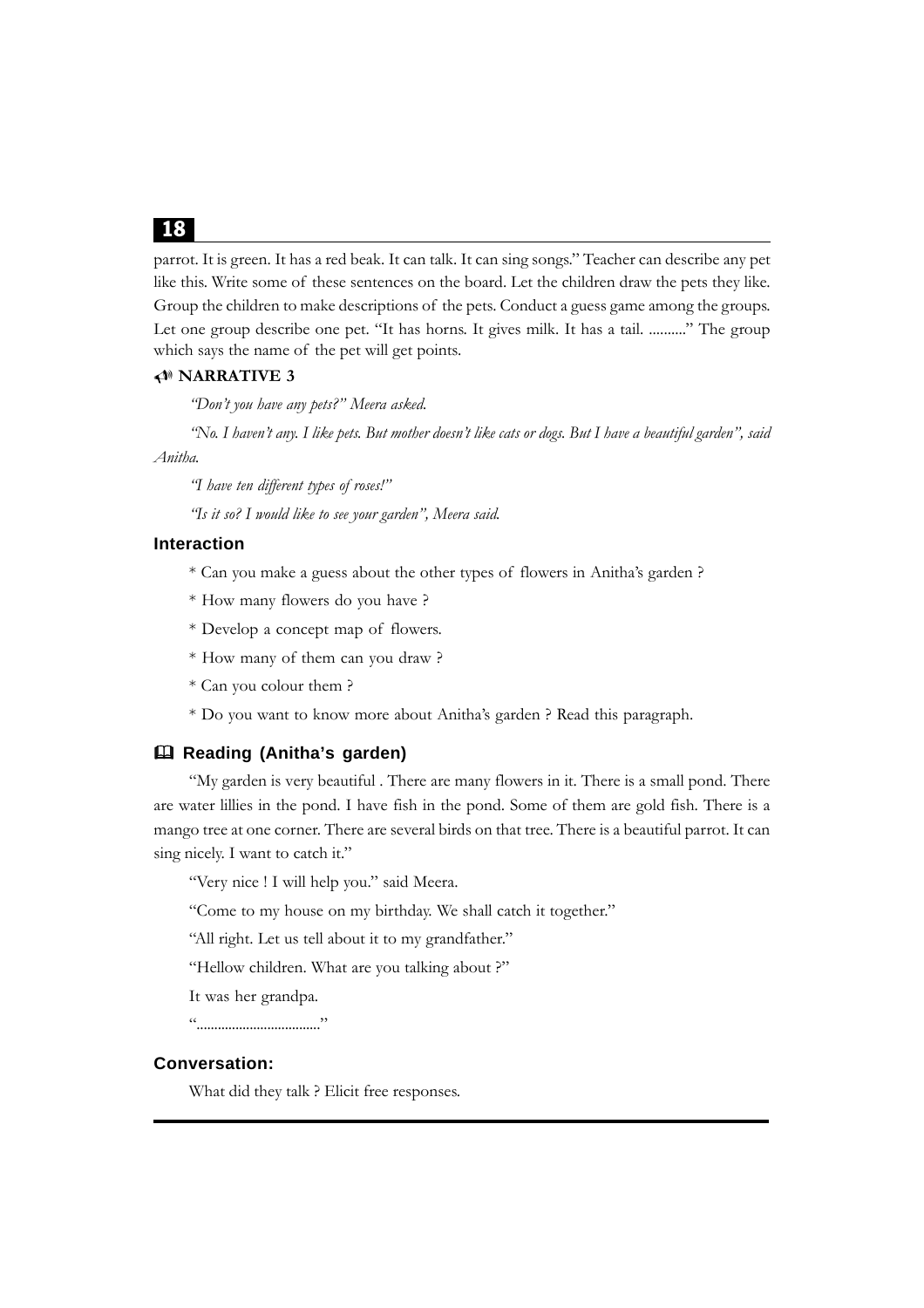- \* Let the students write it individually.
- \* Share and refine it in pairs
- \* Present it in groups
- \* Help the groups to refine the products
- \* Groups present their conversation
- \* Refine it in general

#### **Teacher version of the conversation**

Anitha : Good morning, Grandpa, Grandma.

Grandpa: Good morning.

Meera : Grandma, meet my friend, Anitha.

Grand pa : Good morning, Anitha.

Meera : There is a parrot in her garden.

Grand pa : Very nice.

Meera : We want to catch it.

Anith : Will you help us, grandpa ?

Grandpa : Surely.

Anitha : Thank you.

Meera's grandfather told them stories.

They were very happy.

"Come to my house tomorrow."

"Okay. See you tomorrow." Anitha went home.

#### 8 **NARRATIVE 4 : (THE BIRTH DAY PARTY)**

*Next day Meera came to Anitha's house. There were a lot of people. Anitha came out. "Mother, this is Anitha" Meera introduced her friend. "Nice to meet you". "What is special today ?" Anitha gave her some sweets. "Today is my birthday." "Happy birthday Anitha. It's a pleasant surprise ! "Thank you. Please come in. The party is about to begin." They all went in. "How nice!" Meera remarked* Free responses. Why did Meera say so?

Let children give any answer. Now read on.

#### 19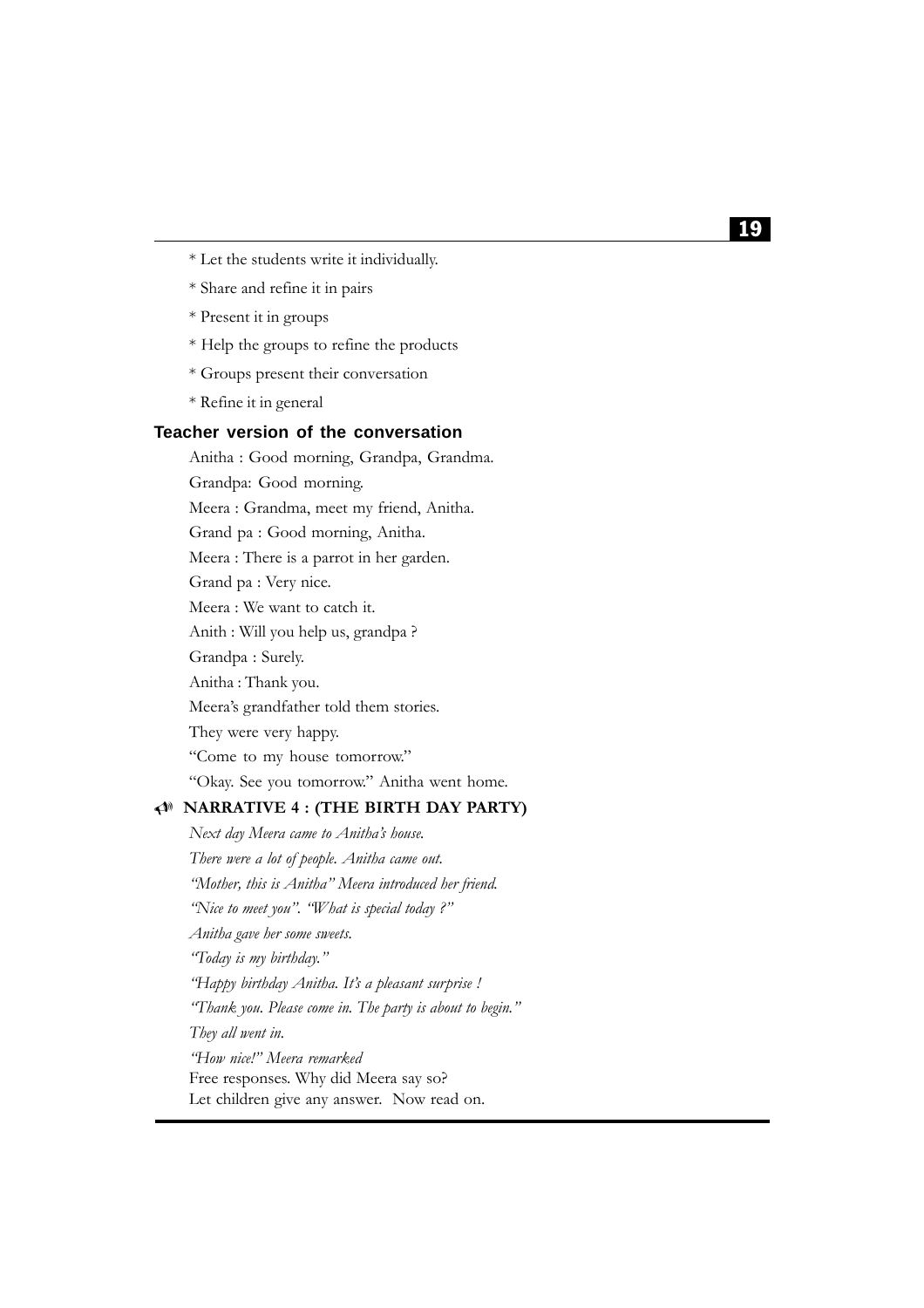#### **Reading (Birthday presents)**

The room was decorated. There were balloons and ribbons. There was a big cake. Anitha cut the cake. They all sang "Happy birthday to you." Anitha got many presents. Her father gave her a watch. Her mother brought her a new dress. Meera gave Anitha a book on pet animals. Then they all had dinner. Friends and relatives went back. anitha and Meera sat in the garden.

"Happy birthday to you".

It was a parrot from the tree.

#### 8 **NARRATIVE 6 : (CLIMB AND CATCH)**

*Teacher continues the story.*

*"Come let us catch the parrot" Anitha said. "No, Anitha. Not now. Let us call someone."*

*"Don't worry. I will try. That tree has a hole. The parrot lives in the hole." Anitha tried to climb up the tree. "Meera stood below.*

*"Ayyoooo....... uppp........" What was that? What happened to Anitha? What will happen next? What will Meera do? Where did she fall ? Will she cry ? What will Meera be thinking ? Will they call someone ? What will Anitha be thinking ? Blow up this event into a short narrative. This is attempted to familarise the students about blowing up an event. If possible fix another event after this and ask the students to blow up that event into another short narrative.*

*Now do you want to know what really happened? Read the passage.*

#### **Reading : (Forgetting the pain)**

"Are you hurt?" Meera asked.

"My leg....... um......my leg......., I cannot get up" cried Anitha.

Anitha's father and mother came running.

Suddenly the parrot flew from the tree.

Anitha forgot her pain. She jumped up.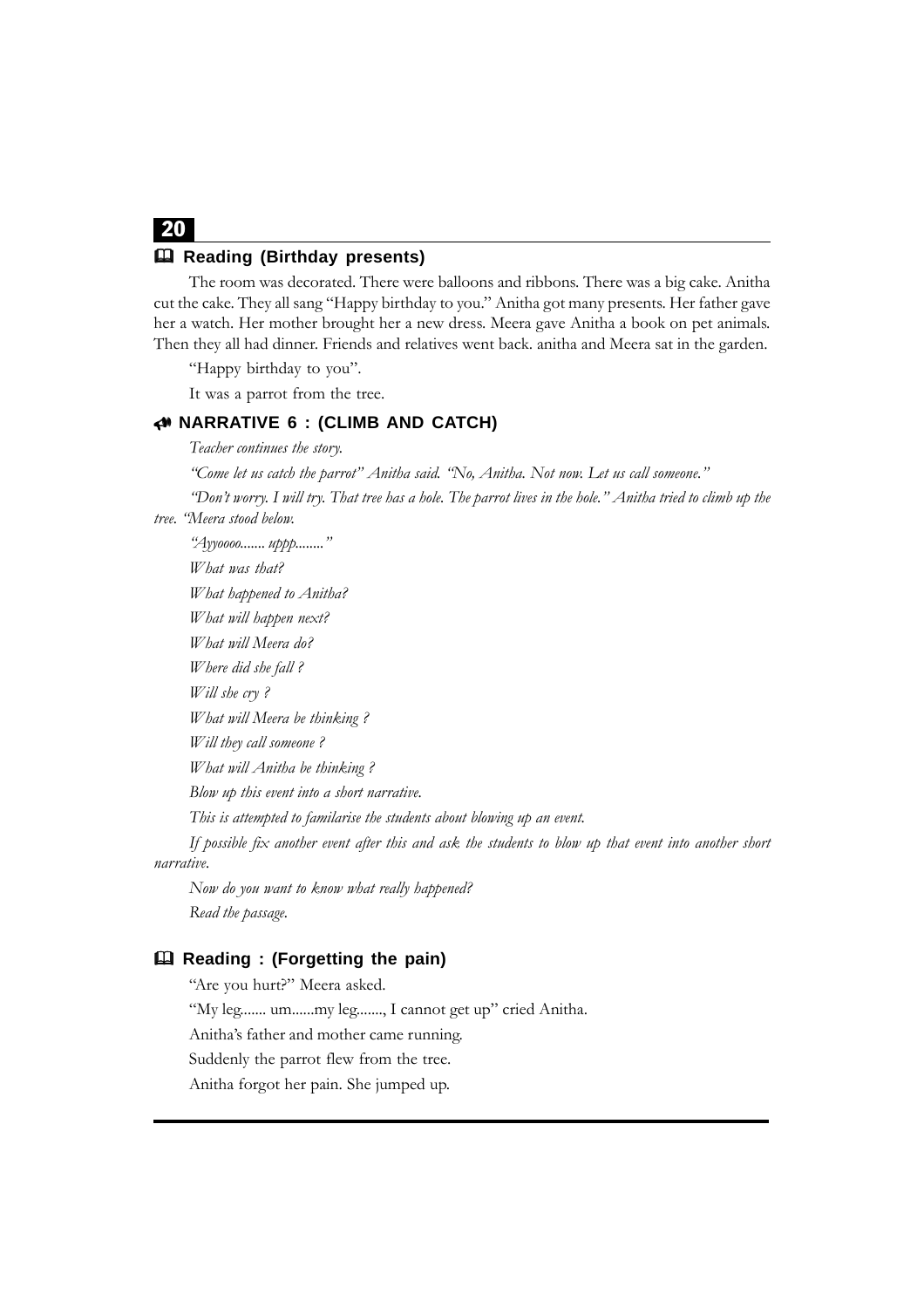"My parrot, my parrot" she shouted. Everyone laughed.

"Thank God, you are alright" said father.

'Let us sing the song again. Come, Anitha".

Meera was very happy.

....................................

Other remaining tasks from the CB and PB can be done after this.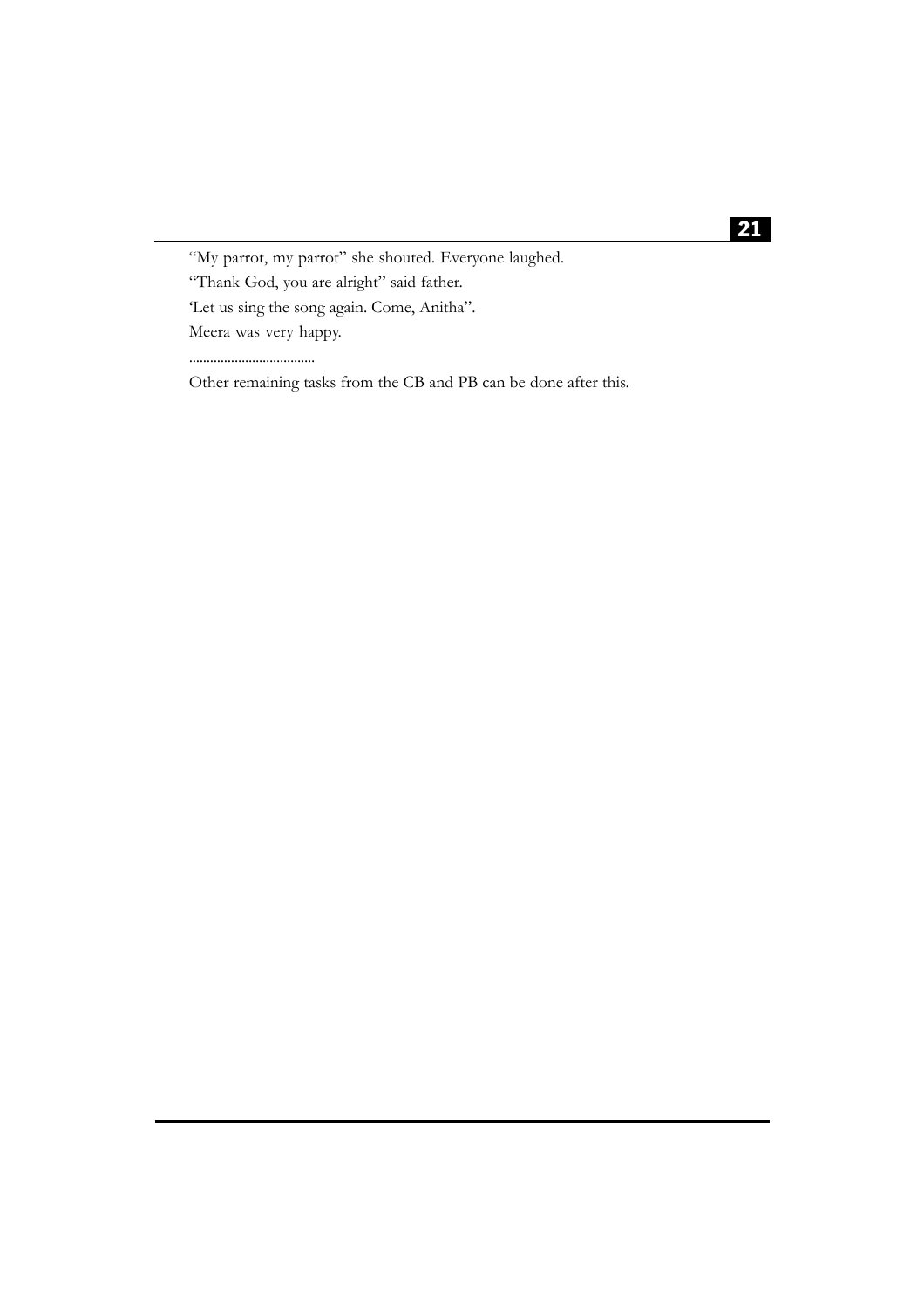# UNIT 2 MY SCHOOL

The unit is about an incident of a tree falling on a school building and the community coming forward to help the students.

#### **Introduction**

1. Where is your house?

2. How do you come to school? By bus or on foot?

3. At what time do you start from your house?

4. What are the things you see while going to school?

Teacher then describes a child, Vinod, to them.

*"I know a little boy called Vinod. He lives in a small village called Tharapur. His house is very small. It has a tiled roof. Two coconut trees are behind the house.*

*Can you find it in the picture? "Teacher shows the picture in the Coursebook and continues the presentation.*

*"His school is near the playground. He walks to the bus stop everyday. Then he takes a bus to school." "Can you mark his route to school?"*

Refer Page No.8 of the CB (Photo)

"Now can you draw a route map from your house to school? Mark the important landmarks only."

Do you like rain?

What will happen if you don't have an umbrella?

Have you ever got wet in a rain?

What will happen if the wind blows fast?

let us see what happened to Vinod on a rainy day.

#### 8 **NARRATIVE 1 : (A RAINY DAY)**

*It was raining heavily. Vinod walked to the bus stop. He had a new uniform. He also had a new umbrella. Suddenly the wind began to blow. Vinod ran to the veranda of the post office. He looked at the rain. It was a heavy rain. The rain was falling on the tree tops on the hill, on the playground and on the road. A song came to his mind.*

*Rain on the tree tops Rain on the hill Rain on the playground Rain on the sill*

*Vinod hummed the first two lines.......Rain on the tree tops, Rain on the hill, Rain on the playground, Rain on the sill....He could not remember the next lines.*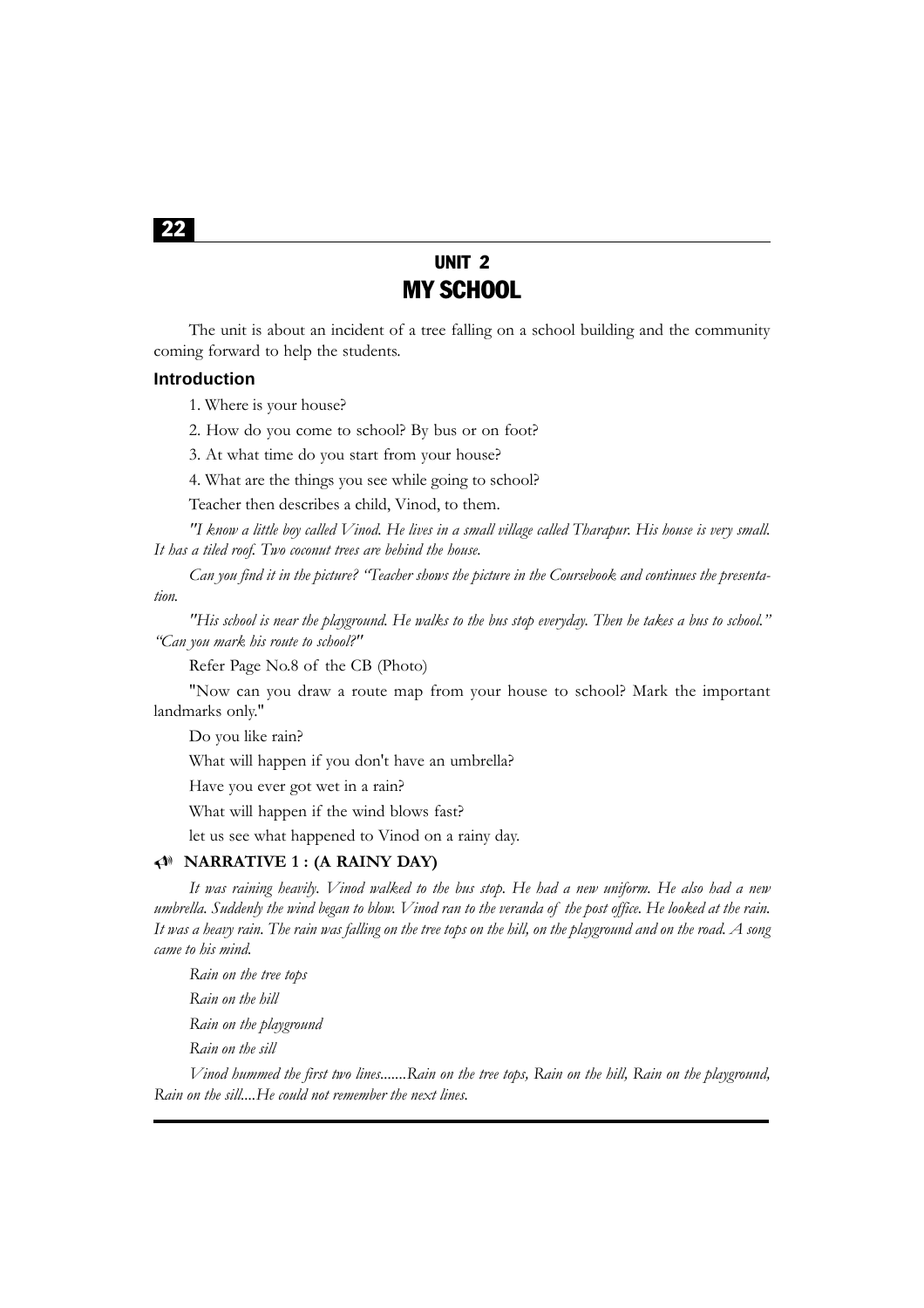*Can you help Vinod? Teacher writes these lines on the blackboard and reads it to the students. What are the places where rain falls? Make a concept map in general. Rain on the roads, leaves, gardens, roofs, bushes, flowers, plants*

*Adding new lines.*

*Let the students write two lines each individually. Then share their lines in groups. Let them put all the lines together to make a group product.*

#### 8 **NARRATIVE 2: (A MUD BATH)**

Teacher continues the narrative.

*The rain stopped. Vinod started walking. It was a mud road "Pee...Pee..." A car came speeding from behind. SPLASH! The car spalshed the water in the road. "Aaaahuuu...." Vinod's new trousers were covered with muddy water. What a driving!" The car rushed past. Vinod was angry. He was sad too "Oh God! What shall I do?" thought Vinod. He looked around. He saw a tap near the road. He went near the tap. He put his bag on a rock. Then he washed the mud from his pants. Water was dripping down from his new uniform. "It is very cold!" He began walking. He could see the bus stop from a long distance. There was his bus!*

#### **Interaction:**

1. What will Vinod do?

2. Can you run fast in wet cloths?

3. What will you do if you are in the place of Vinod?

#### 8 **NARRATIVE 2: (CATCHING THE BUS)**

Teacher continues the narrative.

*The conductor blew the whistle two times. The bus started to move. Vinod began to run.*

*"Stop! Stop"! He cried.*

*The conductor looked out. The bus was full.*

*Vinod cried out again, "Stop! Don't go." The driver did not stop the bus.*

*The people at the bus stop tried to stop the bus. They clapped and whistled.*

#### **Interaction**

1. Did the conductor hear them?

2. What did the conductor do when people tried to stop the bus?

3. .............................................................

#### **Reading: (Looking at the rain)**

*Poor Vinod!. He ran after the bus. But the bus did not stop. Vinod returned to the bus stop. " I will be late. What will the teacher say?", he thought.*

*The next bus came and Vinod got in. Luckily he got a side seat. He sat there. He looked out. The rain started again. The wind was blowing fast. "What a horrible wind!" he thought. "Thank God. I am inside the bus."*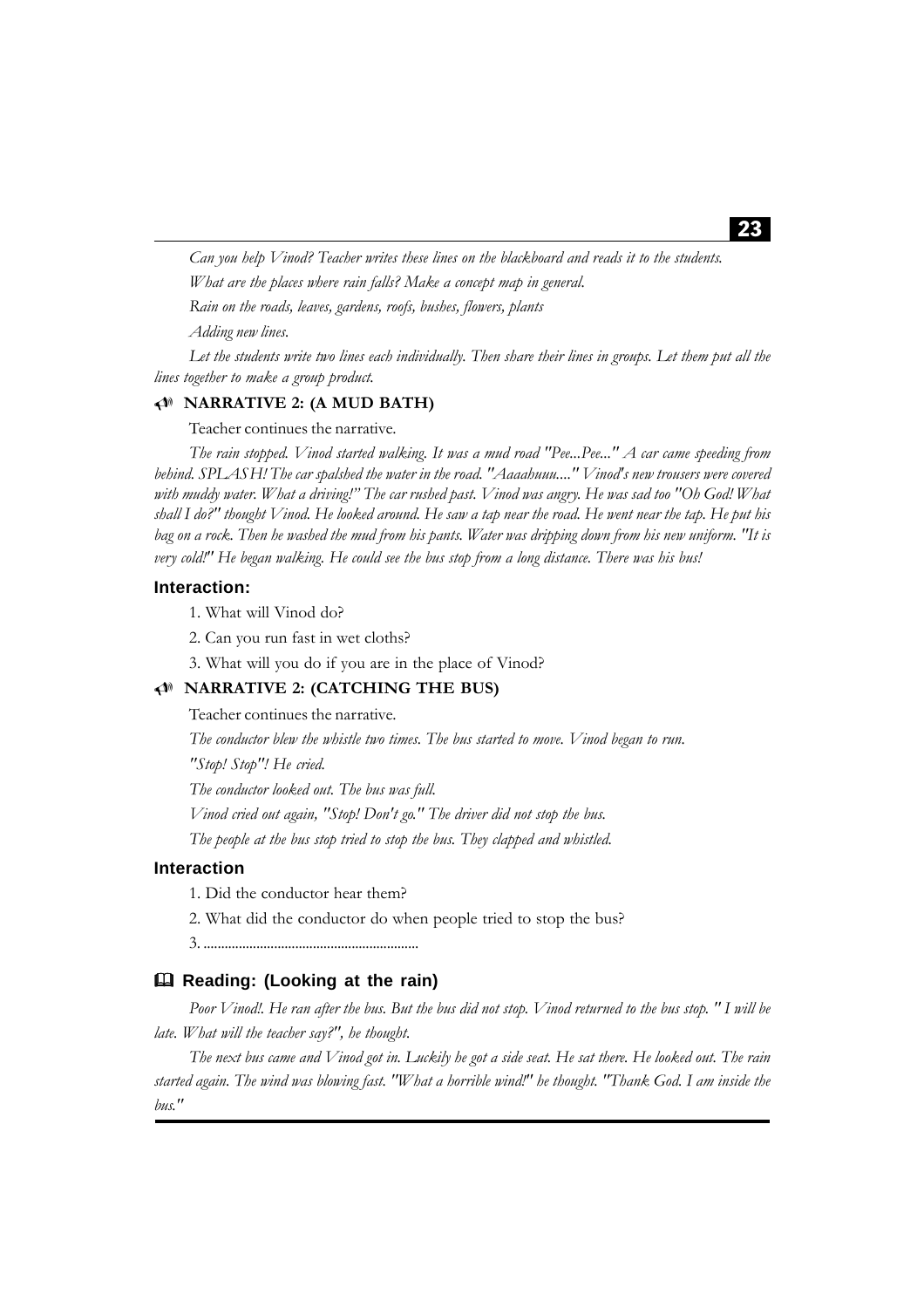*He looked out of the window. There was water everywhere. Down on the right side, he saw Shyama's house. The water level was upto the doorstep. "Shyama cannot come to the class today!" It was a horrible scene.*

#### **Developing a description:**

Let the children draw the scene that Vinod saw.

- Teacher interacts with students about their pictures. She asks them to write descriptions.
- 1. Let the students write individually.
- 2. Share and refine it in pairs.
- 3. Present some of their descrtiptions.
- 4. Collect all the products to make a magazine.

#### 8 **NARRATIVE 3: (VINOD IS LATE)**

#### *Teacher continues the narrative.*

*It was late when the bus reached the school. The classes had begun. Vinod got down from the bus and rushed to his class. Mr. James was in the class. The children were writing about their school. Vinod stood at the door. "Excuse me sir", he said looking at the teacher. Mr. James came to him.*

*What did he say? What did Vinod reply? How did Mr. James react? Discuss these in general.*

#### **Developing a Conversation:**

You can make the children develop the conversation between Vinod and Mr. James.

- 1. Let the students write it individually.
- 2. Share and refine it in pairs.
- 3. Present it in groups.
- 4. Let each member present the first exchange in the group. Let the group members decide the best one. Let them select or reframe a suitable sentence to the first one in the next round. They have to complete all the exchanges like this. There will be a separate group product.
- 5. Refine it in the whole class. This can be done by the teacher as the students did in their groups. Thus the teacher can evolve the teacher's version in the class.

Refer page 14 of the CB

#### 8 **Narrative 4:**

*Teacher continues the narrative.*

*"Visal, Please read your essay".*

*Mr. James asked Visal to read his essay 'Our School'.*

*'This is my school. It is Malayadi UP School. It is by the side of P.K. Road. It is three kilometers away from town. There are three classes and five teachers."*

*"Very good". Mr. James asked Anupama to read her essay.*

*Can you write down that essay?*

Let the children write about their school (Refer page 9 & 10 of the CB)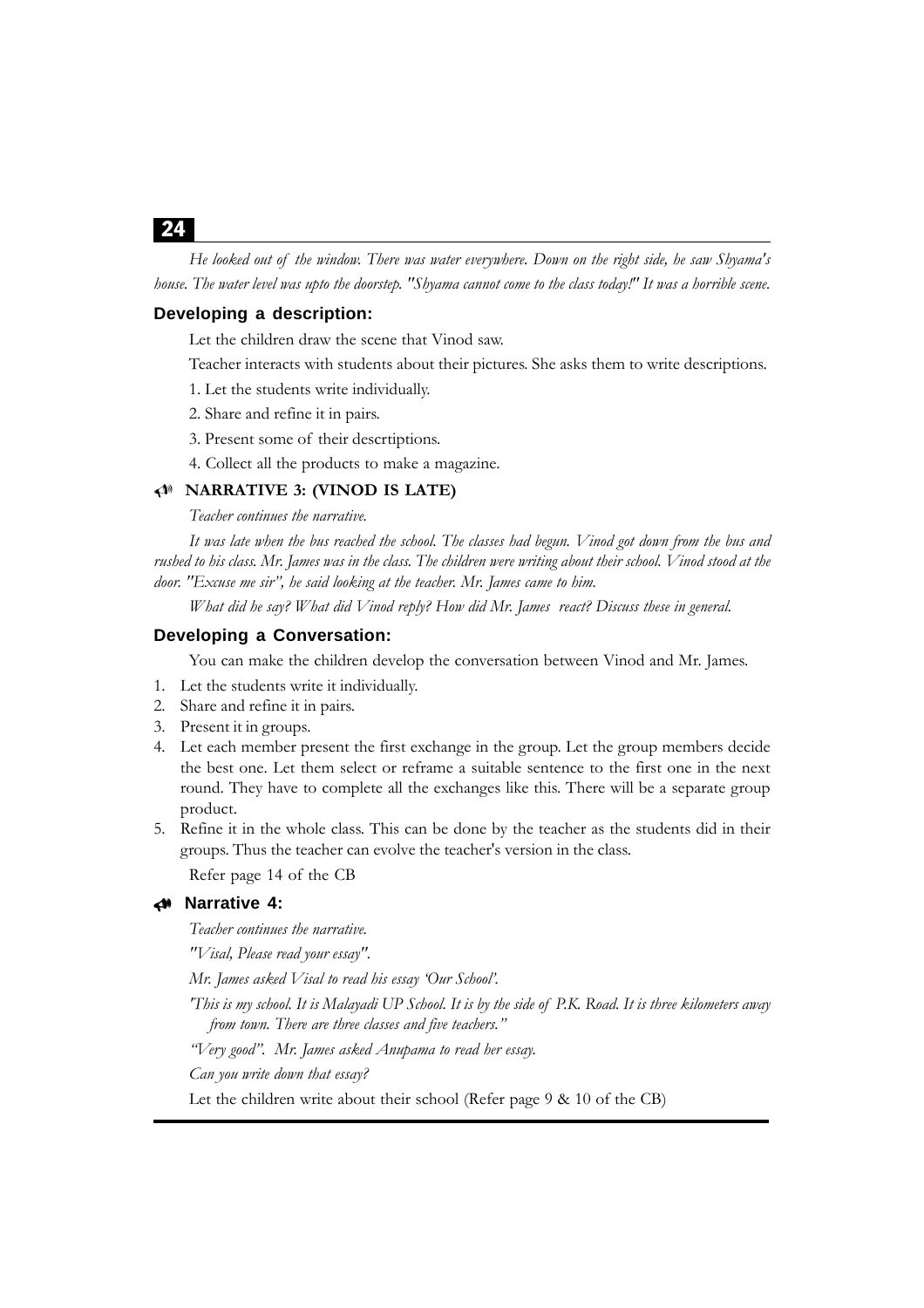#### 8 **NARRATIVE 5: (MEASURING RAIN)**

*The bell rang. The next period was science. Vinod liked doing experiments. Science was his favorite subject. Sarala teacher taught them science. In the last class they could make rain gauges. Now each group has one. They are waiting for using those rain guages. Sarala teacher came to the class.*

*"We are ready with the rain gauge teacher."*

*The children said. "Let's go outside. We have to find out suitable places." All of them got ready for the experiment.*

Now you can read on.

#### **Reading : (The crash)**

*Sarala teacher took them outside. "Take your umbrallas". She said. "Don't get wet". They all went to the playground. Each group started setting rain guages. It was raining. The wind blew again. Oooohhhh!. The umbrallas flew up. The children shouted. C R A S H ! They heard a loud noice. They looked at their classroom.*

What was the sound?

Invite free responses. Interact with their answers.

Do you want to know what really happened?

#### **Reading: (The mango tree)**

"Look!" Sumitha said. "Hei, look at the mango tree". They all looked. A big branch of the mango tree had broken. It was on the roof of their classroom! The tiles were falling down from the roof. The other building was safe.

"Where shall we go?" Prema asked. "We have no calssroom now." Some of them tried to take their bags back.

"Children, don't go near the class." Mr. James called out. The Headmaster came there.

He made an announcement.

#### **Interaction**

1. What could be the announcement?

2. What do you think about other classes and children?

#### 8 **NARRATIVE 6: (ONE HUNDRED OR ONE THOUSAND)**

*Teacher continues the narrative.*

*"All the children of class V can go home" the Headmaster said. "Students of standard VI and VII can go back to their classes." No one wanted to go. Their bags were in the class. "How many tiles are broken?" Vishal asked. "May be a hundred". "No. I think thousand tiles are broken" said Susmitha. "Pooh!" said Vishal. You don't know what thousand is ! Suddenly they heard another sound.*

*"Hey, there is a jeep coming."*

*"There are many people in it"*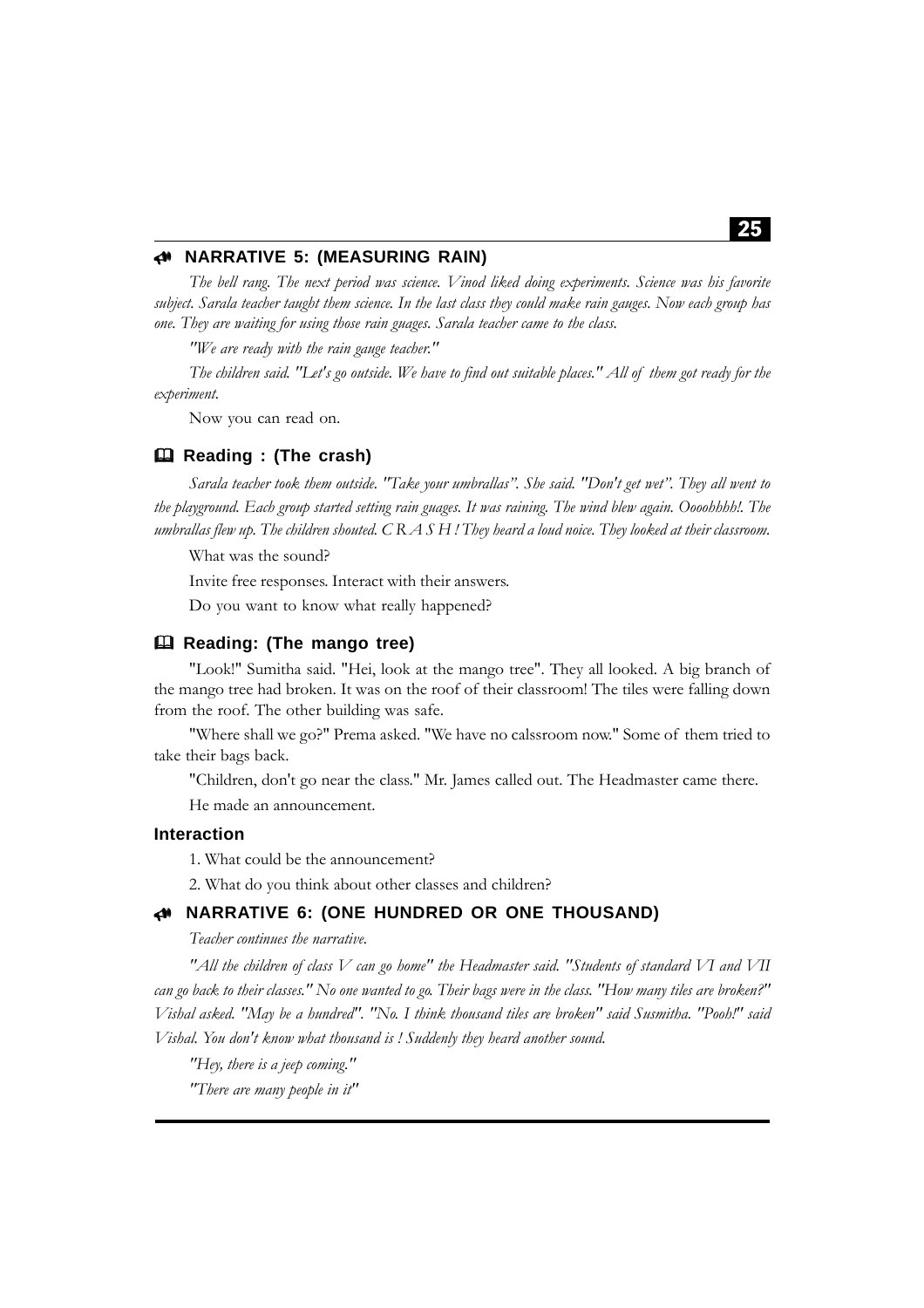#### 26 **Interaction**

1. Who could be in the jeep?

2. Accept and discus any possible response.

#### 8 **NARRATIVE 7: (THE SCHOOL NEWS)**

*Teacher continues the narrative. "I don't know any of them." Said Vinod. "Ah, I have seen that short fat man with the camera. "Said Vinod. "Where did you see him?" Vishal was curious. "Yes, he was in the TV news yesterday. They are from the Malanad Channel" Vinod recognised them. He pushed himself forward. He wanted to be on TV.*

*"Are you from this class?" The short man with the camera enquired. Vinod looked at him.*

*A tall man was also with him. He had a mike in his hand.*

*"Yes," said Vinod, The short man started shooting.*

*The tall man asked about the incident.*

Here is the interview with Vinod.

#### **Reading: (Vinod's Interview)**

"When did it fall?" "During the second period." "How many children were in the class?" "Thirty five." "How many were hurt?" "Nobody." "Nobody?" "We were all outside" Vinod explained. "It was a science class." "What were you doing in the rain?" "We were measuring the rain."

#### **Interaction**

They interviewed the HM, Sarala teacher and some other students.

1. What other questions do you think they asked?

- 2. List those questions.
- 3. Teacher collects and writes those questions on the blackboard. Teacher can supply

A few new questions. For example, Was it an old tree?

How many branches were broken?

Why didn't you cut the tree?

What are you going to do now?

4. Practise the interview in different groups. A few groups perform the interview in the class.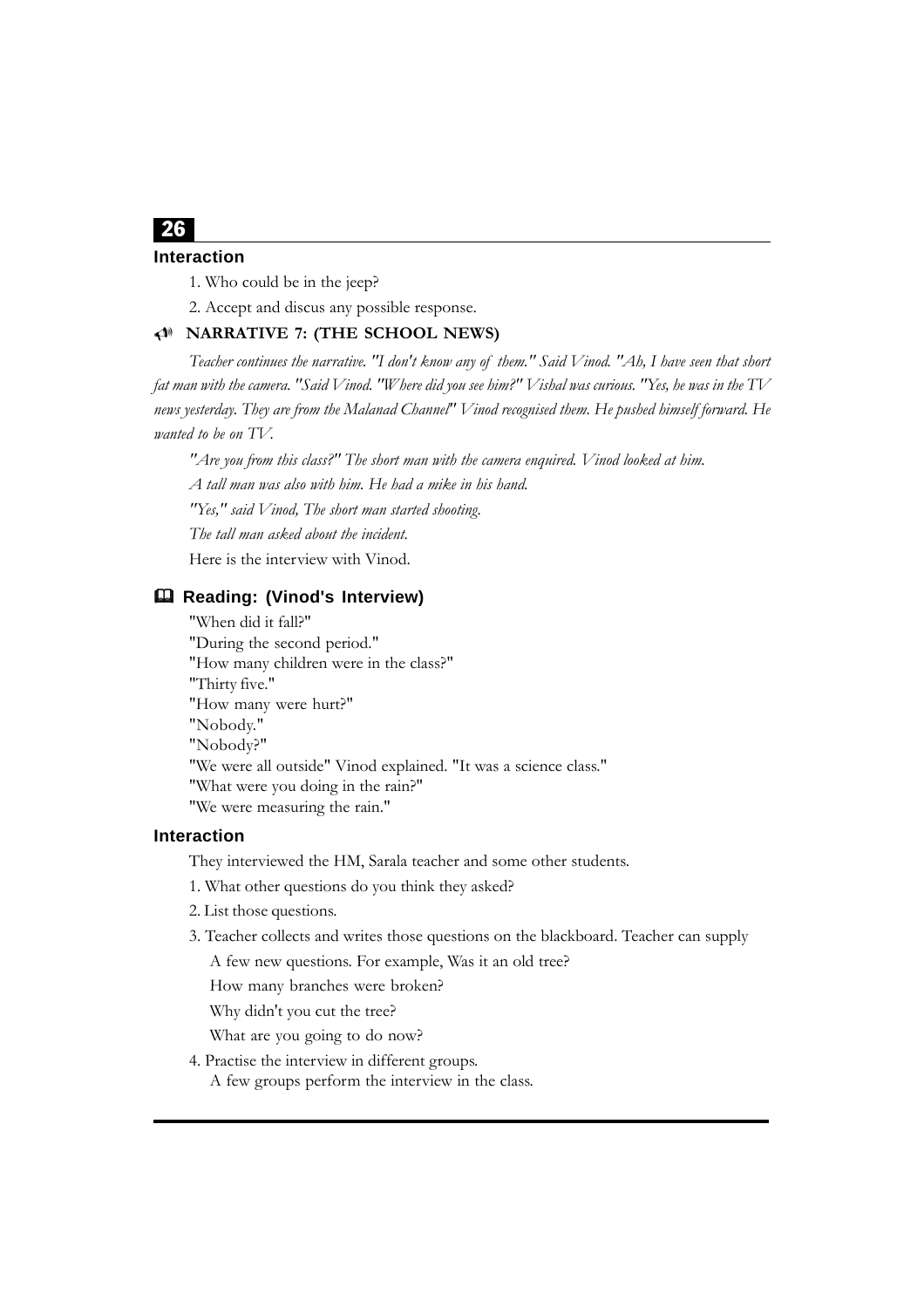#### 8 **NARRATIVE 8: (AN IDEA)**

Teacher continues the narrative.

"What are we going to do now?" Vinod asked his teacher. "Shall we clean the verandha, sir?" Mr. James said, "No, no. The big branch is still on the roof. It may fall on you. Don't go to the verandha."

"An idea!" Vinod thought. "Were is Vishal? Vishal, where are you?" Vinod called out. Vishal rushed to Vinod. Vinod put his hands on Vishal's shoulder and started saying something into Vishal's ears. Vishal agreed and both of them ran to Vishal's house.

#### **Interaction**

1. What may be Vinod's idea?

2. Why did they run to Vishal's house?

#### 8 **NARRATIVE 9:**

*Teacher continues the narrative.*

*Vishal and Vinod returned quickly. There was a man with them. He had an axe on his shoulder. Who may be that? It was Vishal's father, Rajan. He was a woodcutter. He agreed to help them. They took him to the Headmaster. Vinod introduced Mr. Rajan to the Headmaster. The Headmaster talked to Mr. Rajan.*

#### **Reading: (Cutting the tree)**

"I need some rope." said Vishal's father.

"We have one in the office."

Mr. Rajan climbed on to the roof. He cut the small branches first. He tied the rope to the main branch. His friends helped him. They slowly brought the branch down. In two hours they removed the branch from the roof. Vinod peeped into the classroom. "Oh,..."

Interaction

1. What did he see inside the classroom?

2. What was there in the classroom?

3. What did they do after that?

Discuss all the possibilities. Let the students complete the story.

Let them select the best one.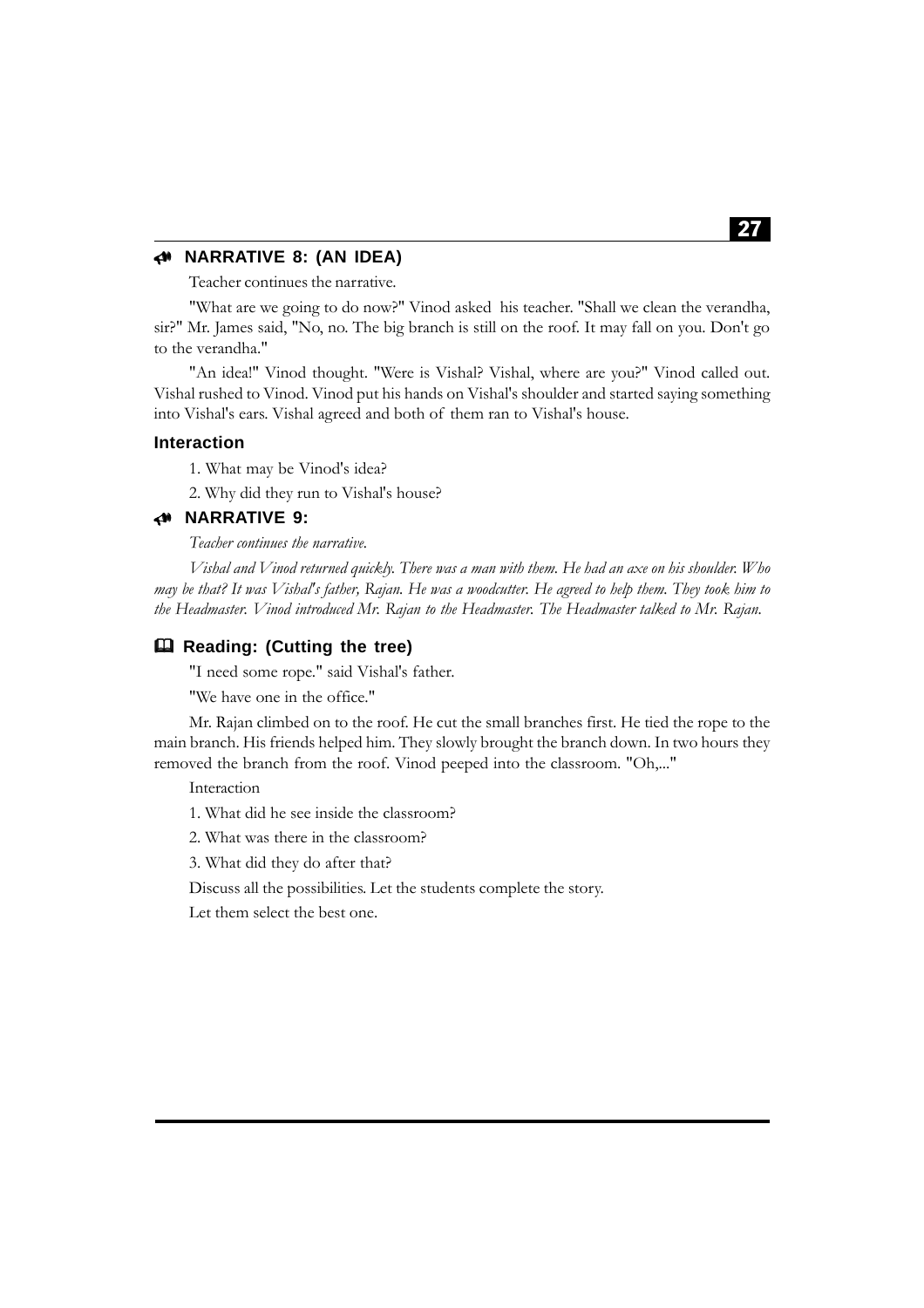## UNIT - 3 HEALTHY HABITS

This unit is about good health habits and the need to keep our permises clean and tidy.

#### **Introduction**

Do you like rain? What will you do when rain comes? Do you like walking in rain without an umbrella?

#### 8 **NARRATIVE 1:**

*It was a fine evening. After the school Saju and his friends were playing in the ground. Suddenly it started to rain. "Hai, its raining. Let's stop the game. "One of his friends called out. "Let's go home" said another. But Saju didn't listen to it. "I'm not coming. "he said. Water dropped from his head. His cloths got wet in the rain. His friends went back. He enjoyed the rain bath! He played till dark in the evening. He reached home. He saw his mother Girija waiting for him near the door. She was angry.*

#### **Interaction**

What did Girija ask him? What did Saju reply?

Let the students respond as they feel.

#### 8 **NARRATIVE 2:**

*"Naughty boy! What is the time how? What were you doing in the rain?" Saju kept his head down. "Change your dress and come" He went to the kitchen and took a glass of cold water. "Have these chapathis." His mother said. "I don't want anything". He went to his bed with the same cloths. He did not wash his hands and legs. Girija didn't notice this.*

*Next morning mother touched his forehead. "On my God! My child has got high fever. What shall I do?" She went to the kitchen and took some kaniji and pickles in a plate. "Saju, have some kaniji. Yesterday you didn't eat anything for supper. Come on get up." Saju felt very tired. He was shivering. "I should not wait for long. I must take him to the hospital." Mother thought 'Tuck - Tuck'. There was a knock at the door.*

#### **Interaction**

Who could be that?

#### 8 **NARRATIVE 3:**

*'Krr............' Girija opened the door. "Girija Chechi, where is Saju? We are going for a picnic today." Saju was very weak. He could not walk property. His mother was thinking about the money. "How much will I have to pay in the hospital?" Tears rolled down from her cheaks. "Raju......He has high fever. Come inside."*

*Raju went inside. Saju's mother stood there, not knowing what to do. Raju rushed back from the room. He ran fast.*

#### **Interaction**

Where did he go? Why did he run?

28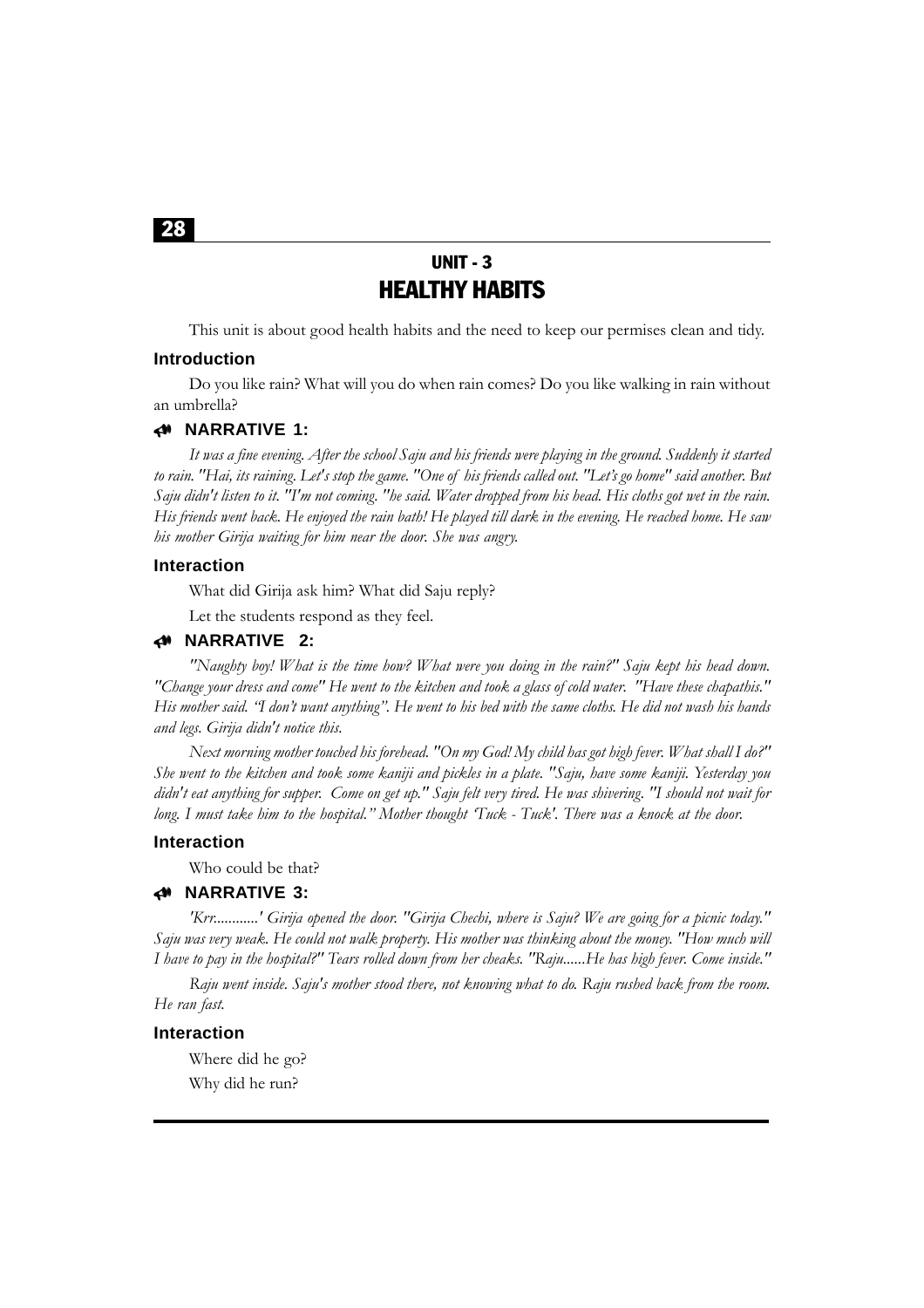#### 8 **NARRATIVE 4:**

*Hawhh... Raju reached his house panting. He called out to his father. "Daddy, where are you?" Ramesh came out of his room. What happened Raju? Why are you so .......? "Daddy, Saju is not well. He has got high fever. We should take him to hospital" Within a minute Ramesh and Raju reached Saju's house. 'Pe-Pe-Pe... Girija looked out.*

#### 8 **NARRATIVE 5:**

*Girija saw Raju and his father getting down from an auto. Raju came running towards her. "Chechi let's take him to hospital soon." Girija took Saju in her arms and got into the auto. She looked at Ramesh with grateful eyes. For a moment her thought flew back.*

#### **Interaction**

What would be her thought?

#### **Reading Material (A tragedy)**

Painful memories of the past passed though her mind. One day Saju's father came with fever. He did not eat anything for supper. Next day morning his fever increased. I could not take him to hospital. There was nobody to help me. He was not ready to consult a doctor. He asked me to prepare pepper coffee. He took it many times. But the fever did not come down. Had we consulted a doctor that day he would have been still with me. Tears began to roll down though her cheeks.

#### 8 **NARRATIVE 6:**

*The auto came to a sudden halt. Girija slipped a little forward. She woke up from her thoughts. They were in front of the Govenment hospital. Ramesh talked something to the man at the door. Soon an attender appeared with a stretcher. Saju was taken inside. Girija followed Saju to the doctor's room. Raju and his father waited outside.*

*"Sir, he has high temparature."*

#### **Interaction**

What did the doctor ask them? was Saju admitted?

#### **Reading material (A Check up)**

*While checking Saju the doctor asked, "What is your name?" "Saju" "Where are you studying?" "R.C.H.S. Chundale" "Which class?" "Fifth standard" Doctor took his pen torch. He checked his eyes.*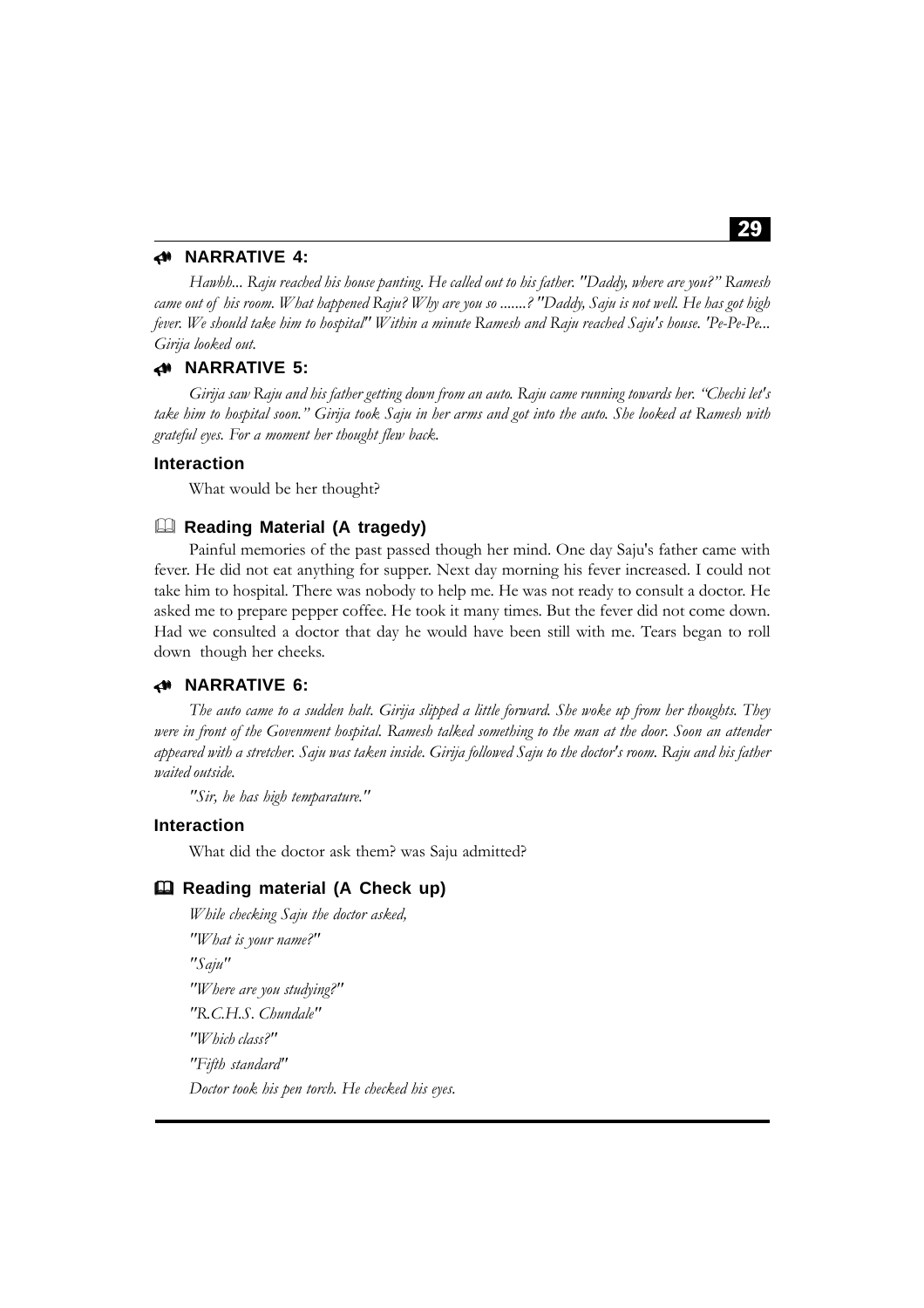*"Open your mouth."*

*He placed the thermometer under Saju's tongue. "Close your mouth. Hold it for sometime." After sometime he took out the thermometer. Doctor turned to Girija and said. "Oh its too high. 1040 ! "He exclaimed. "What should I do sir?" Girija asked. "The boy is very weak. Let me observe him for 24 hours." "Kr....Kr......" The nurse took Saju to the observation ward.*

#### **Interaction**

Have you ever been admitted in a hospital? What was your experience? What all did you see there?

Ask them to list the person and things that they see in a hospital.

Doctor, nurse, attender, sweeper, watchman, patients, visitors, newspaper boy

Things : Stethescope, thermometer, syringe, needles, medicine trays, bed, drip stand, stretcher, notice, posters......

#### **Reading Material (Pure water)**

"Doctor, yesterday evening he played in rain"

He slept without changing his clothes"

"Do you have pure drinking water?"

"Sir we have our own well. We take water from it."

"Does it have a safety wall?"

"Yes, doctor but it is been broken here and there"

"If there is no wall, dirty water will flow down into the well. Using it will cause fever and many other diseases."

#### **Interaction**

There are many other ways our drinking water becomes dirty. What are they?

#### **Teacher's Version**

Taking bath near the well, washing cloths near the well, stagnant water near the well, dumping wastes near the well.

#### 8 **NARRATIVE 7:**

"Dum - Dum - Dum - Tea Tea - Coffee - Tea - Coffee."

*Girija opened the door. She got a cup of tea for her son. Girija patted her son*  $\breve{c}$  *said "Saju get up and wash your face. Have this tea". Grumbling on the bed Saju said" Mother I don't want anything. I have pain all over the body"*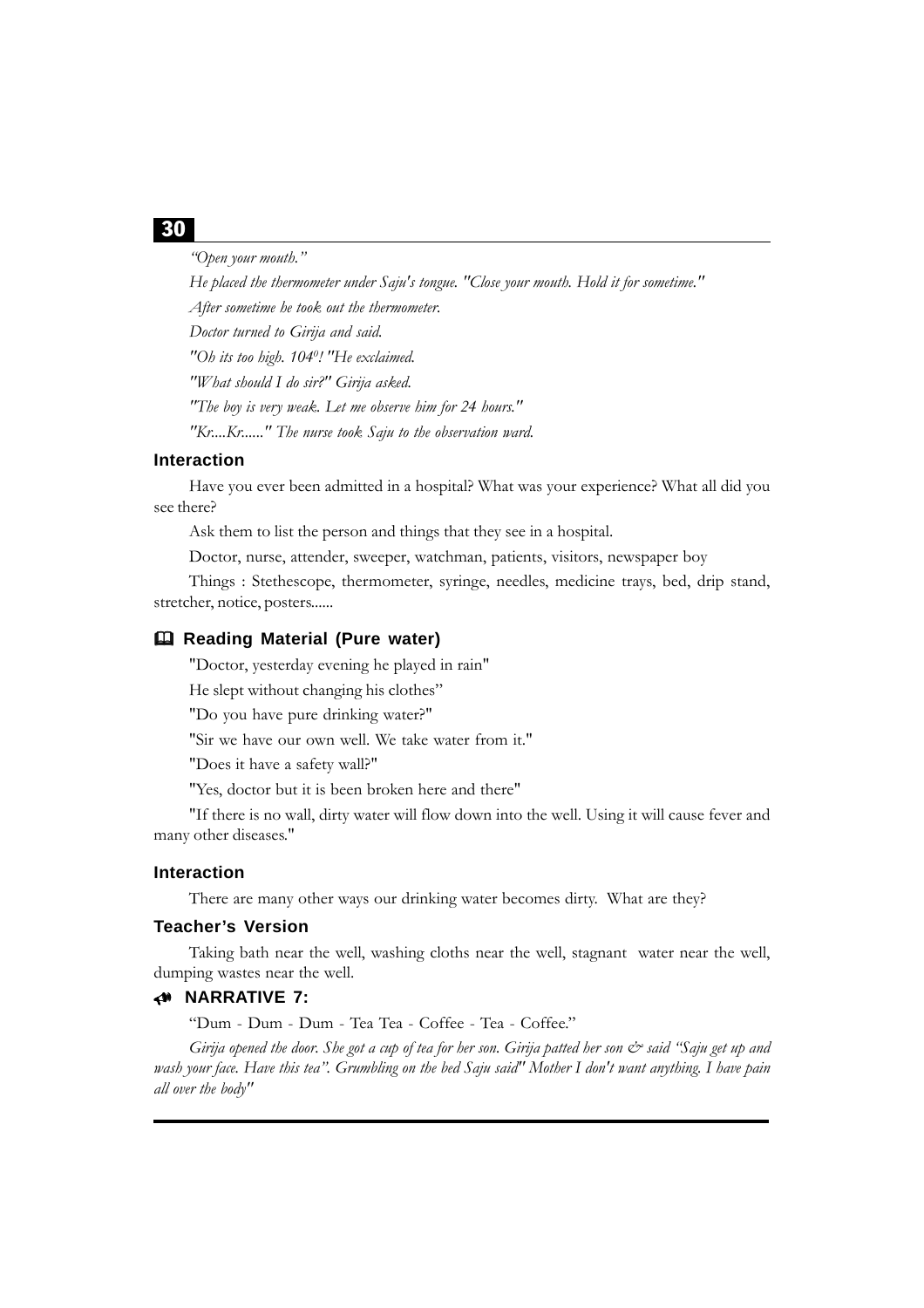*Doctor entered the room. A nurse followed him. He examined Saju. "Nothing to worry. You can go home today. But take care." Doctor gave them some advice. "Take a lot of water. Do exercises regularly."*

#### **Interaction**

Doing exercises is good for health. What are the other factors neccesary for good health? Elicit free responses.

Ask them to write individually and in groups.

#### **Teacher's Version**

Get up early in the morning. Take bath. Wash hands & mouth before & after meals. Keep your body clean. Wear clean cloths. Drink clean water. Keep your house and permises clean and tidy. Have your meal at correct time.

#### 8 **NARRATIVE 8:**

*Raju visited Saju with his class teacher and his friends. When he saw his teacher he dragged himself up from the bed. He sat on the bed.*

*"How do you feel now? Did you have your medicines?" Teacher asked, Saju and his mother kept mum. Didn't you have your medicine? Teacher asked again. "No" said Saju, "Why? what happed?" There was total silence for some time. Girija "Doctor asked us to buy two tablets from outside ......but....." "Oh, you mean money?"*

*"Where is the prescription?" asked the teacher. Girija looked for it. She thought for a while. Where did I keep it? Ah! I have kept it inside a book. But where did I keep that book?*

*"Under the pillow?" Yes, she got it.*

#### **Interaction**

Where may be the teacher going?

"Pe-Pe-Pe". Teacher waved to an auto. It stopped. They got into the auto, bought the medicines and came back.

Teacher came back with the medicines. She patted Saju lovingly. Oh, Saju, don't forget to take the medicines in time. Saju's eyes filled with tears.

His mother stood there looking down. She could not utter a word. "Don't worry. He will be alright soon".

The teacher and his friends walked down.

Girija looked at them with grateful eyes.

What will be the rest of the story?

Let children complete the story.

Refine the individual materials in groups. Present some of them in the class.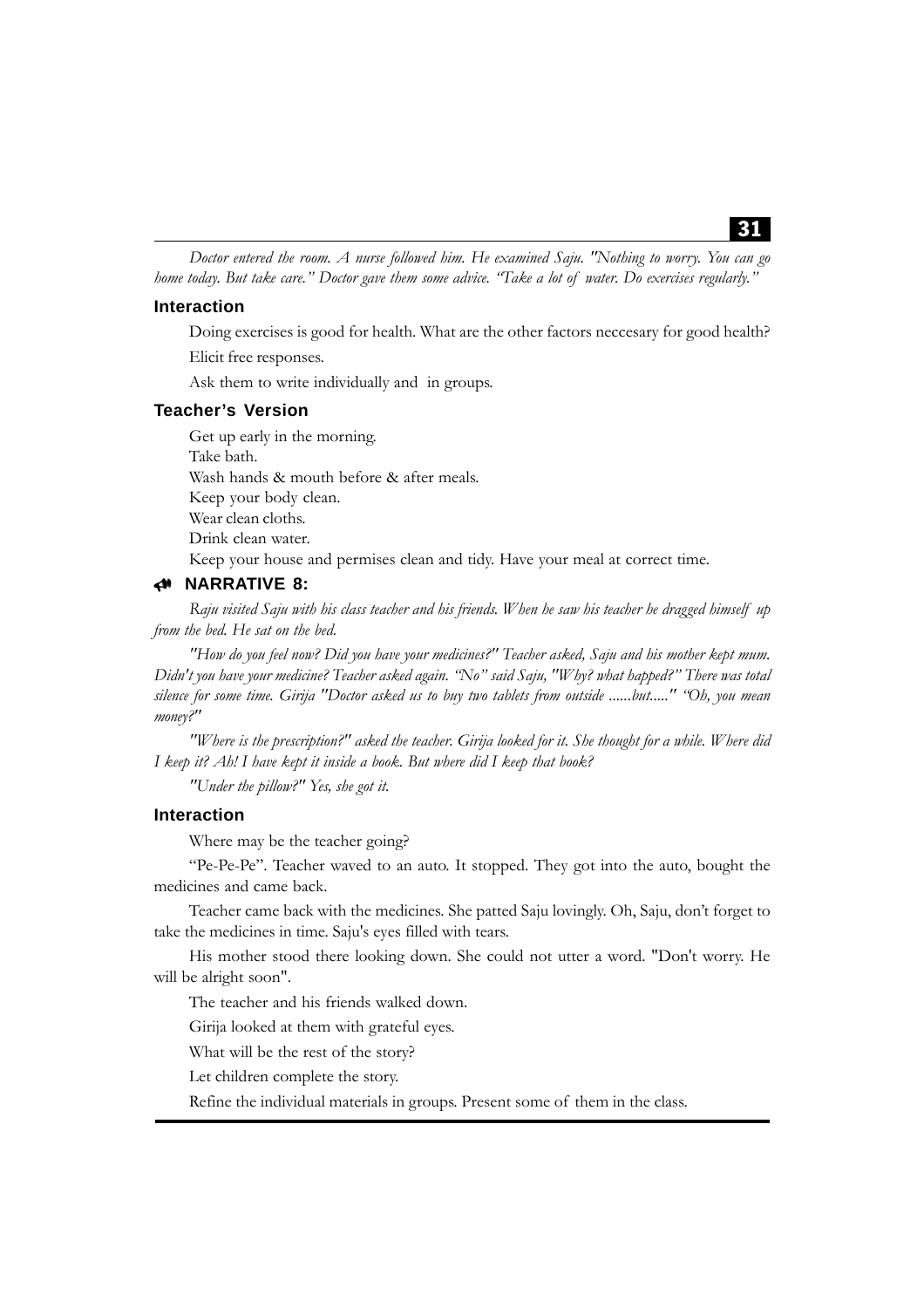# UNIT - 4 THE ANIMAL ALBUM

This unit tells you about a boy's experience in a forest.

- 1. Do you like balloons?
- 2. Have you seen big balloons?
- 3. Is it possible to fly up by a balloon?

#### 8 **NARRATIVE 1:**

*Rahul was a ten year old boy. He was studying in Std V. As usual he waited for his friends in the waiting shed. He was alone. Suddenly he found an attractive red packet. " What is that? Nobody is here. Whose packet is that?" Rahul thought. "Shall I take is? What may be inside?"*

#### **Interaction:**

Can you guess what Rahul did then? What may be in the packet?

#### 8 **NARRATIVE 2:**

*"Is it good for me to take it? "He waited for sometime. No one came there. He was eager to know what the packet contained. Finally he took the packet. It had a nice wrapper. Rahul opened it "How nice!" There was a balloon. It was a big balloon. He took it and started blowing. It began to grow. The size of the balloon increased slowly. It became the size of a water melon. He continued blowing. It grew larger and larger. Suddenly he felt a jolt. It started to move up from the ground. He stopped blowing. He held its month tightly. Now he was also going up. He held the balloon tight. It started flying through the sky. It was flying over the fields, over the forest over the mountains, over the valley...then it moved towards the sea. He looked down. It was a wonderful sight.*

Here teacher can present the poem in page No. 26 of the CB.

#### 8 **NARRATIVE 3:**

*The baloon crossed the sea and reached over a thick forest. Rahul felt tired. His grip loosened. The air started coming out. The balloon slowly came down. He landed on the branch of a tree. It was late evening.*

*He could hear the sounds of different animals and birds. He could hear different voices.*

Can you list the birds and animals and their sounds?

#### 8 **NARRATIVE 4:**

*There was full moon in the sky. He could see the moonlit forest from the top of the tree. The sight of the forest was fantastic. He felt afraid to come down. He stayed on top of that tree. There he felt as in a bed. He couldn't sleep for a long time.*

*Next morning sun rays peeped through the branches of the tree. Rahul opened his eyes. He looked around. He slowly climbed down from the tree. He was very tired. He was very hungry and thirsty. He looked for water. He walked here and there. He found nothing. He saw some foot prints of a man near the big tree. "Whose footprints, are these?" he thought.*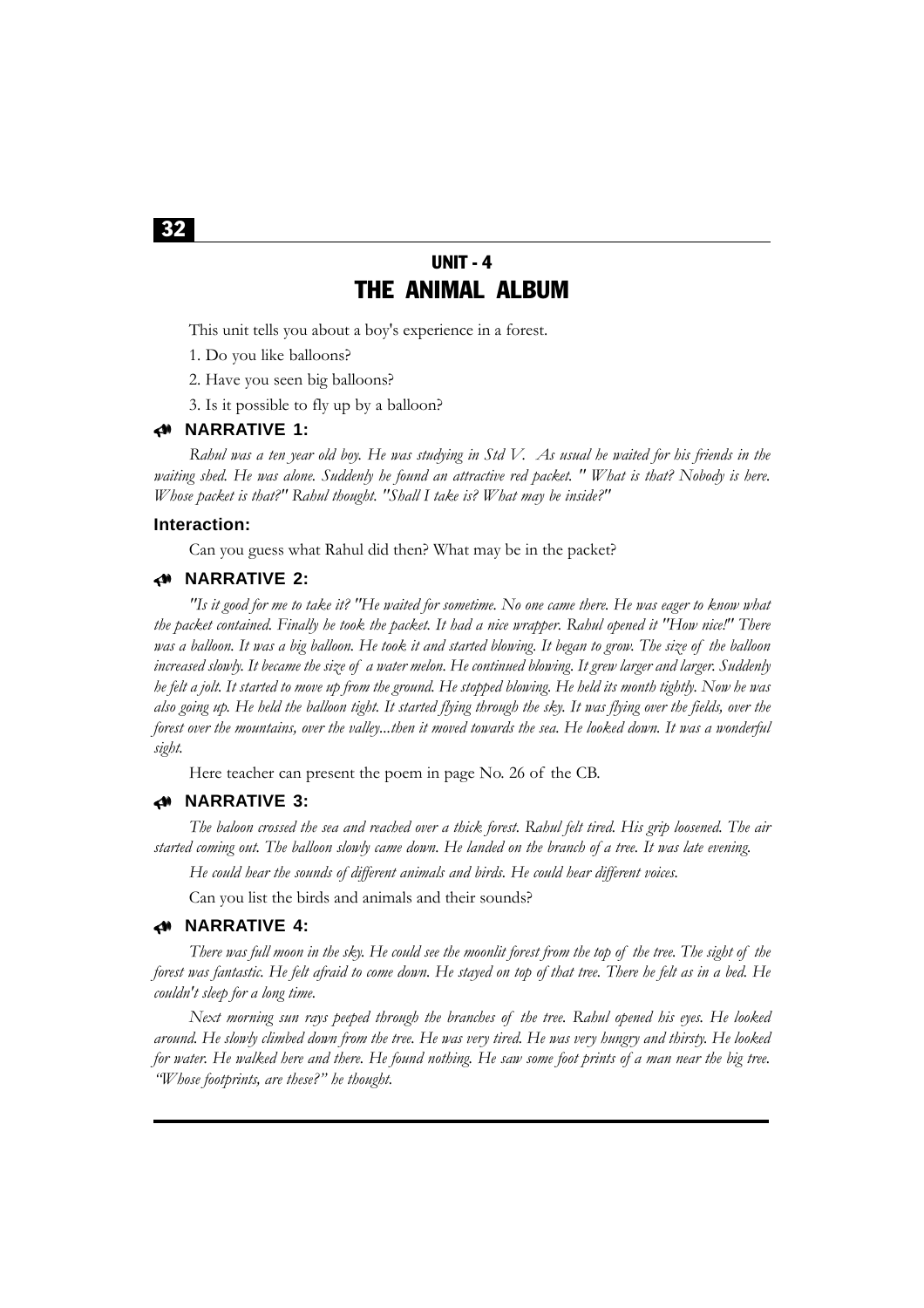#### **Interaction**

Free response questions about the foot prints

#### 8 **NARRATIVE 5:**

*Whose footprints can be those! He walked following the foot prints. When he moved forward a little, he could see a clean place. There was a long bamboo ladder. It led to the top of a tree. When he looked up he was surprised. There was a small hut on the top of the tree. The ladder was to climb up to the hut. He tried to climb up the ladder. He slowly moved upwards and reached near the hut. "Anybody here?...please come out" he called out. There was no response. He went inside the hut. No one was there. He looked for something to eat. There was a bamboo shelf in that hut. He found some fruits and water. He ate the fruits and drank some water. He got great relief. He sat near the wall. He thought about his mother, sister, father etc. slowly he closed his eyes. "Come on my boy, have your breakfast." Rahul's mother said.*

Conversation :

What is the possible conversation between Rahul and his mother.

#### **Teacher's Version**

Rahul : What is there for breakfast, mother?? Mother : Your favourite dish, iddli. Rahul : But for father? Mother : I have made dosai also.

#### 8 **NARRATIVE 6:**

*"Tup......" Rahul woke up from his sleep. There was a bag on the floor. He could see a big fellow. He was very tall and stout. She looked strange. Rahul was really frightened.*

#### **Interaction**

Who is this? Why did he come here!

He couldn't realise the situation.

Can you guess who that was?

#### 8 **NARRATIVE 7:**

*"Who are you?" The man shouted. Rahul told him his strange experience with the balloon. The man became very soft. The man gave some more fruits to Rahul. They talked about animals and birds.*

#### **Reading (The Animal Album)**

*Write down notes below the pictures of tiger, elephant and peacock. Can you make notes for dogs and cats?*

*He told Rahul that he came for watching the animals and birds. He had a photo collection of different animals and birds. He gave Rahul many photos. In his album there were notes below each photo.*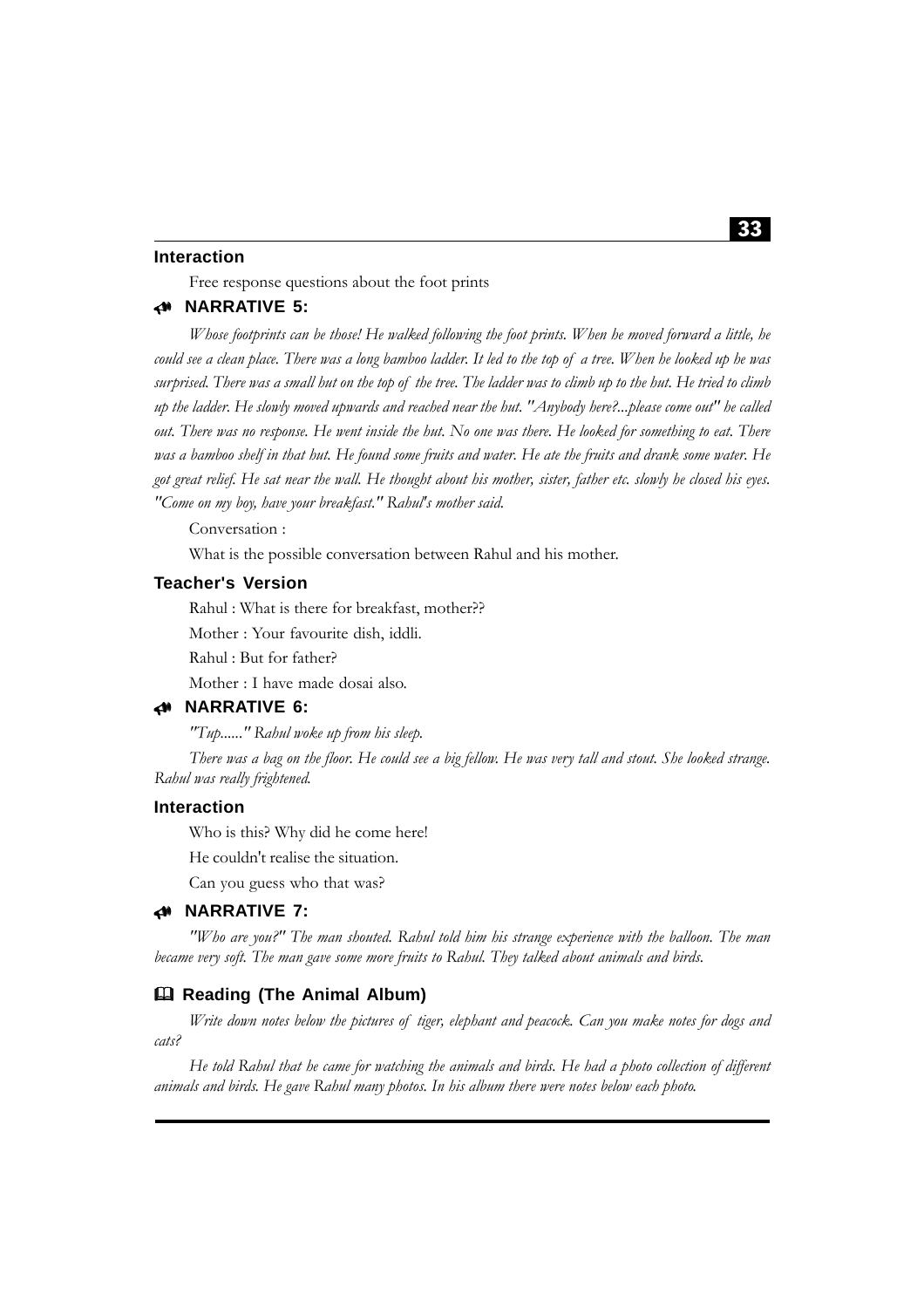*Rahul started to call him uncle. They became friends. Rahul liked to be there. But the thoughts abount his parents and friends disturbed him. Then they came out from there. He liked the place very much. But he wanted to go back home and see his parents. They will be worried much. He told uncle Sam about this.*

*What will happen next?*

*Let the students discuss it. Complete the story.*

Uncle Sam : Look, Rahul. This is a tiger. It's a wild animal. The tiger is our national animal. It's big. Do you know what our national bird is? It's the peacock. Peacocks live in forests. They are beautiful.

Rahul : what other animals are there in the forest, uncle?

Uncle Sam : Lions, leopards, bears, deer, rabbits, elephants... Is the elephant a wild animal?

Uncle Sam : Elephants are wild animals. But sometimes we keep them as domestic animals. Cats, dogs, goats, cows and buffaloes are domestic animals. Hens and ducks are domestic birds.

Rahul : What about parrots, uncle?

Uncle Sam : Some people keep them as pets. It's not good to keep birds in cages.

Rahul : Why not?

Uncle Sam : They have no freedom. Do you like to be shut up in a room?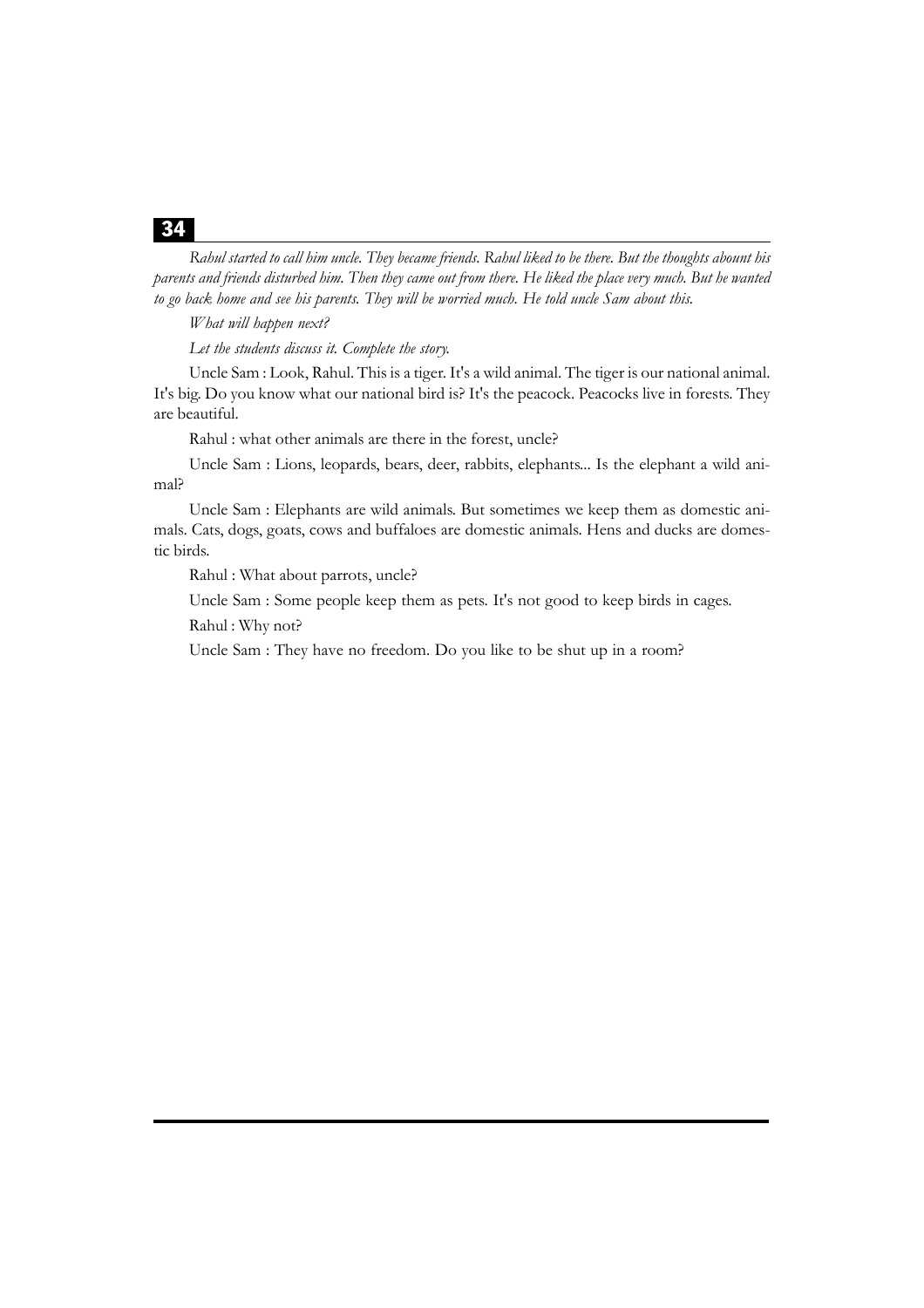## UNIT - 5 A GREAT FRIENDSHIP

The unit tells the story of a naughty boy who becomes a good friend of a disabled girl .

- Has anyone called you a naughty boy / girl ?
- Do you help your mother ?
- How do you help your father?
- Do you love your neighbours ?
- How do you help your friends ?

#### **NARRATIVE 1:**

"Balu, can you bring my milk packet too?" Raji asked.

"I can't. Why can't you do it yourself?" Balu took a stick and beating bushes on the roadside, walked along the road. On his way he chased a dragonfly.

Raji followed him with a grumpy face. Every morning they went together to get milk from the milk man .They used to share jokes and sometimes she quarrelled with her. But today .........

\* Why did she ask him to bring her milk too ?

\* Is Raji a lazy girl ?

#### **Reading**

Raji is the daughtr of a businessman. He has a small shop in the city. Today she has to finish a lot of homework. If Balu brings her milk too, she can save time in the morning for her homwork. This was her idea .

When they returned from the milkman, Raji did not utter a word to Balu until she reached the gate. Balu called her and said .......

#### **Interaction**

\*Can you guess their conversation? Balu : ........................................................ Raji : .........................................................

#### **NARRATIVE 2:**

*"Balu, get ready for school" his mother said. "Your breakfast is ready." Balu walked towards the bathroom. He opened the tap and water bagan to flow. He started to wash his face and legs in a lazy manner.*

*"Balu , don't waste water." Mother shouted from the kitchen.*

*He had his breakfast and started for school. On his way , he saw some crows making the sound ca...ca....ca..... He looked up and watched them.*

#### 35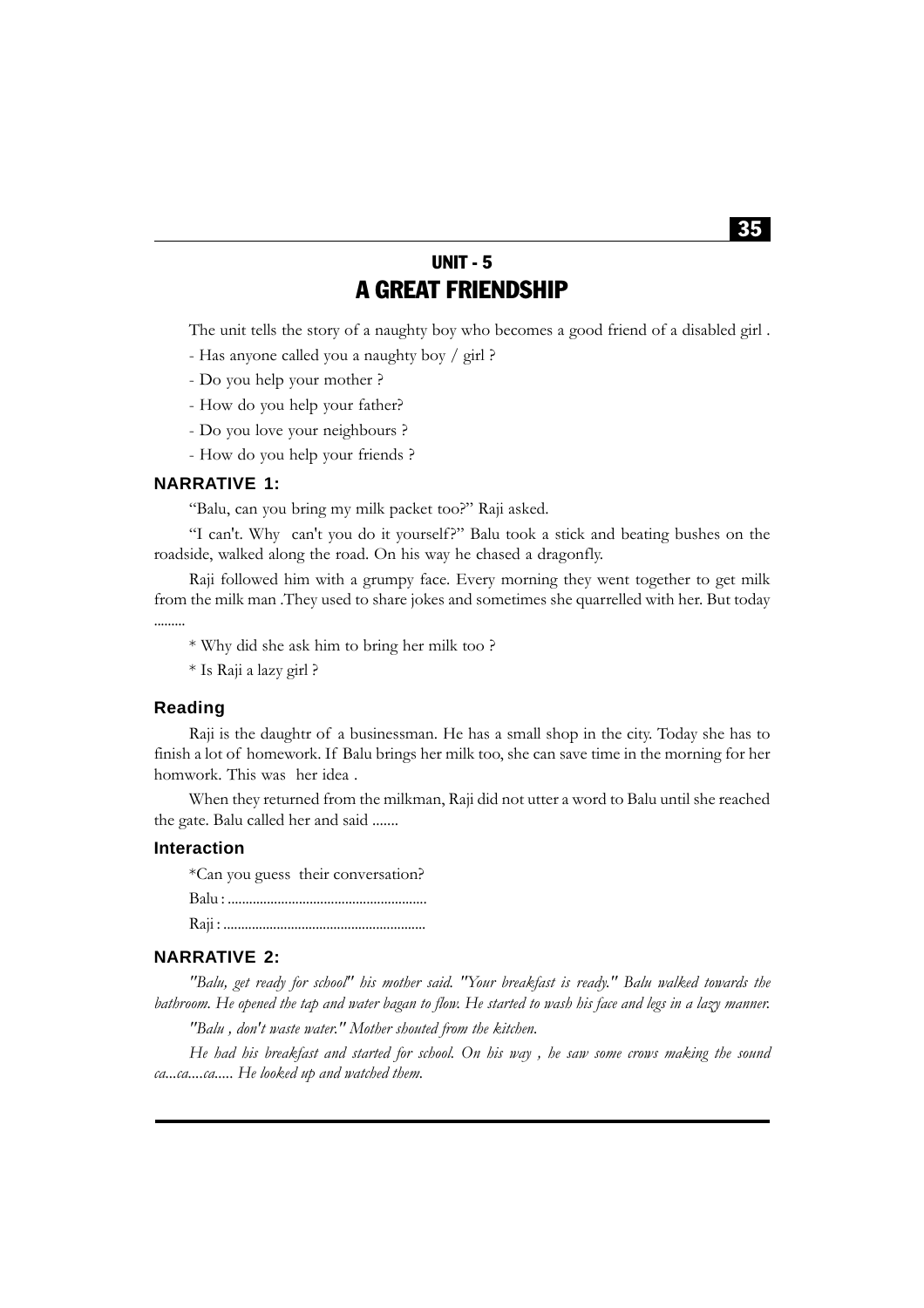#### **Interaction**

\* What did he see in the sky ?

...........................................Only crows, eh ?

\* What were they doing ?

#### **READING**

Balu took a stone and threw it at them. All the crows began to make a loud noise and flew towards him. He stretched out his hands and ran to his left, then to right again to left and so on, teasing the crows. "ka..... ka...... ka...... " When he looked back he saw a beautiful scene at a distance.

Two crows were flying in the sky and in the middle there was a small crow. Though it began to fall, it managed to fly again. The other two crows were flying near to the little one. the were helping the little one to fly.

#### 8 **NARRATIVE 3:**

*Balu started to walk a bit fast. When he was about to cross the road, he saw a man standing on the road side. He had black spectacles . There was a white stick in his hand.*

*"Please help me I want to cross the road". The man said. Balu looked at him. He understood that the man was blind. But he didn't care for this man and crossed the road . The blind man was also trying to cross the road. "pee ....... pee ......... pee ......... " Balu looked back. He saw a car coming at a high speed .*

*"Stop ....Stop ..." Balu cried out .*

*" Schi.....ee..... k.... " The car stopped. The old man moved back. Balu rushed towards the man and grabbed his hand . He helped the man to cross the road.*

*" Where are you going?" Balu asked.*

#### **Interaction**

\* Can you guess where the man was going ?

\* For what ?

#### **READING**

There is a medical Aid camp at the school. The man is going to the school. He wants to know whether he could get a wheelchair for his daughter, Neethu. She is a ten year old girl but she is unable to walk. She is studying in a nearby U.P. school.

When she was studying in 4th std, she had a fever. After the fever, her legs were paralysed due to polio. She can't walk now. Now she is in fifth standard.

"My son, I want to go to W.U.P.S. Panamaram. Today there is a camp for the disabled". The old man said.

"Oh it is not for old people" Balu said.

"No not for me, but for my daughter ". Balu ran towards his school.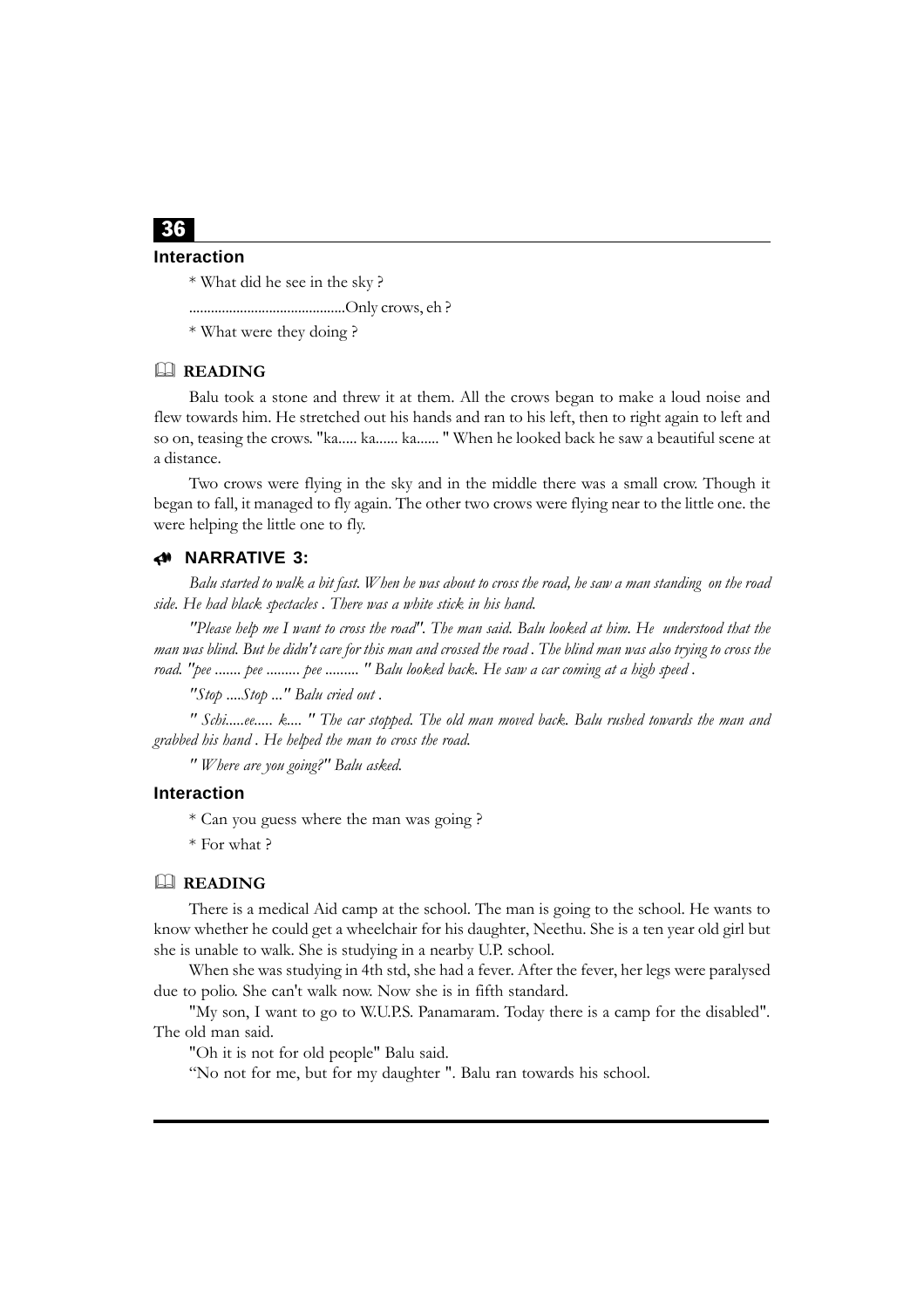### 8 **NARRATIVE 4:**

*Balu was sitting in the class. Teacher called the roll. Then she began to sing a song. Children started to clap their hands. Balu looked out throught the window. He saw something strange.*

*A little girl of his age was sitting on a wheel chair. Somebody was pushing the wheel chair from behind. The old man with black spectacles was following them. A sudden thought flashed through his mind.*

*"Balu where are you?"*

*Asked the teacher .*

*Balu turned to her and began to clap.*

*During the interval, chidren surrounded the new comer. Balu saw the old man standing behind the wheel chair. He went near him.Balu touched the hand of the blind man. Suddenly the man grabbed his hand and moved his finger through his shoulders. He recognized him.*

*"Oh boy, you are here!"*

*"I am in this school." Balu said.*

*"Sir, this boy helped me to cross the road the other day," he told the Headmaster.*

*"Good."*

*HM looked at Balu.*

*"Balu, this is Neethu. She is coming to your class."*

*Balu looked at her. She smiled feebly.*

*Two children brought her to the classroom. She sat on her wheelchair. Children sorrounded her and began to ask questions.*

#### **Interaction**

What could be their talk ?

# 8 **NARRATIVE 5**

*Next day Neethu did not come.*

*Balu's mind was disturbed. He thought about Neethu. He could not attend the class properly.*

*When he reached home something pinched his heart. "Nobody will be there to help her. I could have helped her." Balu was thinking about Neethu only.*

*"What happened to you, Balu?" His mother noticed Balu sitting gloomy.*

*"Nothing Mom. I was thinking about Neethu. Didn't I tell you yesterday about a new girl?"*

*"Yes. What is special today?" Mother asked.*

*"She was absent." Balu replied.*

*"Don't worry. She will come tomorrow." Saying this his mother went to the kitchen.*

*Balu felt his heart heavy. He took a note book and wrote something.*

#### **Interaction**

\* Can you write down one or two sentences that Balu wrote?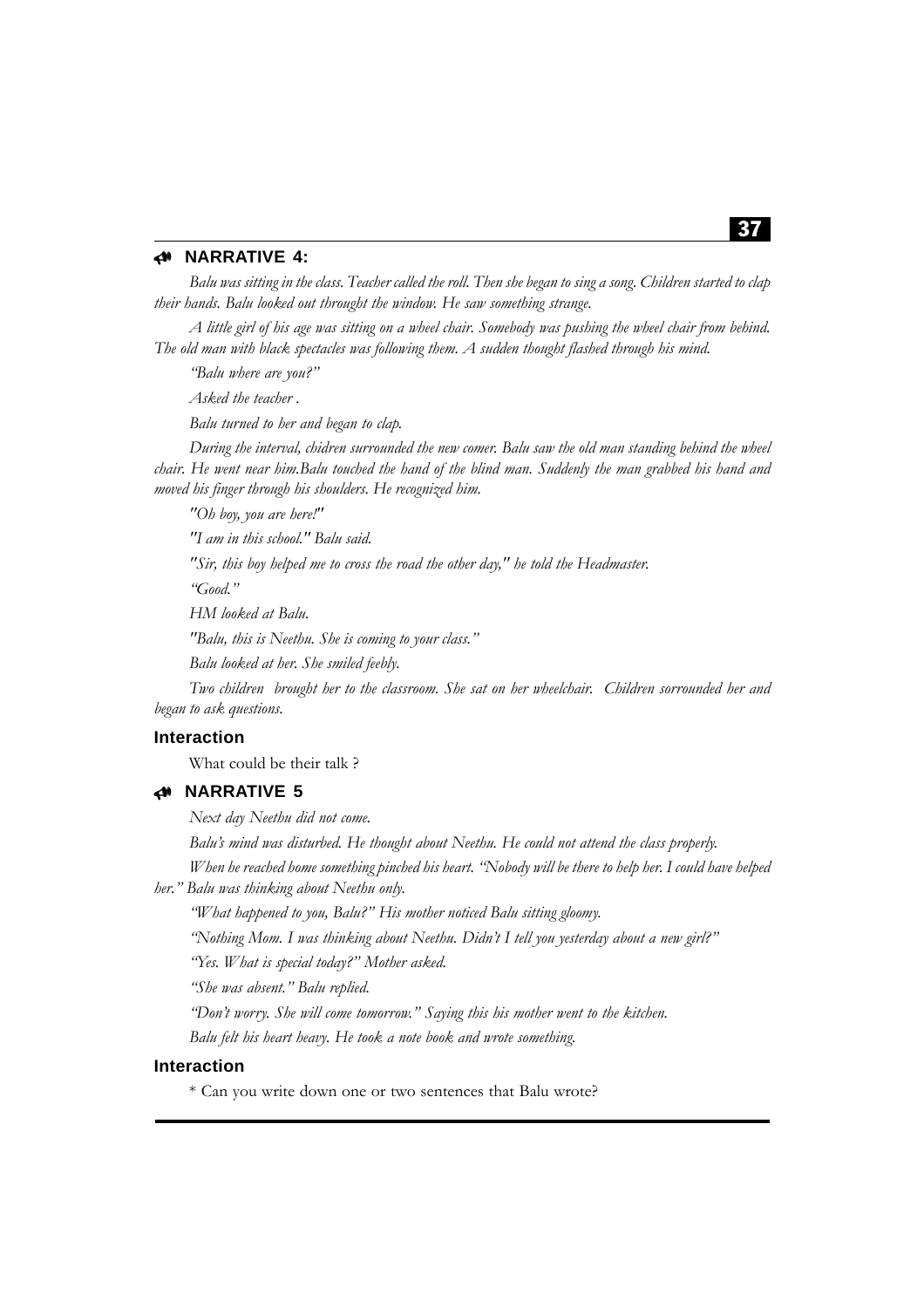# 8 **NARATIVE 6:**

*As days passed Neethu and Balu became good friends. But Neethu couldn't come to school regularly. Balu went to her house and helped her to come to school and go back.*

*Today she is not in the class. "How can she learn these?" Balu thought. That day he went to Neethu's house.*

*"Neethu, we learnt a good song today." Balu sang it for her. Two little dicky birds Sitting on a wall One name Peter Other name Paul Fly away Peter Fly away Paul Come back Peter Come back Paul "We made our own poems in the class." Add Lines:* \* Can you make similar lines?

# 8 **NARRATIVE 7:**

*Neethu and Balu talked for a long time. "See, Balu, there are two birds". She pointed at a small tree. They watched the birds for sometime.*

*"What are they doing?" She asked*

*"They are making a nest". "Balu I want to see it." "No ! How can you Neethu? you can't walk upto there."*

*" Please Balu, I want to see the next".*

*Balu went near her. She held his hand tightly. Balu helped her to walk.*

*She began to drag her legs. She could not walk. They watched the birds from there.*

*Balu thought about the riddles that the teacher asked.*

*"Neethu, we had some riddles today."*

*"Tell me, Balu. I will try."*

*Balu asked her to make a guess.*

*"I am green*

*My beak is red*

*I am a pet bird*

*Who am I?"*

*"Parrot" Neethu answered in no time.*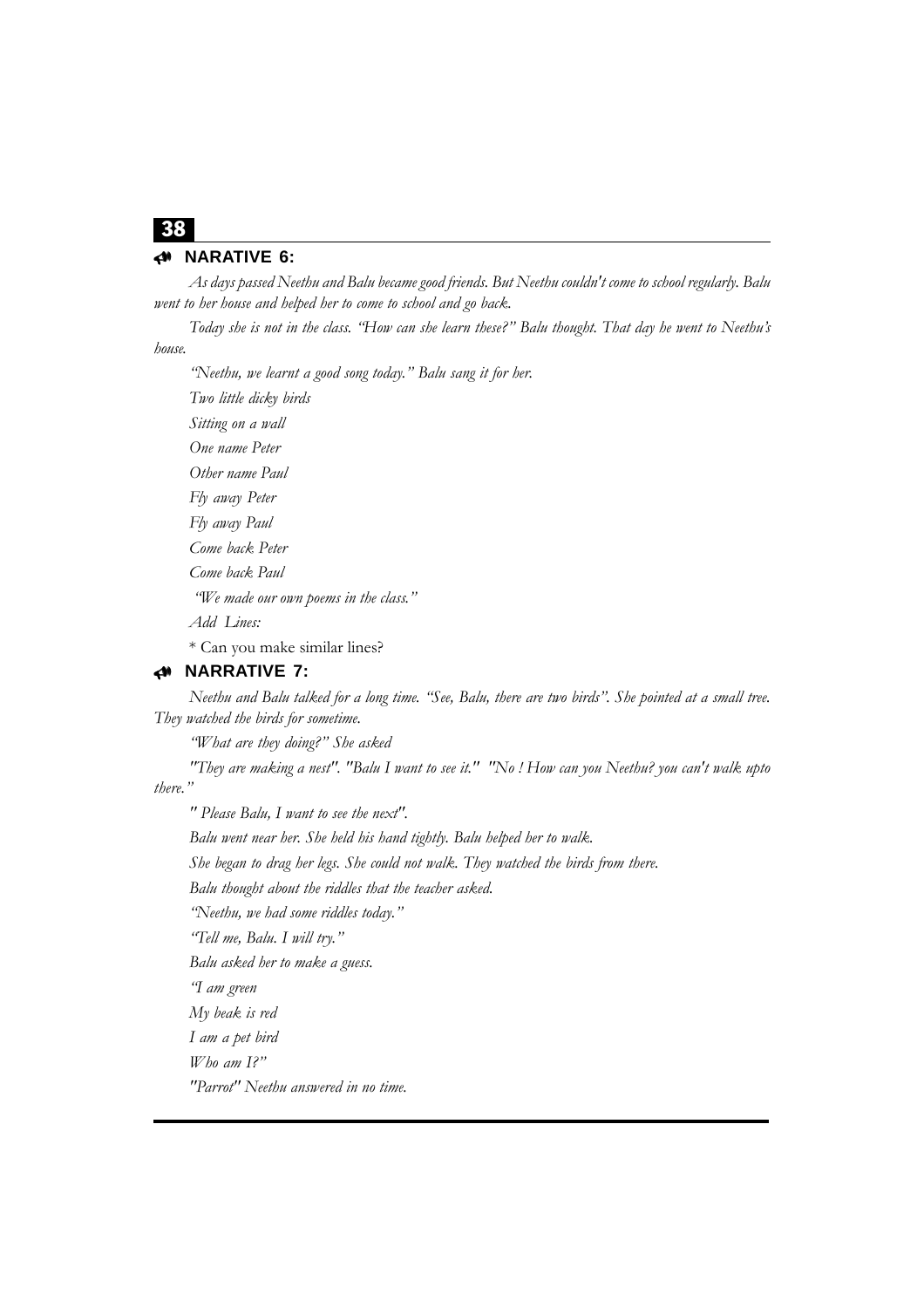*"Good"*

*"Shall I ask a similar one to you?" Neethu asked him to make a guess. "I have four legs But I can't walk I am in your classroom" "Balu can you ?" "Chair" Balu said loudly. They went on with some other riddles. \* How can you make riddles about butterflies and monkeys? \* How many other riddles can you make?*

# 8 **NARRATIVE 8**

*It was Sunday Balu reached Neethu's house very early. He went straight to the nest. He saw four eggs in the nest. The little birds began to chirp "chill... chil... chil... "*

*"What is there balu?" Neethu asked loudly from the Verandah.*

*"Eggs!"*

*"Please Balu, let me see them." Neethu made a request.*

*Balu came and stretched his hand. She held his hands firmly. As usual she dragged her leggs but felt more easy now.*

*Balu walked a little faster. "Thup......Ayyoooo......" Balu's legs slipped and they fell down.*

#### **Interaction**

\* What will happen next?

# 8 **NARRATIVE 9**

*"I am sorry....." Balu was sad at his carelessness.*

*"What is that?"*

*Neethu's mother ran to the spot.*

*"How many times have I told you to be careful?"*

*She helped Neethu to sit back on the wheelchair.*

*"Do not get down. Balu take care."*

*Balu could not say anything.*

*Neethu's mother went back.*

*Neethu smiled at Balu.*

*Next day Balu helped her to come back from school.*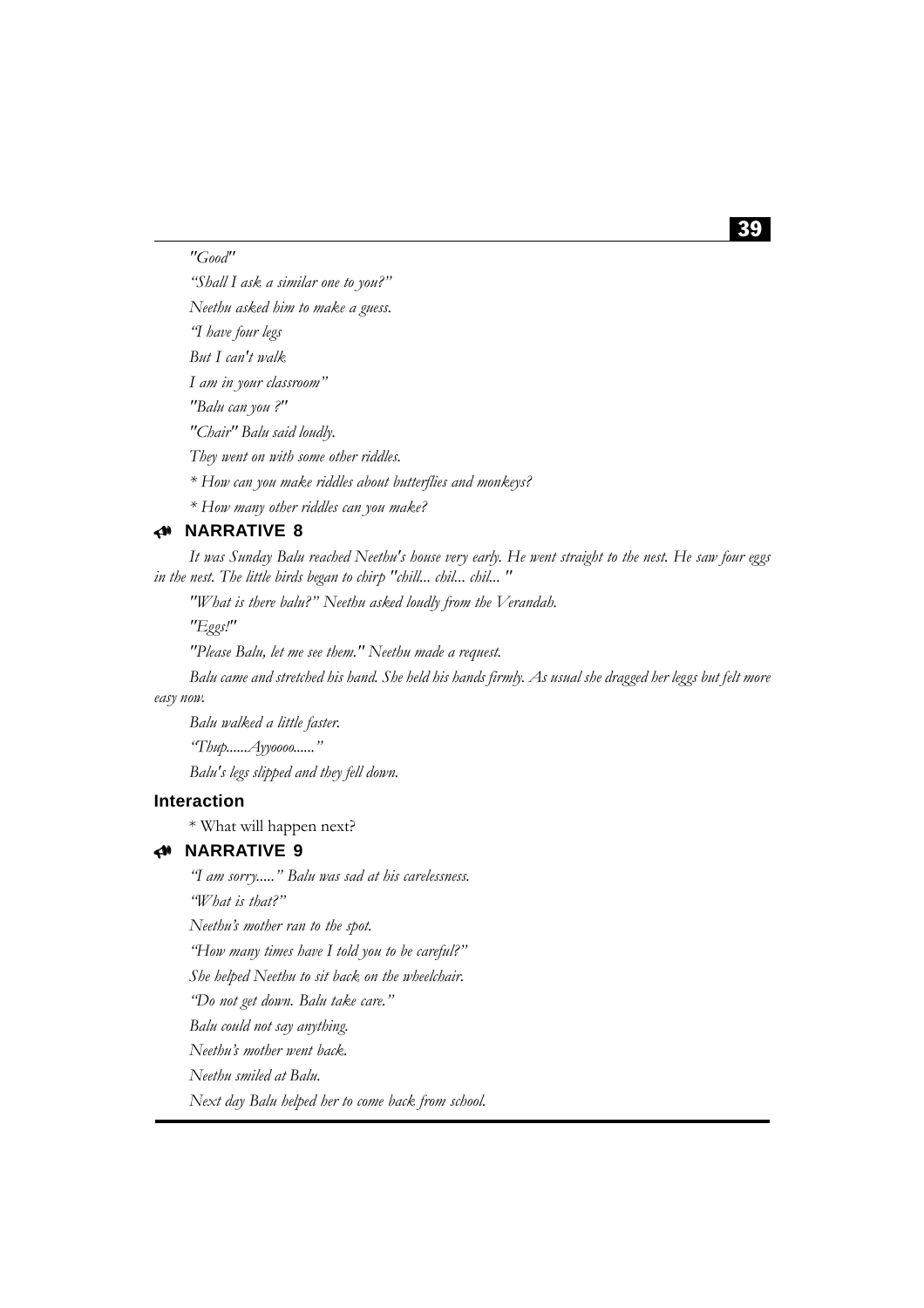*"Kiii....... kii..... kii....." They could hear the sounds of little birds. "Balu, help me to see those little birds". This time Balu was very careful. In fact Neethu walked more!*

# **Reading (A Dancer)**

Now Neethu can walk. She wanted to learn dancing. When the other children heard about this, they laughed. But Balu encouraged her. His mother was a dancer. Her class teacher was also happy. But can she become a dancer?

### **Interaction**

- \* What do you think about this?
- \* Can she participate in school youth festival? Complete the story.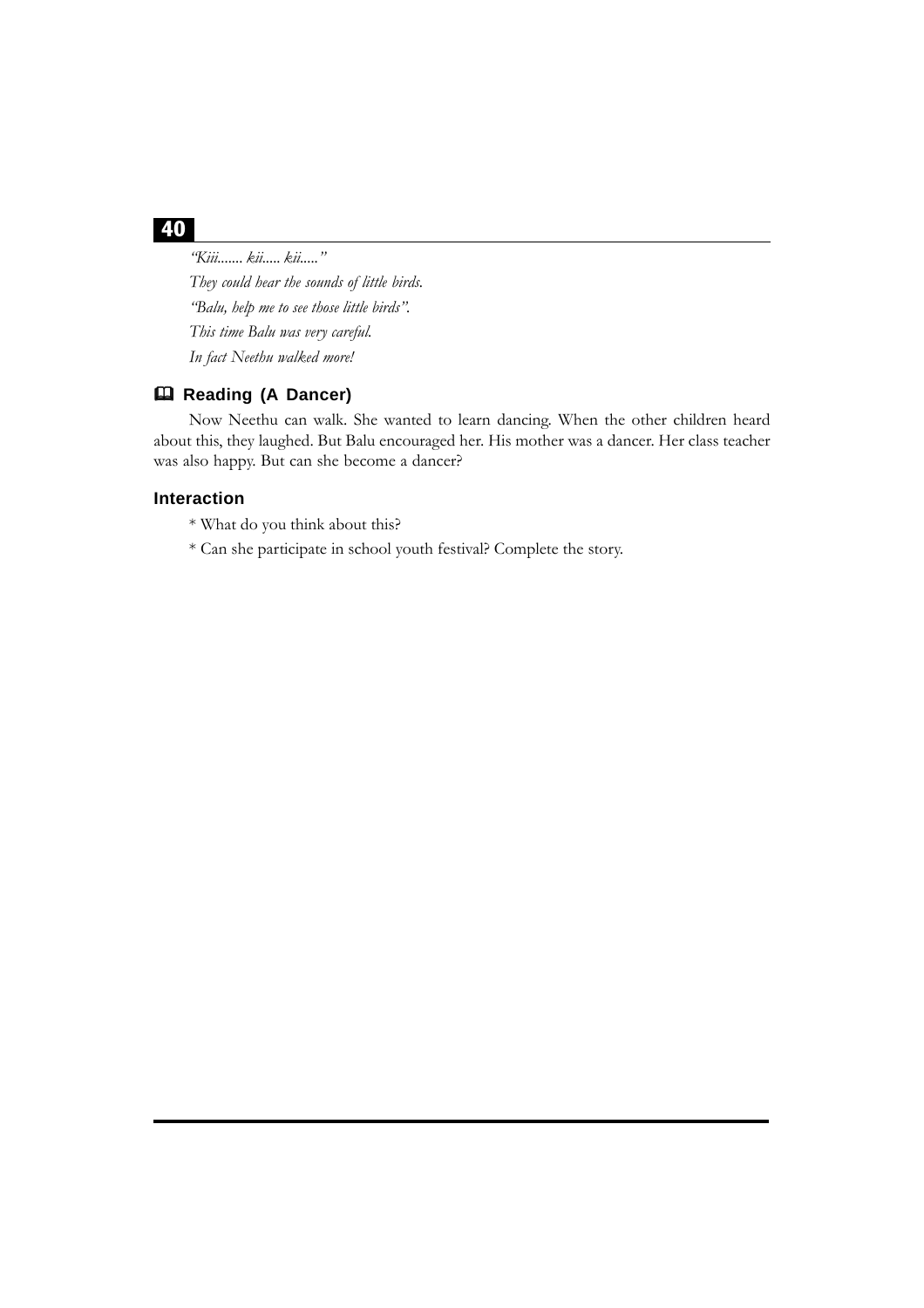# UNIT 6 PLANT A TREE

This unit is about Meenu and her friends. They are against cutting down trees.

- Teacher asks simple questions about trees.
- Names of different trees ...............
- Names of tall trees ..................
- Names of fruit trees ..................
- The tree that you like best.............

#### **List of Trees**

#### **NARRATION 1:**

*Meenu reached her home from school. It was five O'clock. "Ramla and Jithin will be there by now!" She thought. "Meenu, have your coffee." Her mother called from the kitchen.*

......................................................... ......................................................... ......................................................... .........................................................

*"I will be back soon, mother."*

*"Where are you going?" Her mother asked.*

*"Please mom. Wait for a while"*

*Meenu walked out of the house very fast. She was eager to collect mangoes. She ran towards the big mango tree. Rahim and Meera were already there. "How many mangoes did you get today?" Meenu asked. Now and then mangoes fell down from the tree. Meenu and her friends liked much to play there. Everyday they played there. They collected mangoes. There were plenty of mangoes on the tree. A large number of birds were also there on the tree.*

#### **Interaction**

Can you list the birds living on a tree?

### **List of Birds**

......................................................... ......................................................... ......................................................... .........................................................

#### **Picture**

Draw the picture of Mangotree with birds, mangoes.......

(Children draw pictures individually)

Teacher can interact and develop a picture on the board. This picture will lead to the rhyme.

*"There was a tree,*

*The tree was in the valley*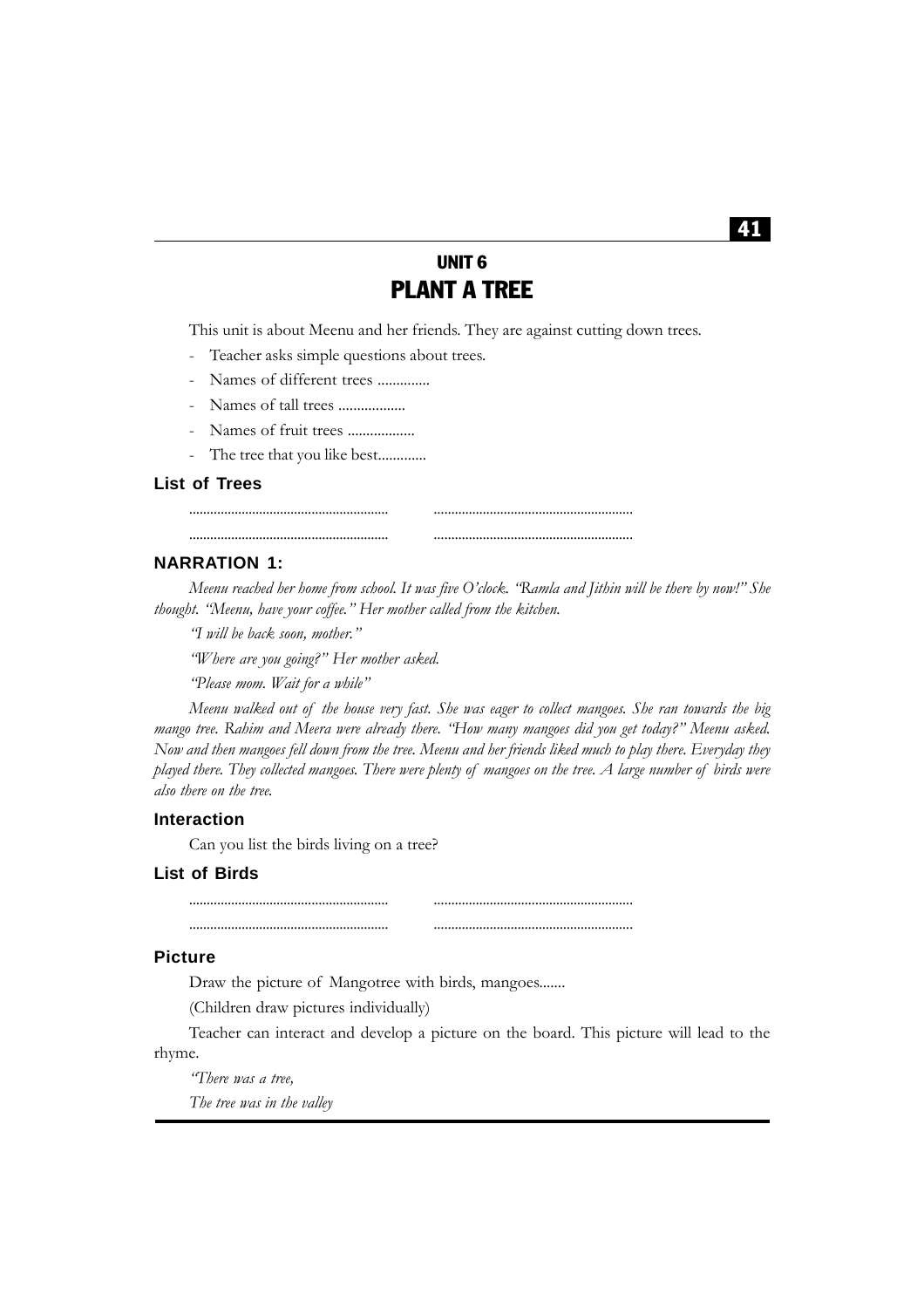*And the green grass grew............*

*And the green grass grew around.........*

- There was a branch
- The branch was on the tree
- The tree was on the valley

#### **Make lines : I**

Teacher uses another picture to interact with children. There can be a boy sitting, a girl dancing,

two birds flying, two men walking etc. in the picture.

Then make lines like,

There is a girl

Dancing on the stage

Two little birds are flying in the sky

.......................................... etc., etc.,

Let the students add lines.

Present all the lines to make a complete poem.

#### **Make lines : II**

Teacher can present situations like,

a pen on the book

the book on the bag,

the bag on a table etc.

This can be used to make similar lines.

Eg : There is a book. The book is on the bag.

Conversation:

Nimmy came late

Meenu : .................................

Rahim : ...................................

"Hai Meenu, Good evening"

Can you write down the dialogue?

Individual writing

Group refinement

Presentation.

# 8 **NARRATION 2:**

"Oh Meenu, who planted this tree?

Chips.......s........s....ps.......ps............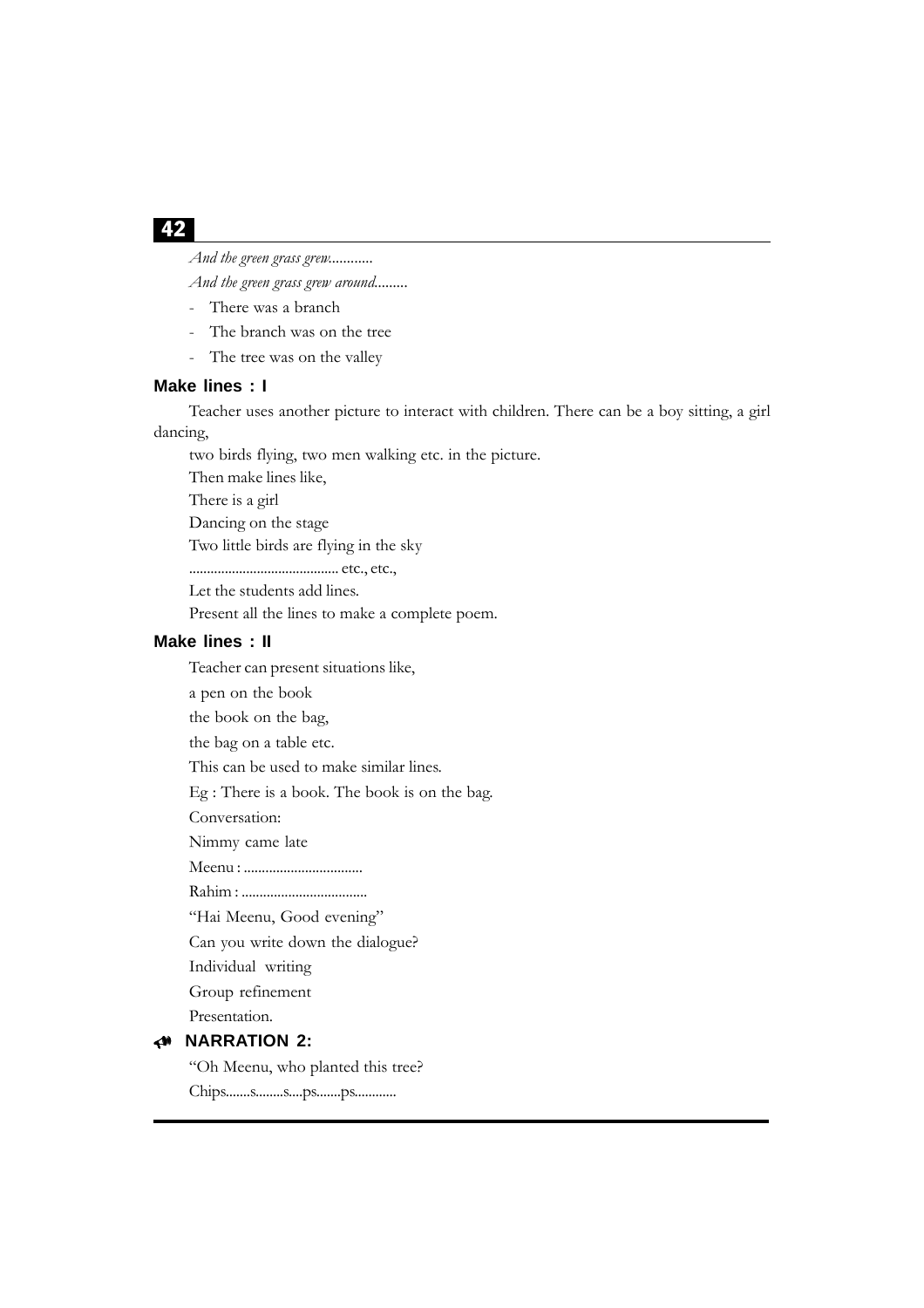"Meenu, what is that sound? Is that a bird?" "Yes, Nimmy, the tree is the house of birds."

Chil......... chil............Chil......

"Look Meenu, a squirrel is there!"

"He also lives on this mango tree."

They played under the tree upto 6 o'clock.

"Oh! Meenu, It is late. Let me go home. Goodbye."

"OK. Goodbye. Do come tomorrow."

Jithin, Rahim and Ramla also said good bye.

Meenu reached home.

There was a man standing there with an axe! He was a woodcutter.

"Call your father", he said.

"Please wait," Meenu replied.

"Hello"

"Shall we cut down the tree tomorrow?" the woodcutter asked.

"Sure. Come by 8 O' Clock"

The woodcutter asked for some money. Meenu's father gave a hundred rupee note. That was an advance for cutting down the tree.

Meenu slept by ten o'clock. She was thinking about the mango tree. "Why did my father decide to cut down the tree" Is he running short of money?..." A tree appeared before her. It started telling its story.

### **Read the story**

My story

Friends, do you know me ? I am a mango tree of your age. Ten years ago, I was the seed inside a mango. Somebody ate the flesh and threw me away. I slept there for some time. I slept under the soil. Then I woke up. The soil gave me food to eat. The rain gave me water to drink. And the sun gave me light to grow up.

Nobody cared for me when I was a sapling. I grew tall and big. Now, I care for all those who come near me. I give them shade, fresh air and sweet mangoes. I like you all much. We are all friends. Let's live together to make our world beautiful.

### 8 **Narration 3:**

*Now Meenu is in the fifth Standard. When she was young her grandmother planted a mango seed. She said that it was a special type. It has become a big plant now. Somebody said "It will flower next year."*

### **A little plant**

*In the heart of a seed, Buried deep, so deep,*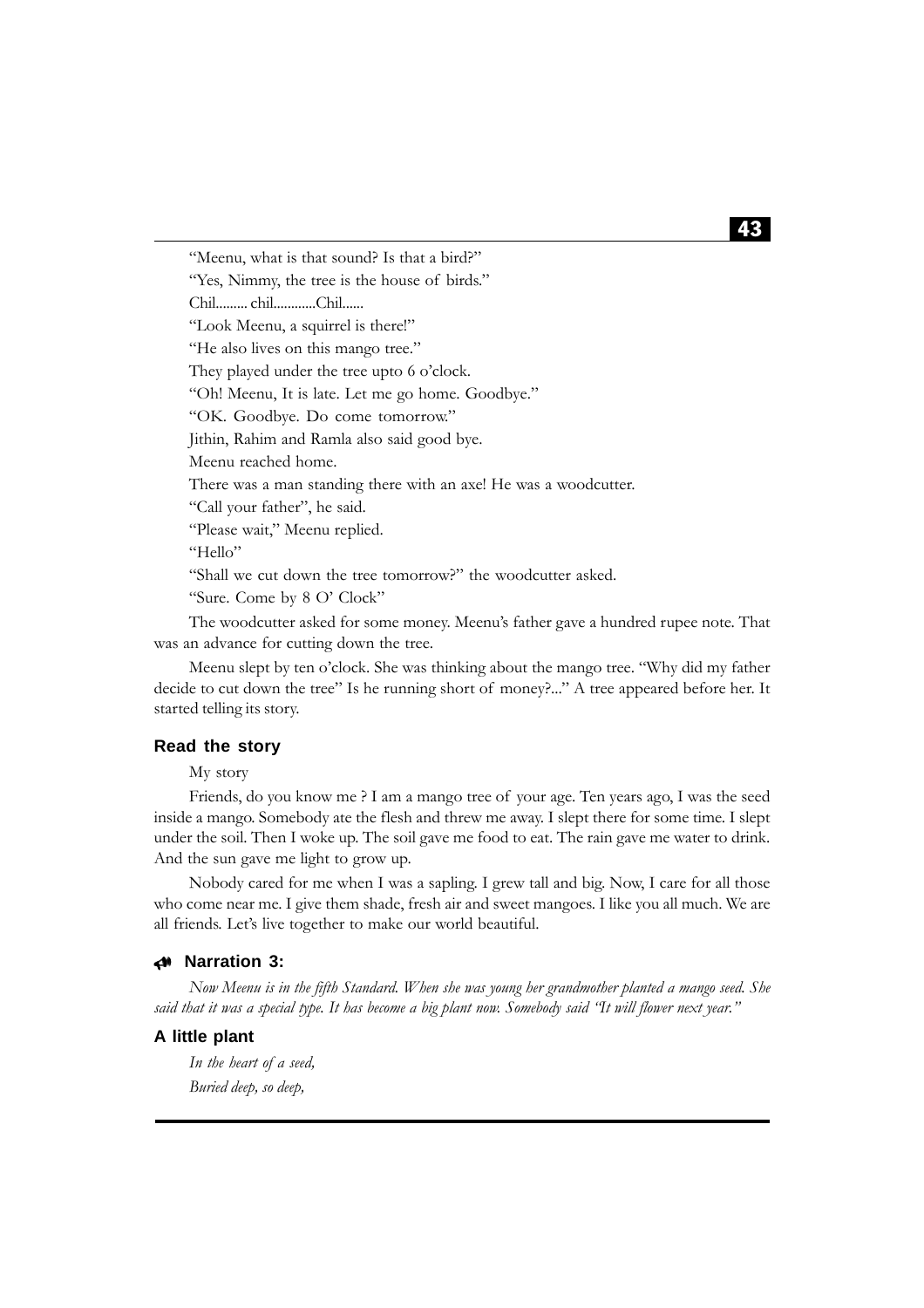*A dear little plant, Lay fast asleep "Wake," said the sunshine, "And creep to the light." "Wake," said the voice Of the raindrops bright. The little plant heard, And it rose to see, How wonderful The world might be.* After presenting this poem, continue.

### 8 **NARRATION 4:**

*Next morning she was sad."Today the woodcutter will come and cut my mango tree. How can I save the tree?" She thought.*

*"Meenu........., Meenu..........."*

*Mother called her from the Kitchen "Brush your teeth".*

*Athira and Ramla came to Meenu's House. "Hello, why are you here so early?" Meenu asked.*

*Ramla said, "Meenu we will go to Sarada Teacher's house."*

*"That's fine. But I have another problem"*

*"Problem?" Ramla and Athira were surprised to hear this.*

*"My father has decided to cut down that big mango tree".*

*"How can we help you?" Ramla asked*

*"Come let's go near the tree," Meenu said.*

# **Interaction**

Why did they go near the tree?

# 8 **NARRATION 5:**

*They reached under the mango tree..... Parrots and crows welcomed them. "Oh dear friends this is your house. This tree gives you food and shelter." "We will save you" "I have an idea, let us make a poster and paste it on to the tree." "That's a good idea" They started to prepare a poster. What did they write on the poster? Let all the students prepare a poster each.* Interact with children to elicit some ideas to write down. Posters (Prepare the poster) Don't...................................................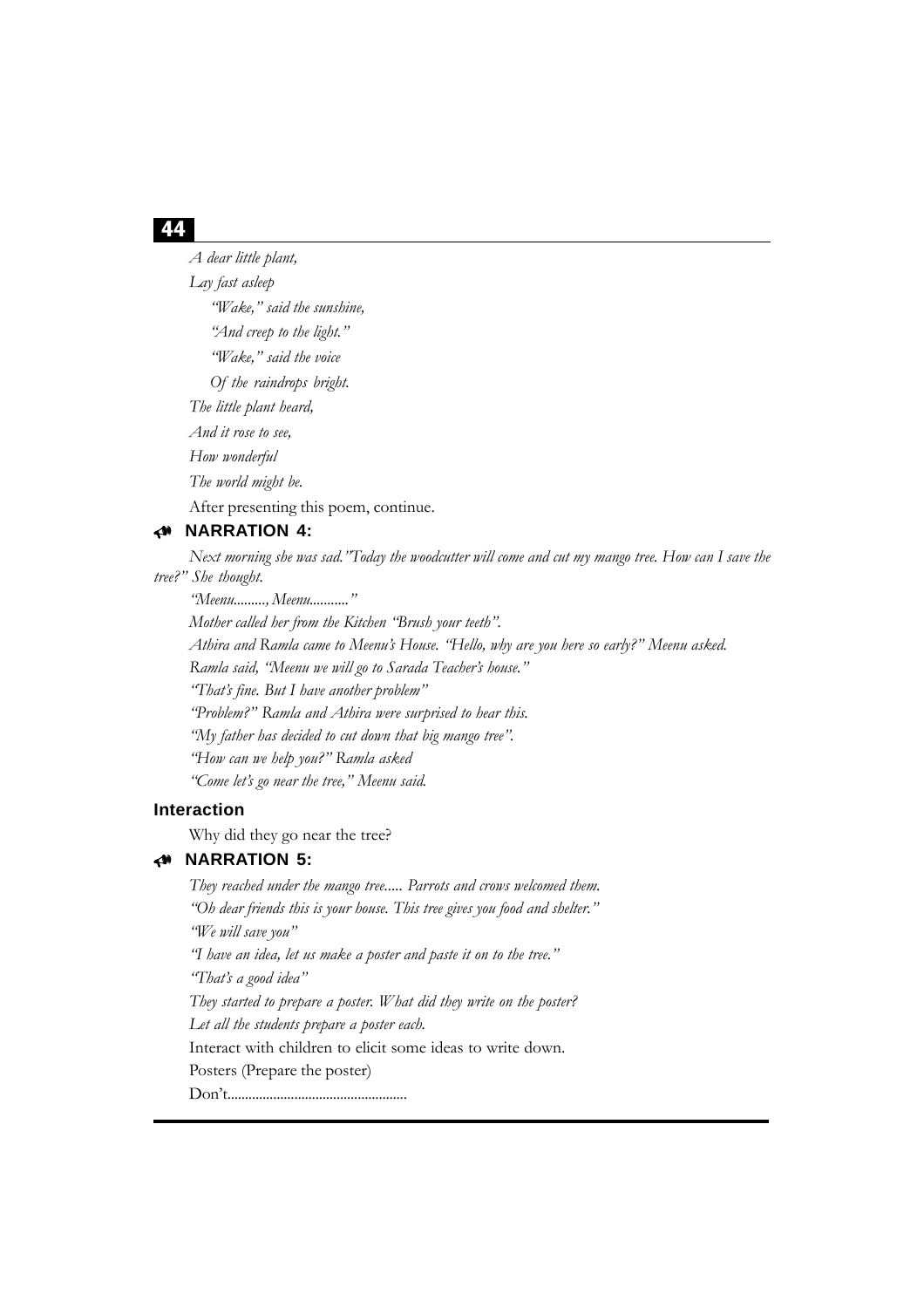### **Interaction**

What will happen next?

#### **Reading: (The woodcutter)**

They placed the poster on the flat area of the trunk. "Now it is time. You call Rahim and Jithin", Meera said.

Meera and Athira decided to hide behind the wall. They waited there for some time. Rahim and Jithin joined them. From that place they saw the wood cutter coming. He had an axe on his shoulder. There were two other persons following him. One had a roll of rope. The other man had another axe. They came near the tree.

#### **Interaction**

Will they see the poster? What will they do?

### 8 **NARRATION 6:**

*"What is this?"*

*"Don't cut me down". The man with the rope read the poster.*

*"Who has done this?" the woodcutter snatched the poster.*

*The birds on the tree were chirping. The children were ready to start their work.*

*"I will cut the tree" the woodcutter stepped towards the tree with his axe.*

*"Dear friends, Please come and stand around the tree" Meenu said.*

*They rushed to the tree, stood around the tree and embraced it. "We won't allow anybody to cut down this tree. You can go back"*

*The woodcutter went to Meenu's house.*

*Meenu's father came there. He saw the happy children singing and dancing. He was really happy on seeing this. He decided not to cut the tree.*

*There is a tree,,*

*The tree is in the yard,*

*Happy children play around.*

*There is a branch.............. ......................................*

*.......................................*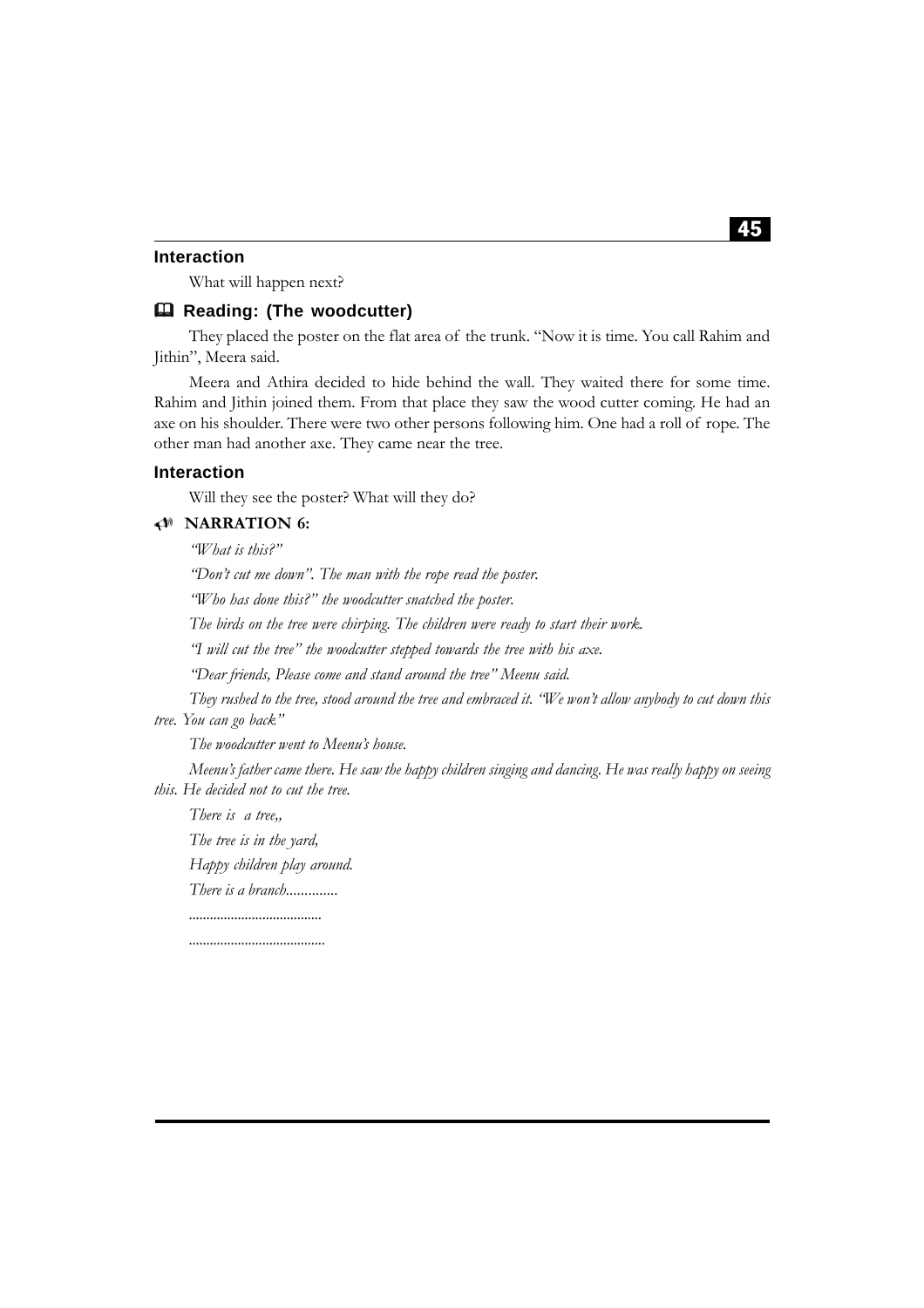# UNIT 7 & 8

This is a combined version of unit 7: 'My study' and unit 8 : 'The Twinkling stars'.

#### 8 **NARRATIVE 1:**

*"Shyama...., Shyama...", Mother called her from the bathroom. "Take my nighty from the shelf". Shyama was reading a book. "Ha.... ha... she is always like this. Today also she did not take the dress to change." "Come fast, it is already seven o'clock." Shyama's mother called her again.*

*Shyama gave the dress to her mother through the half opened door.*

*"Get ready soon, my daughter".*

*"I am ready mom. Let me finish reading the book."*

*Shyama went back to her study room.*

*She opened the book.*

*"Trring.......... Trrring..... Trring..."*

*The telephone was ringing.*

*"Hello, Good morning...."*

*"Hello, Shyma, this is your father; where is your mother?*

*"Papa, she is in the bathroom."*

*"Akash is okay, but today he cannot come.""Why Papa? Anything serious?"*

*"Don't worry dear. His doctor wanted a day's observation."*

*"Oh! God.... it is very sad, who will receive his prize today?"*

*"Ah! Papa, mother is coming"*

*She gave the receiver to her mother.*

*"Hello, what is the matter?"*

*"Hello, today you two go for the youth festival. Akash is kept under observation. His blood has been taken for testing. By evening we will get the result."*

*"Shall we come there?"*

*"No, no.... He is alright. You take Shyama to the function. I will take care of Akash. Let her receive his prize also. Okey?"*

*"Then... okay, we will come there in the evening."*

*Shyama lost all her interest. Happiness went away from her face. She became sad.*

*"Mum, let us go to the hospital, shall we?"*

*"Don't worry, we will go there after your programme. come on, have your breakfast"*

*Shyama's heart was heavy. Her mother also was not happy. They finished breakfast. "Mum, Don't forget your purse". Shyama was thinking about going to the hospital.*

*Mother locked the front door. Shyama walked towards the gate. Her puppy came near. The puppy wagged its tail, made a special sound. "I will manage the house" it seemed to say.*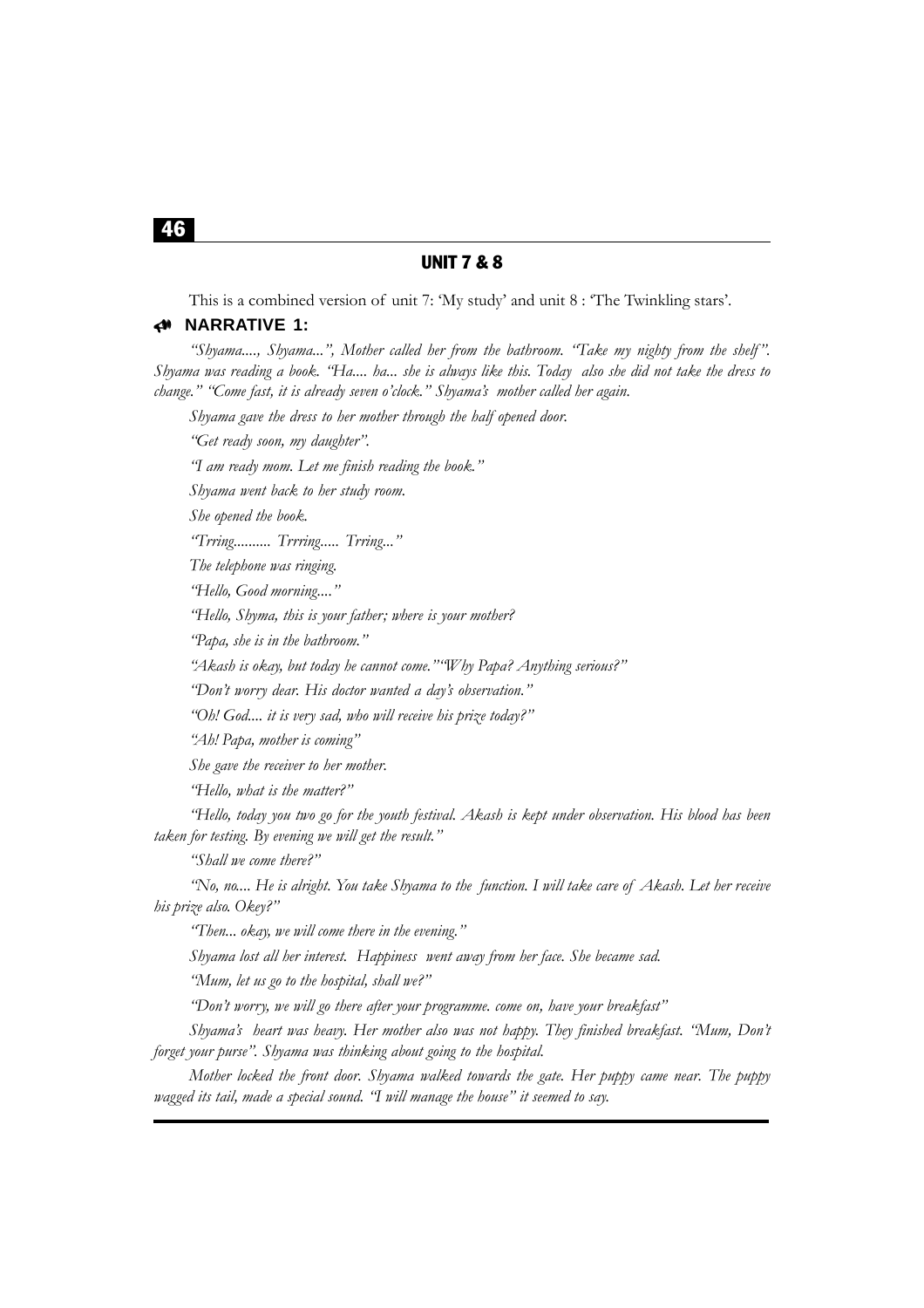*"Krrrr............"they closed the gate. The puppy was looking at them. Shyama and her mother walked down to the road. There was silence. Shyama was thinking.*

#### **Interaction**

\* What will be her thoughts?

\* What will be her mother thinking about?

# 8 **NARRATION 2:**

*Shyama and her mother walked along the road. They did not talk anything.*

*"Hi, Shyama...." Shyama turned aside. Deepa was there. She walked towards them. She wished them "Good morning". By that time Deepa joined them.*

*"Are you thinking about..?"*

*"No.... nothing"*

*.................................*

#### **Conversation**

\* They continued talking.... Can you write down the next two exchanges?

Teacher presents her version of the conversation.

### 8 **NARRATION 3:**

*"Take it easy. I will also come to the hospital." By that time they could hear a rhythmic song. It was from their school. "Thirty days has September Thirty one has October." It was Mani, their favourite English singer. "Thirty days has September Thirty one has October". It went on like that. Adding lines \* Can you say the next lines?*

## 8 **NARRATION 4:**

*They walked. Raju and Beena joined them. Now it was a group moving together. They were talking about the School Youth festival. They reached near the school gate. It had changed a lot. There were decorations everywhere. It was fantastic. The school was ready to receive the chief guest. It was really like a festival. There was a banner on top of the gate.*

#### **YOUTH FESTIVAL 2006**

Boys and girls flew here and there like butterflies. Parents were also there. Some teachers were on the stage. PTA members were busy in arranging the stage. There was a banner on the back curtain also.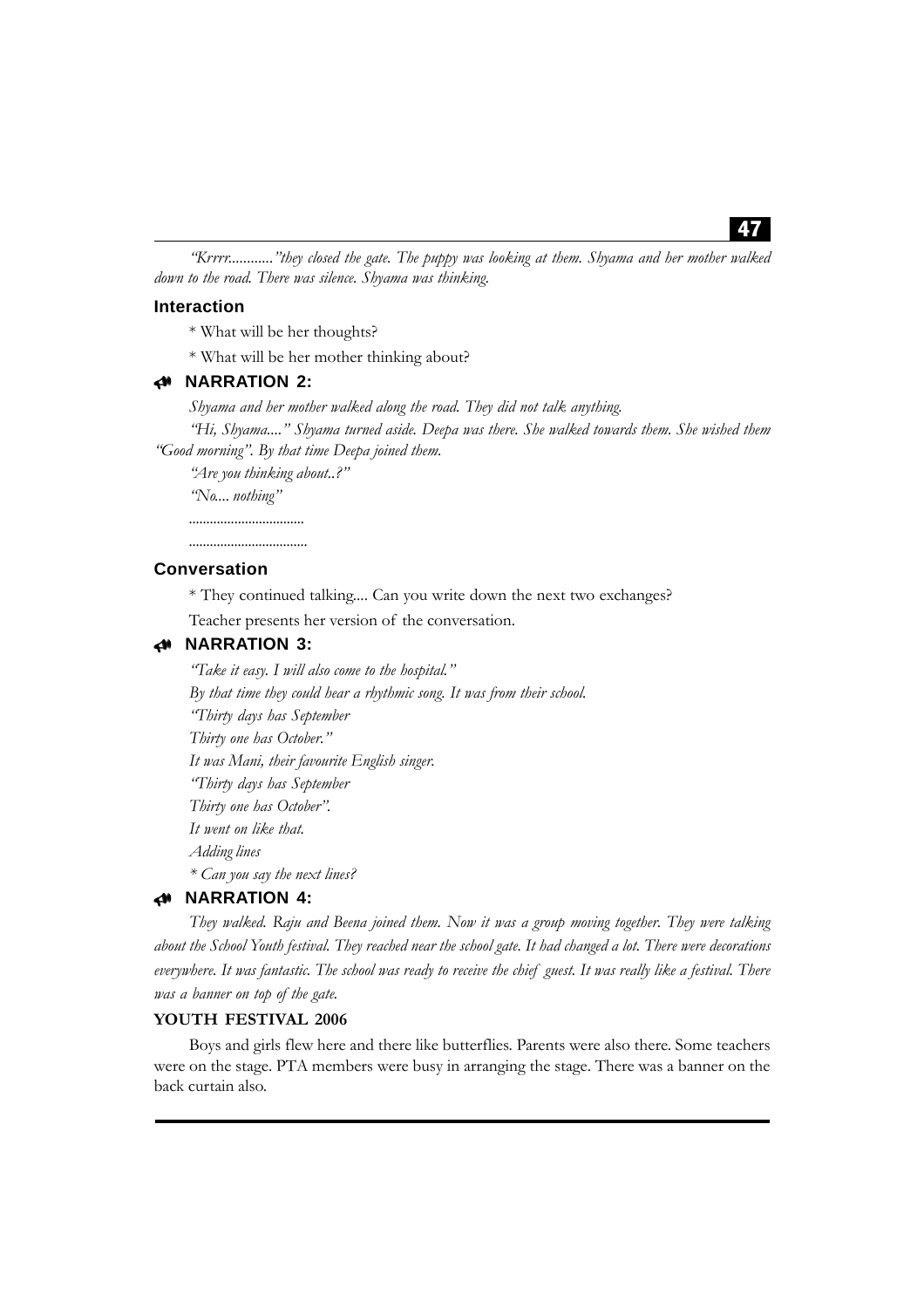Describing the stage :

Can you draw the stage with that banner? Let children draw the picture individually. Write down a description on that stage.

#### 8 **NARRATIVE 5:**

*The inaugural function started with a prayer. Beena and Manju sang it well. Headmaster called Shyama on to the stage. The MLA was sitting at the centre. The SP of Police sat next. On the other side their HM sat. PTA president and MPTA President also were there. The school leader was there at one end. Someone was standing behind the side curtain. Shyama sat on the other end of the row. After the prayer the HM welcomed all. Bindu gave a boquet to the chief guest. He started his speech. He talked about 'reading'. He talked about writers. He talked about Vaikkom Muhammed Basheer also.*

#### **Reading**

Here is the talk in writing. You can read it.

#### **Sulthan of Beypore**

Have you read the story 'Anapooda'? Who wrote that story ? Vaikom Muhammed Basheer. People call him the Sultan of Beypore.

Basheer was born at Thalayolaparampu in Vaikom Taluk. He left school when he was in the fifth form. He took part in the freedom struggle. The British police arrested him many times.

Young Basheer wrote stories and sent them to publishers. The publishers didn't give him any money. But Basheer badly needed money. He didn't have money even for food.

Once he wrote to a publisher, "The ink I use is not mine. This paper and envelope are not mine. I am in need of money. Send me some". The publisher sent him some money.

He spent his life writing stories. He became one of the greatest writers in Malayalam. Stories like Balyakalasakhi and Pathummaude Aadu have been translated into many languages. He died on 5th July 1994 at the age of 86.

#### 8 **NARRATION 6:**

*His speech was very nice. Everyone listened to it carefully. Shyama thought about an incident. "I am really thankful to the librarian."*

*\* Do you want to know the reason?*

# **Read :**

#### **Shyama's Study**

This is Shyama's Study. Shyama has a number of books. She keeps them neatly on the shelves. This helps her to find her books easily.

Who helped Shayma to arrange her books like this?

One day she went to the Panchayat Library near her house. There she saw the books arranged on the shelves. She noticed the different titles on the shelves. She saw a man sitting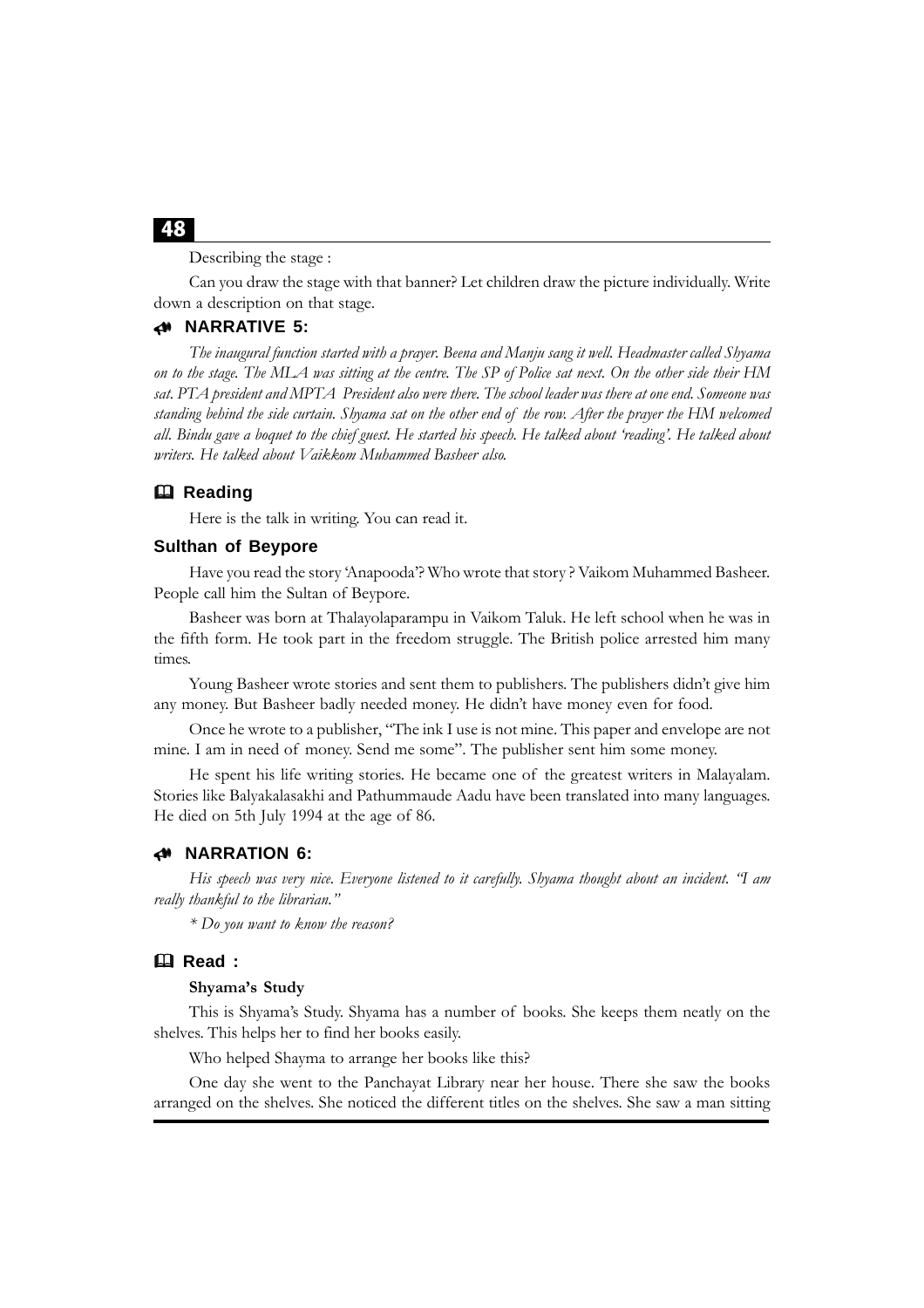behind a table. He was the librarian, He asked Shyama, "What can I do for you?" Shyama : Sir, can I borrow a dictionary? Librarian : Sorry, you can't borrow it. It's only for reference. Shyama : I'll return it this evening. It's for doing a project work. Librarian : Ok then. Here you are. It's a children's dictionary. Shyama : Thank you. Can I get a story-book, too? Librarian : Which one? Shyama : 'Balyakalasakhi.' Where can I find it? Librarian : It's over there. Please come..... Here you are. Shyama : Thank you. How could you get it so quickly? Librarian : We give a number to each book. Then we arrange stories in one shelf, drama in another and so on. Shyama : How wonderful! Can I arrange my books like this? Librarian : Why not? Shyama : Thank you! 8 **NARRATION 7:**

The MLA gave her collection of poems "Rain Drops" to the PTA President. Thus her first book was released. She was thrilled. All her friends clapped. Someone asked her to recite a poem.

Do your best, your very best, And do it every day; Little boys and little girls, That is the wisest way. For he who always does his best, His best will better grow; But he who shirks or slights his task, He lets the better go. Then the SP was invited to speak. He spoke about sports and games. Here is his speech for you to read.

#### **The secret of success**

Do your best

Wilma Rudolph was an American athlete. She was born before the due time. She weighed only 2.04 kilos at birth. She was very weak. At the age of four, she had an attack of polio. Her left leg became useless. She was in bed for two years. First she walked with braces. Then she used special shoes. Slowly, her legs got stronger. She started playing basket ball. She played for her school team. A coach helped her to become a sprinter. In the 1956 Olympics, her team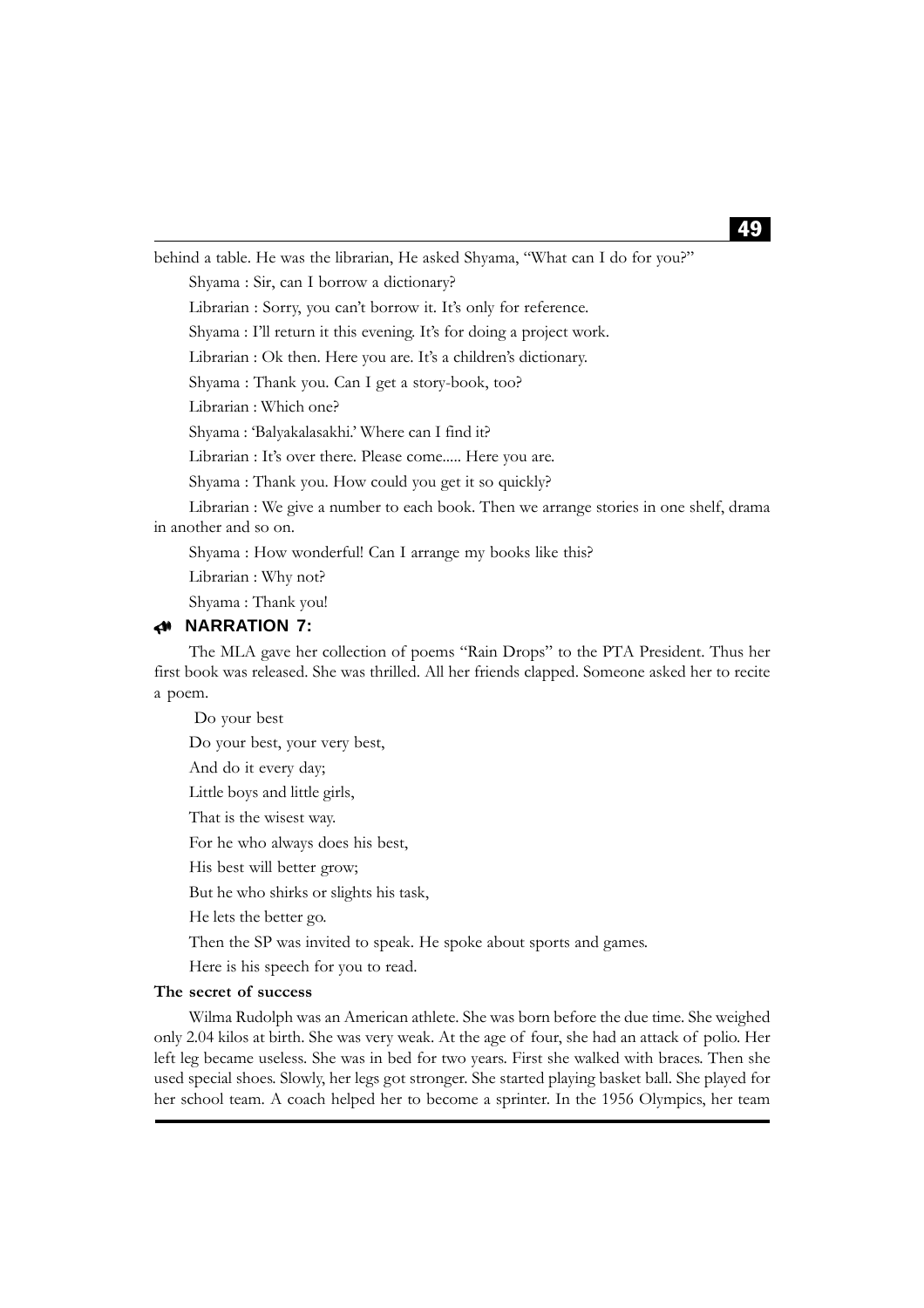won the Bronze Medal for 4 x 100 metres relay. In the 1960 Olympics she won two Gold Medals.

# 8 **NARRATION 8:**

Akash had won many prizes in sports. But he is not well today. Shyama became sad. Akash was invited for receiving the trophy. But he was not there. Shyama could see a car at the gate. Some of them sitting at that side of the auditorium turned back. Some of them stood up.

#### **Interaction**

\* What will be the reason?

#### 8 **NARRATION 9:**

It was Akash and his father. They slowly walked on to the stage. All the students began to clap their hands. Akash received the shield. He came near the mike. He started speaking about his favourite volley ball player.

\*Do you want to know what Akash said?

### **Read :**

# **A great player**

Jimmy George was a famous volley ball player. He was born on 8 March 1955 at Peravoor in Kannur. He was the second son of George Joseph and Mary George. He started playing volley ball in the field behind his house. His father gave him the first lessons in volley ball.

The George family had their own volley ball team. It was called the 'George Brothers'. His mother was the manager of the team and his father was the coach.

Jimmy played for Calicut University and Kerala University. He was the captain of the Kerala University team for many years. Later he joined the Kerala Police. He led the police team for a long time. His team won many matches. At the age of twenty one he received the Arjuna Award.

Jimmy played for Dubai and Italy too. He died on 30 November 1987 in a car accident. Now there are three stadiums named after him; one in India, another in Dubai and yet another in Italy. Jimmy George Indoor stadium in India is in Thiruvananthapuram.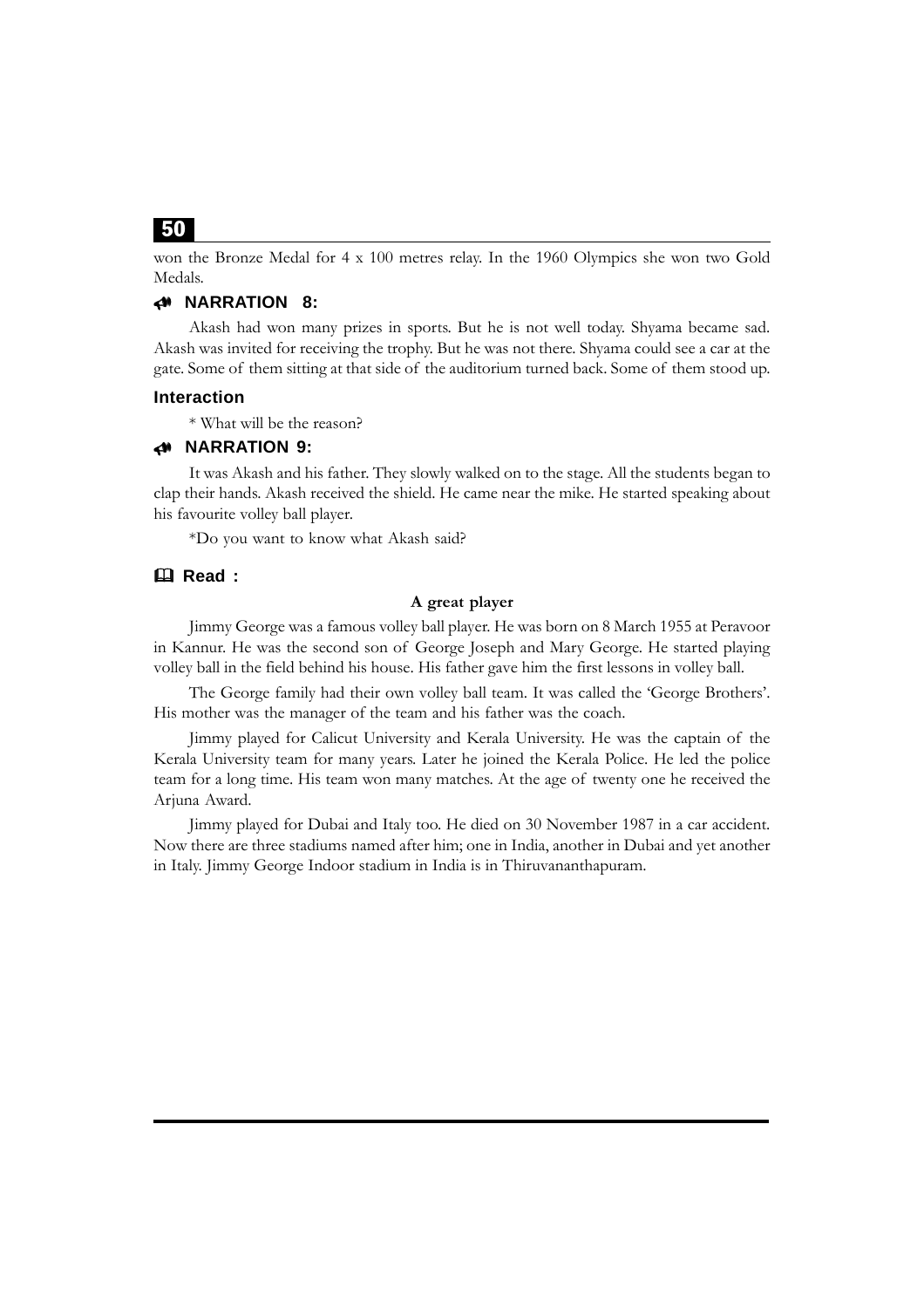# UNIT - 9 THE WEALTH OF THE NATION

This unit is about Shyama's feelings and worries about the loss of her pen which was given to her by the teacher as a gift for publishing her collection of poems "Rain Drops".

#### **Interaction**

- \* Children have you ever lost something which you like much?
- \* What is that ? Did you cry over the loss?
- \* How did you feel then?
- \* Won't you be happy if you get it back?

# 8 **NARRATIVE 1 : (SHYAMA ALONE)**

*Shyama reached her class first. The classroom was open. Nobody was there. The windows were open. There was a gentle breeze from outside. There were no boys. There were no girls. She sat in her seat alone. There was pindrop silence. She was very sad. She felt like crying. She was thinking about the loss. "I put it in my bag. I'm sure." That morning she had searched everywhere. But she could not find it. It was very dear to her. She loved it much. She asked her mother, father and brother. Akash, her brother usually played tricks like that. "But today morning he was not teasing me." "I looked everywhere. I looked on the table. It was not on the table! Where could it be?"*

# **Interaction**

\* What could be that thing ? \* Can it be a book ? Do you want to know more? Read on.

#### **Reading (Don't Worry)**

Her uncle saw her weeping.

He asked, "Shyama, why are you crying?"

"Uncle, I have lost my pen."

"Don't worry. I'll give you my pen."

"But uncle, that pen was a gift from my teacher!"

"I know how you feel. Let's go and look for it."

"Thank you, uncle. But I have searched everywhere."

### 8 **NARRATIVE 2:**

*She was thinking about her search for the pen. It was given by her teacher as a gift. When her collection of poems 'RAIN DROPS' was published, her class teacher congratulated her. She gave her an attractive pen. Shyama valued it more than anything else.*

*"Hellow, Shyama... good morning" Rahul entered the class. But shyama sat there like a statue. She did not move. Athira and Ramla came next. "Hello, good morning." Shyama was looking out through the*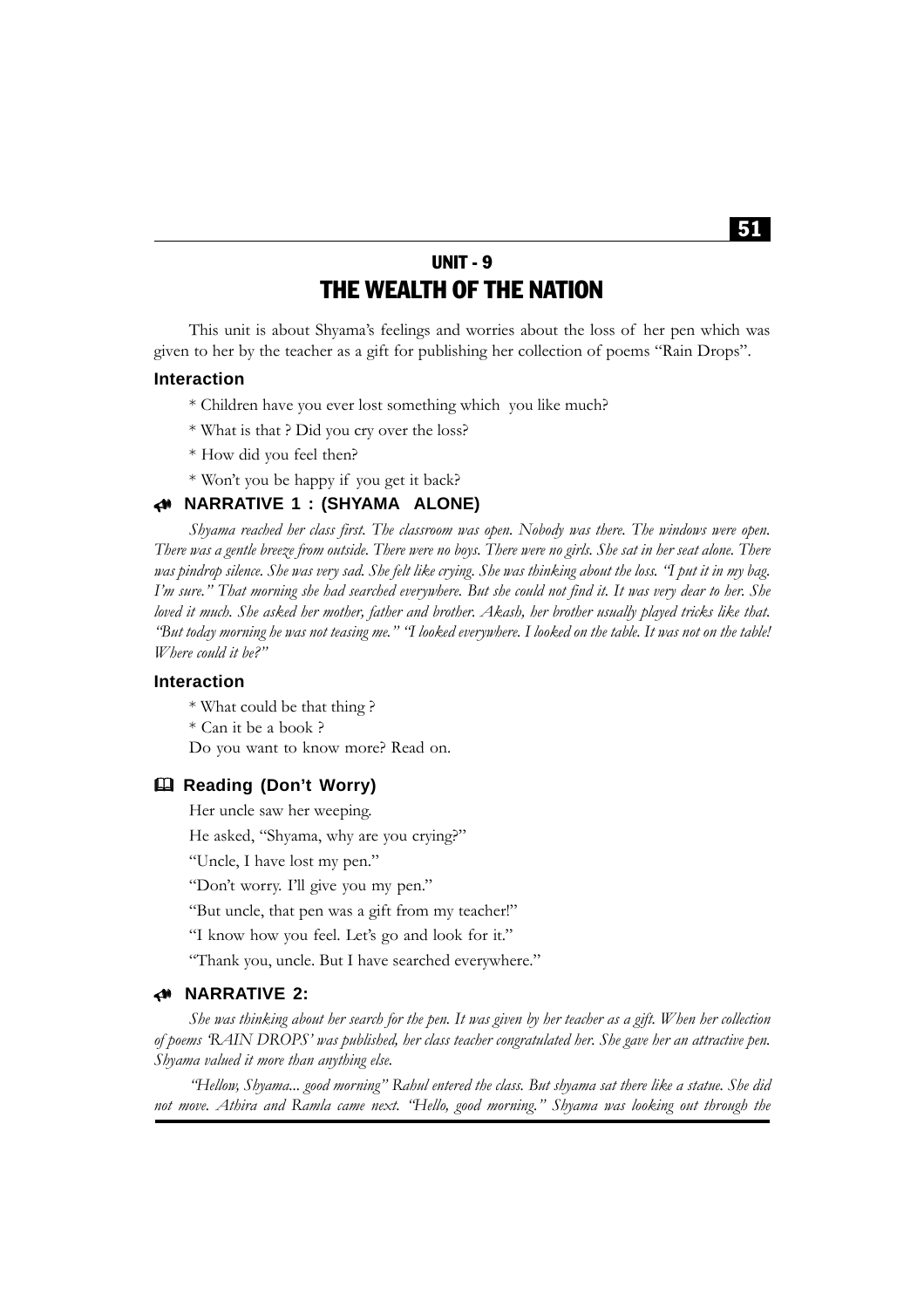*windows." What happened to you?" There came other friends. They also greeted her. Shyama's friends started singing a poem.*

### **POEM**

### **Hello**!

Hello's a handy word to say

At least a hundred times a day.

Without hello what would I do

Whenever I bumped into you ?

Without hello where would you be

Whenever you bumped into me ?

Hello's a handy word to know.

Hello ! hello ! hello! hello!

# 8 **NARRATIVE 3:**

*Shyama woke up from day dreaming. She was a bit ashamed. There were more than ten of her classmates. All of them were laughing. "What happened to you shyama?" Athira asked once again "She may be ill" Rahul commented.*

*"No, nothing", Shyama did not tell them the secret. Slowly she joined the group.*

*The bell rang.*

*The prayer was over.*

*Sarala teacher came to the class.*

*She called the roll.*

*As usual she started her class.*

*Children now turn to page 76 and read. Shyama was thinking about her pen. Students started reading.*

# **The wealth of the nation**

Three men were breaking stones at a factory site. A wise man went to the first worker and asked him, 'What are you doing, my friend ?"

"Can't you see?" said the man, "I'm breaking stones."

"Why are you doing it?"

"The contractor asked me to do so. I get money for that."

"I see, you work for the wages."

The wise man went to the second worker and asked him, "Why are you breaking stones, friend?"

"To earn a living, I have a big family to look after. And, my wife is sick."

"So, you do this for your family."

He went to the third worker and asked him, "Hello, friend ! What are you doing ?"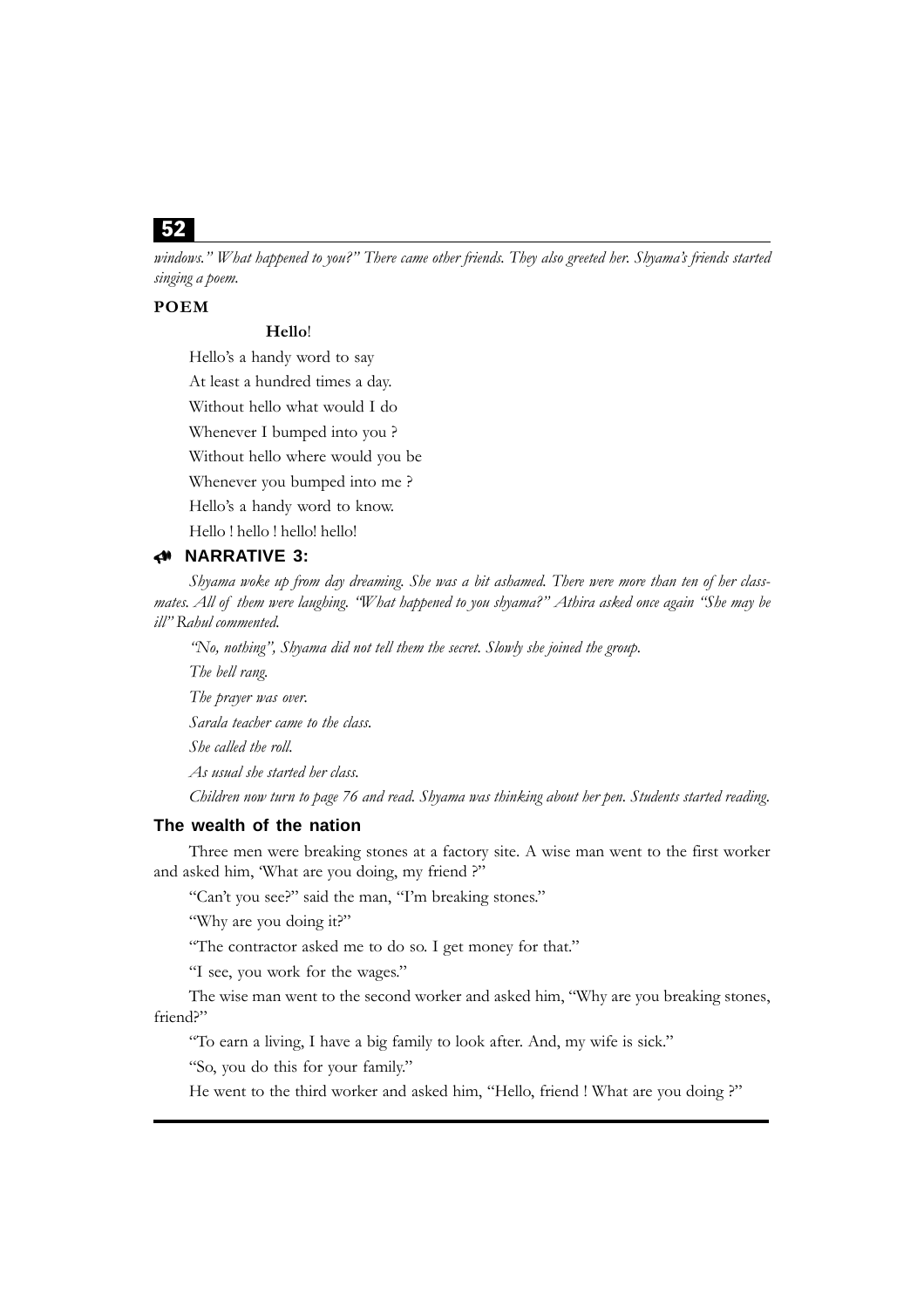The man replied with a smile. "Sir, I'm working for my country."

"For your country! How ? What do you mean ?" The wise man asked.

"Our Government is building a factory here. Many people will be able to get jobs. Our village will develop a lot. Thus the wealth of our nation will increase."

The wise man said, "You are the real wealth of the nation.!'

## 8 **NARRATIVE 4:**

*"You are the real wealth of the nation. Why did the wise man say so"?*

*Shyama , tell me the answer. Shyama stood up. She did not say anything. She could not read the passage. How can she answer without reading ? Sarala teacher said "Come on, give me the answer."*

*Shyama stood still. Teacher repeated the question. "What happened to you Shyama?"*

*"I am sorry, teacher. I have a headache."*

*Teacher came near her. She touched her forehead. "It's alright. Shall I give some medicine ? Come on. You can lie down in the staff room."*

*Sarala teacher took her to the staff room. Shyama lay down on a bench in the staff room. "Take a rest for some time. Ill come after this period." Sarala teacher went back to the class.*

#### **Interaction**

\* Why did Shyama tell a lie ?

\* Do you think that she had a headache ?

### 8 **NARRATIVE 5:**

*Shyama closed her eyes. Now she was not lying on the bench. She bent her head on to the desk, over her arms. "What is the problem ? Are you not well ?" The peon of the school came near her, Shyama lifted her head up. She looked at him. "Headache....." Shyama said in a low voice. There was a paper with him. It was a notice from the headmaster.*

# **A notice**

To the teachers and students,

A pen found in the reading room is in the office. The owner of the pen can get it back from the office.

#### $Sd$  /-

#### **Headmaster**

(Teachers can prepare this notice on a chart)

Shyama sat in the staff room. She did not see the notice. The peon did not say anything about the pen. He went to the classes with the notice. Nobody came to the office and asked for the pen.

#### **Interaction**

- \* Can you say the reason ?
- \* What will happen next ?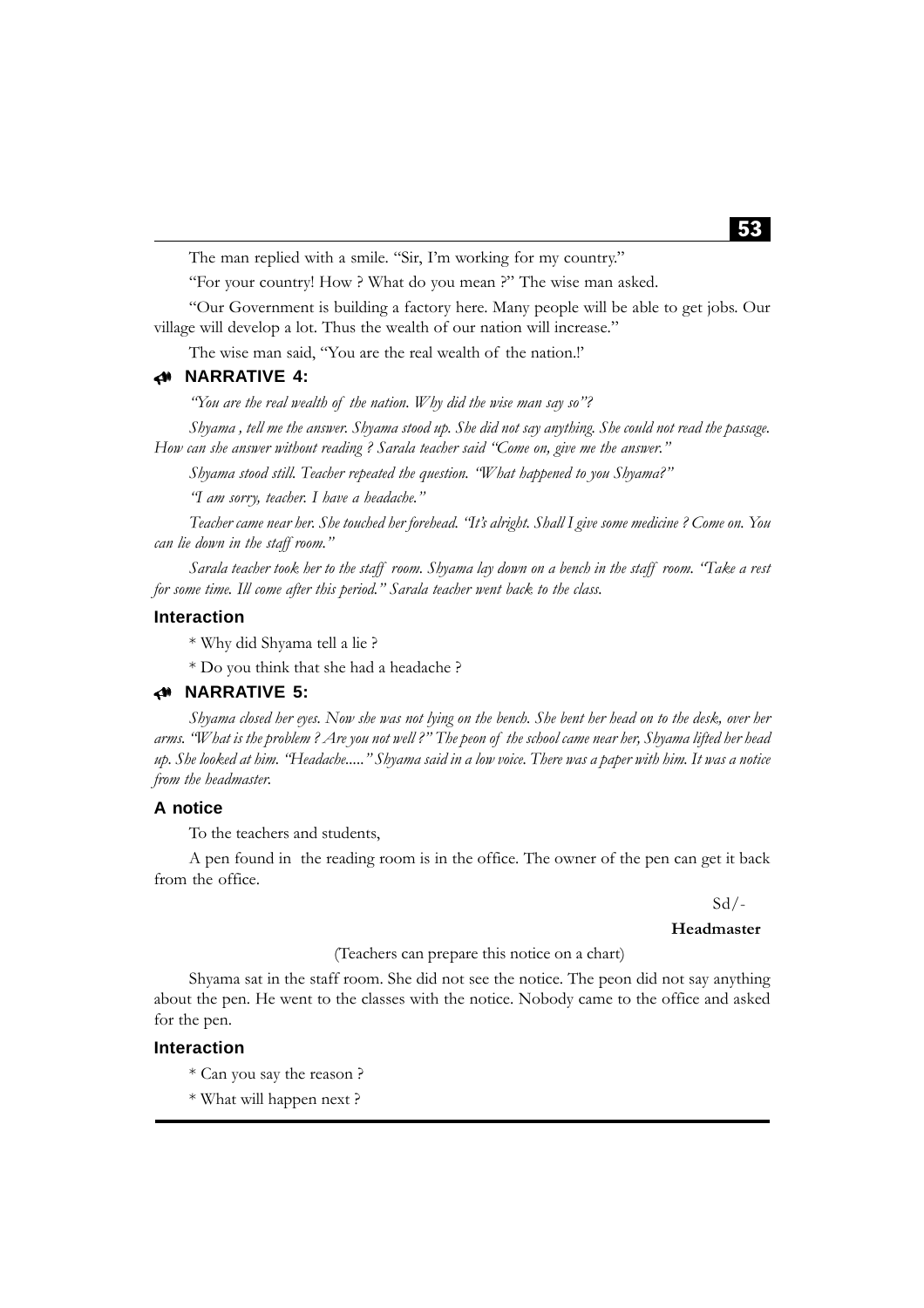# 8 **NARRATION 6:**

*The second period started. Teachers came to the staffroom. All of them asked about Shyama's illness. Nobody talked about the notice. Shyama felt sorry for telling a lie. She was actually worried about her pen. "What will Sarala teacher think?" She thought. Sarala teacher stayed back in the staff room. "Shyama, shall we go to hospital?"*

*Shyama could not control herself. She started weeping. "Teacher......!.........I told a lie........ Very sorry....... My pen....."*

*"Pen ?............Oh! Is it your pen ?......."*

*"What teacher ?"*

*"It is there in the office !"*

# **Interaction :**

- \* What will happen next ?
- \* Will it be Shyama's pen ?
- \* Will she be happy ?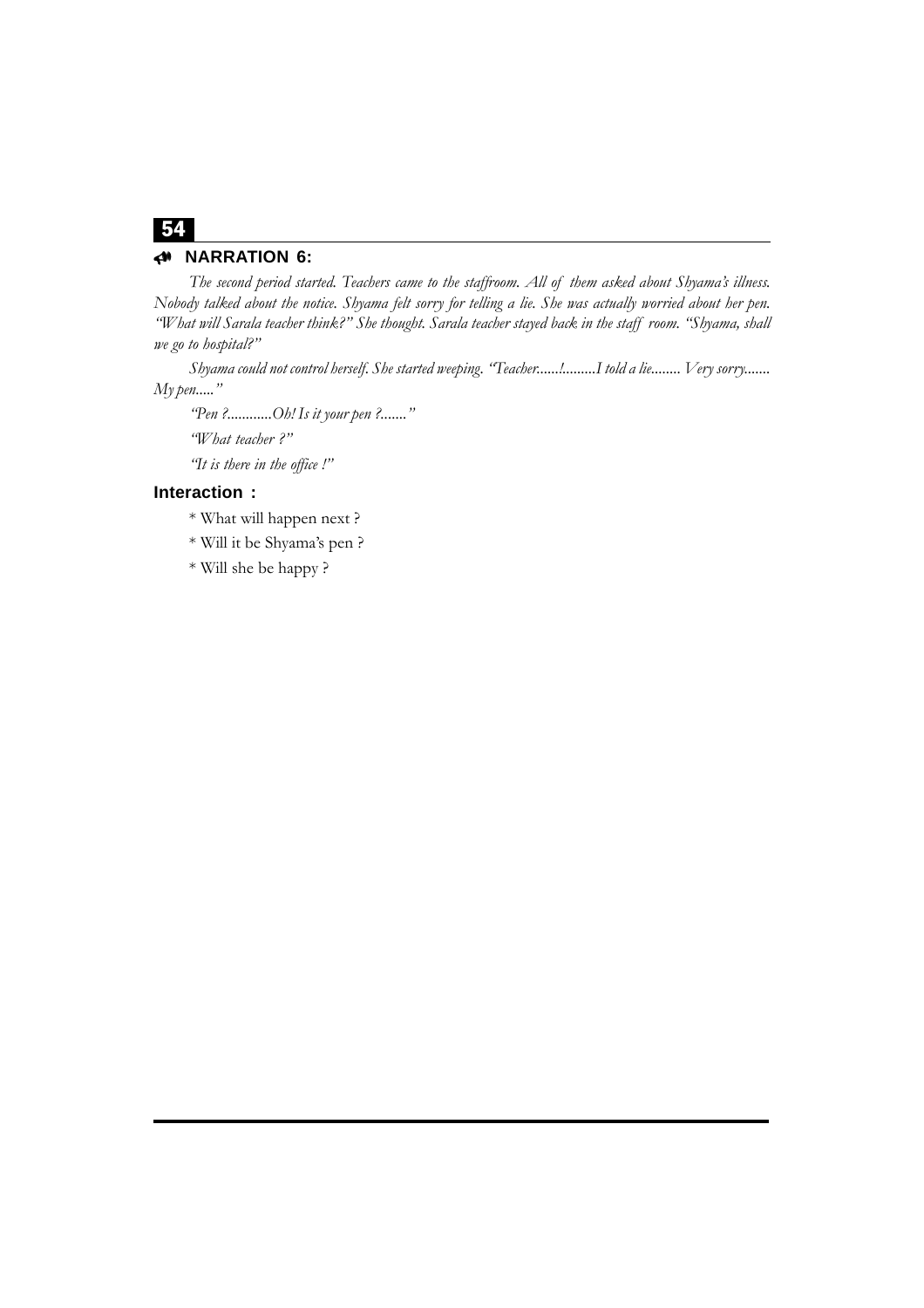# UNIT - 10 I MELT FOR YOU

# 8 **NARRATION 1:**

*Students of Vth Std B were making a lot of noise. It was Monday morning. There were 30 students in the class. 15 boys and 15 girls. The Headmaster came to the class and banged the door with his cane. 'Oh, What a loud noise." Akash thought.*

*Headmaster said, "Don't make a noise. Your class teacher will come now."*

*"Who is the class leader?"*

*Akash stood up : What do you have in the first period? he asked.*

*"English, sir," Akash replied.*

*"O.K, take your English coursebook and say the rhyme given in unit 10." All the children opened their books and started saying the rhyme. (Rhyme : I'll try")*

*Thle little boy who says "I'll try"*

*Will get up to the top.*

*The little boy who says "I can't"*

*Will always come to a stop.*

*"I'll try" does great things every day.*

*"I can't" gets nothing done.*

*So never say "I can't" but say*

*"I'll never say "I can't" but say*

*"I'll try" and things are done.*

*By this time, the class teacher reached the class. There was a fat, handsome boy with the teacher. Before taking attendence, teacher introduced him "My dear children, look, here is a new friend for you." She turned to the new boy and said, "Come on, introduce yourself."*

*The boy said, "Hi friends I am Sandeep. I am from Kochi Refinary School. I have come here to live with my grandparents. My father works in an oil refinery.*

*Children did not understand the word "oil refinary".*

*Akash the class leader stood up and asked "Teacher, what do they do in an oil refinery?"*

*Teacher said " It is a factory. They refine oil there. Sandeep's father is working there.*

*"Why can't we have a visit to the refinary?. Sandeep's father will be there to help us. Won't he Sandeep?" "Yes, he will", saying this Sandeep went and sat with Akash..*

*All the children were thrilled with the news.*

*"Sandeep when can we visit the refinery?." Sandeep replied, "Teacher, we can visit there anytime but we need to get permission earlier."*

*"What shall we do ?" teacher asked.*

*"Shall we write a letter to Sandeep's father ? Ramya said.*

*"How shall we write it?"*

*"I will show you."*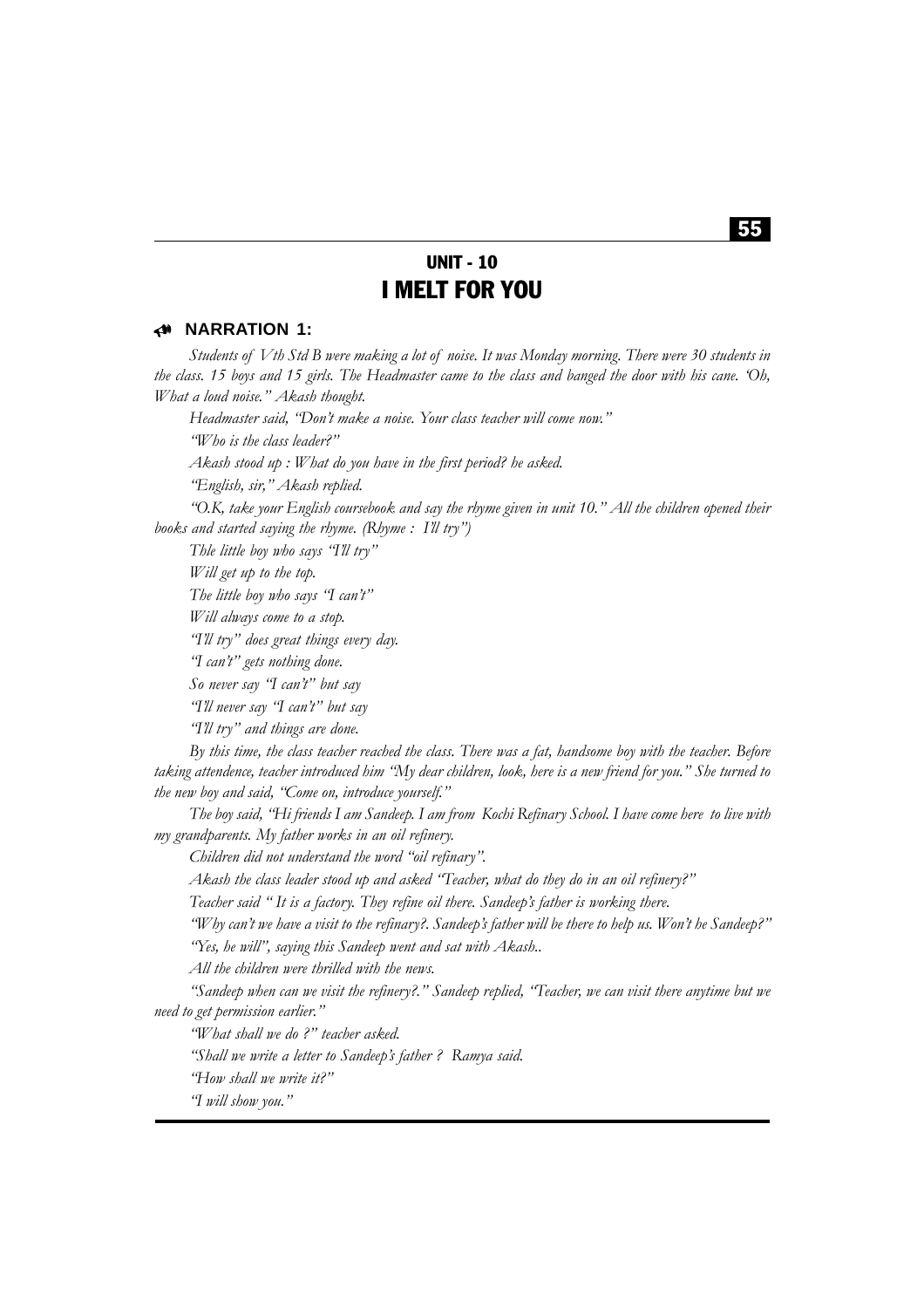*Teacher took a chalk piece and wrote 'place' and 'date'.*

*They wrote a letter and send it to Sandeep's father. The bell rang. Teacher went out. Akash wanted to know more about Kochi. Sandeep said many things.*

*"He was born and brought up in town. He liked village life and his grandparents much. He was eager to reach home.*

*Sandeep's grandpa came with a car to pick him up. He had a cup of tea and sat in his study. The memories of his first day in new school thrilled him. He opened his diary. He started writing in his diary.*

*Let children read the diary of Meera.*

8 October Friday 2004

Here I am. Sitting idle. Can see Saleena and her brother in their study. May be they're doing their home work. Ah! Today they got electric connection!

When will we get power connection? Within two days as they said ? I don't know. I have to be happy with my old friend, the candle.

11 October Monday 2004

Finally we got electricity !! Oh! What a difference! But at eight there was a great thunderstorm. Alas! The light went off. Darkness everywhere. I searched for my old friend. Continued my home work.

Dear candle, here you are on my table. Looking at you I wonder who invented you and when. Oh! I feel sleepy.

12 October Tuesday 2004

The power never failed all day. Went to Saleena's to watch TV. Had lunch with her. Together we studied Science unit IV. She also helped me with Maths. What a good friend I have in Saleena!

15 October Friday 2004

Today I went to the library. Got a book on candles. Read it eagerly.

Candle-making is a cottage industry. Many people earn their livelihood by making candles. We make candles from paraffin wax. First, we put a thread in a mould. Then we pour molten wax into the mould. On cooling, it becomes a candle. It burns giving out light.

Dear candle, now you are on my table. I feel you are smiling at me.

Now let the children write the diary of Sandeep.

Days passed. After a week the postman came to the classroom with a letter. He gave it to the class teacher.

Let the children read the letter.

Kochi 15-Aug-06

Dear sir,

Received your letter. Happy to know that you like to visit here. Please try to come on Oct. 10. I will arrange everything. Bring the whole class.

Your's faithfully,

**Raghavan**

"Yes children. Now shall we fix the date of excursion as Oct 10. All of you agree?" Write a reply to the letter.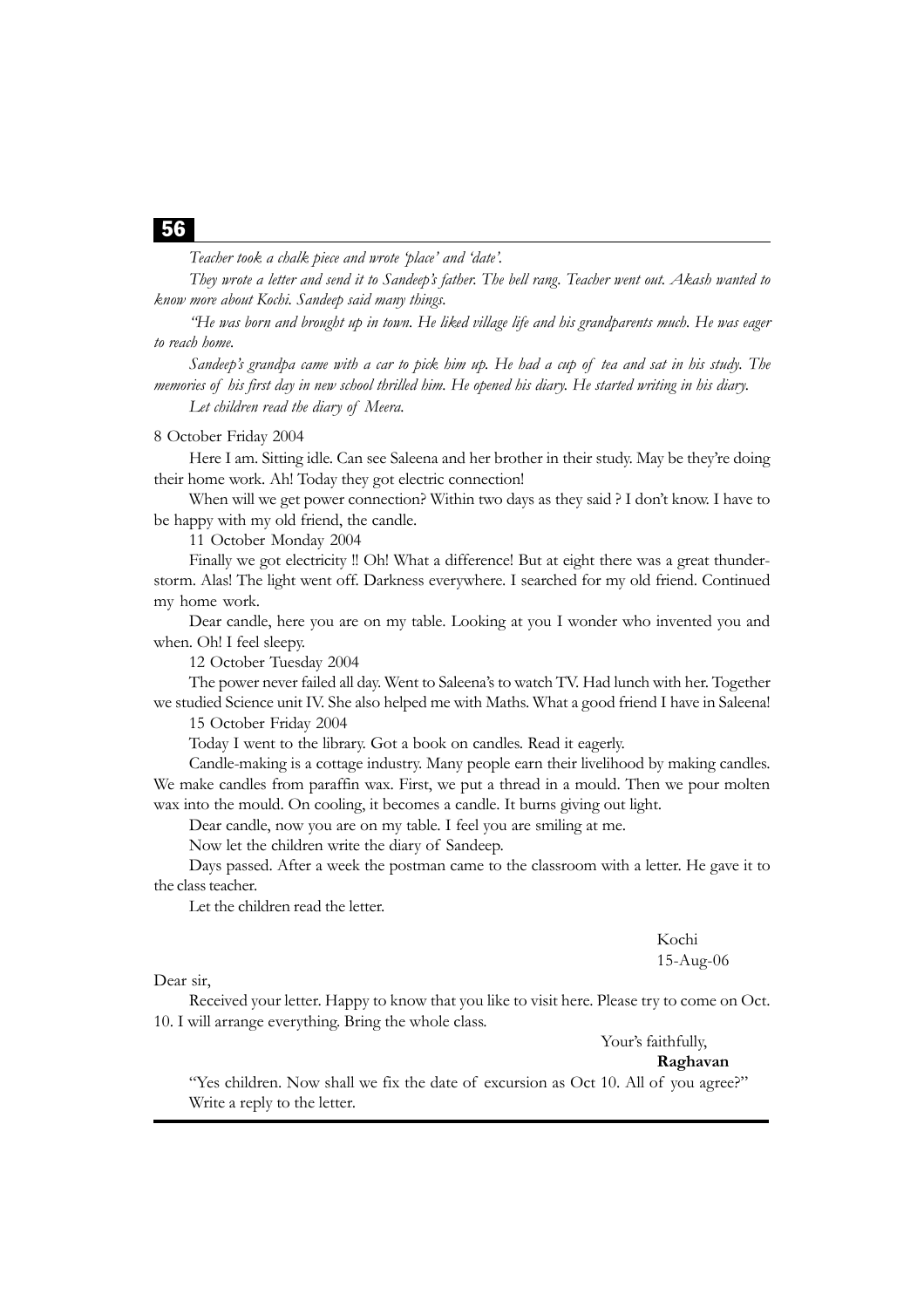# APPENDIX

#### **English for Classroom Communication**

This section gives you some hints on classroom language that the teachers of English can use for effective classroom transaction. It is designed to give you practice in effective use of classroom English and to extend your language teaching skills and techniques, with the aim of helping your pupils learn how to communicate successfully in English.

#### **Objectives**

- to give the teachers practice in the language skills specific to English language teaching
- to help the teachers of English become fluent and accurate in the use of the specialised idiomatic forms of English
- to enable the teachers to use English effectively and imaginatively
- as a means of instruction
- as a means of class organisation
- as a means of communicating with their pupils
- to show the teachers how to exploit genuine situations that occur in the classroom for meaningful and authentic practice
- to enable the teachers to plan and stage their lessons, organise their classroom and 'manage' their students in such a way as to promote maximum language learning and active communication among the students.

#### **1. Asking about words**

- What does the word mean ?
- How do you say / spell / pronounce this word in English ?
- Can you give me an example ?
- Could you say that again? / could you repeat it again ?
- Give me the past tense / past participle of '......................?
- Who knows what this word means : '.......................'?
- Can anyone tell me where you would see / hear the word '...................?
- Let us see if you can guess: I'll give you a context / an example.
- Guessing the meaning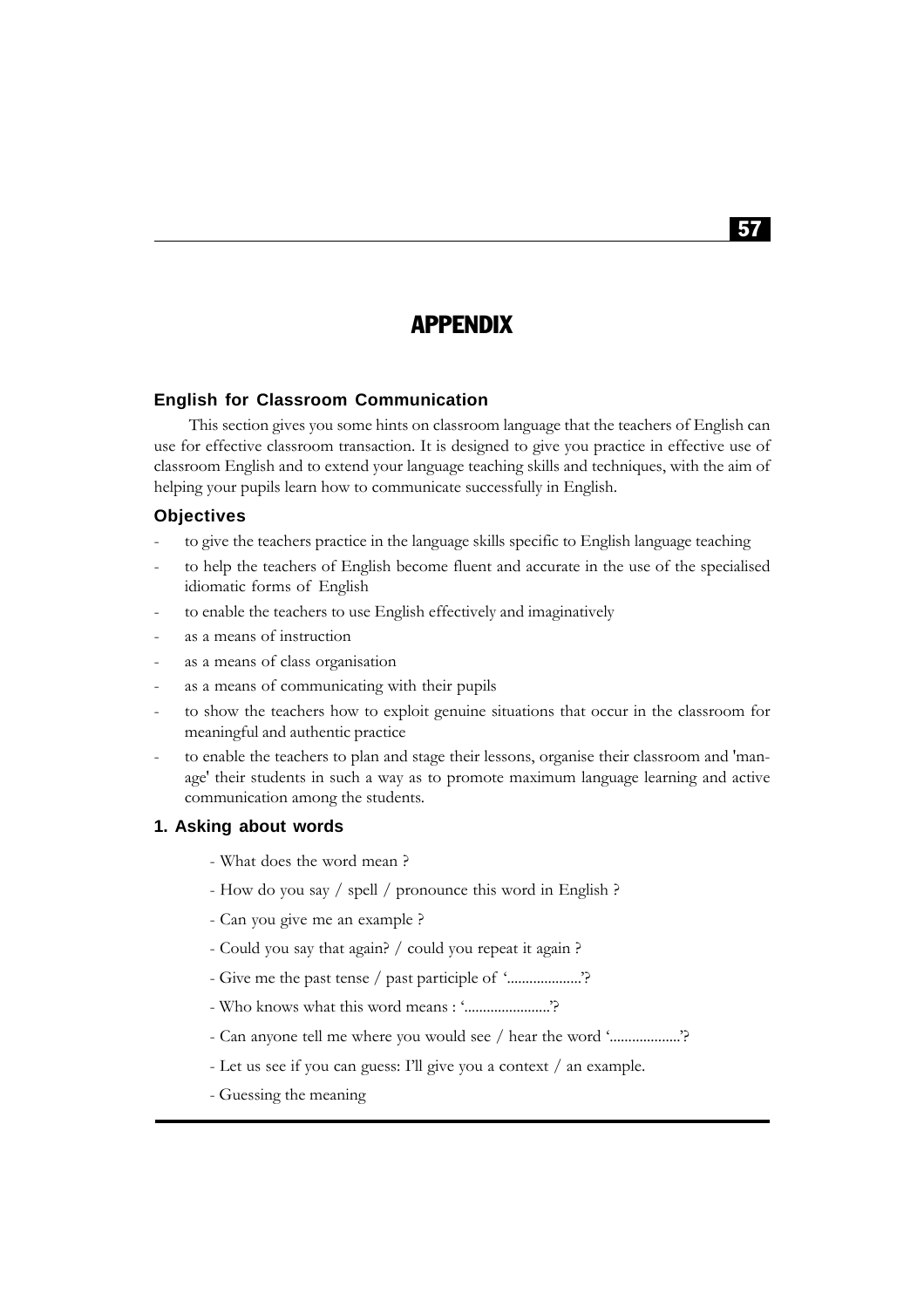| Not really.<br>Nearly right !<br>Not quite !<br>Wait | Listen to me and I'll<br>Watch me and I'll | explain<br>give you another example<br>show you<br>draw one<br>act it. |
|------------------------------------------------------|--------------------------------------------|------------------------------------------------------------------------|
|------------------------------------------------------|--------------------------------------------|------------------------------------------------------------------------|

# $\bullet$  Introducing a new word

| I want to<br>1 am<br>going to | teach you | a few new<br>some useful | words we need | later on<br>today<br>for a<br>dialogue<br>for some<br>role play |
|-------------------------------|-----------|--------------------------|---------------|-----------------------------------------------------------------|
|-------------------------------|-----------|--------------------------|---------------|-----------------------------------------------------------------|

# $\bullet$  Word in a context

|                            | picture opposite |                                           |      |                                                                                         |  |
|----------------------------|------------------|-------------------------------------------|------|-----------------------------------------------------------------------------------------|--|
| Now look<br>at the         | Sentence         | below<br>carefully.<br>after<br>beginning | what | does that tell you?<br>does the word<br>'' tell you?<br>is the author talking<br>about? |  |
| So what could<br>this word |                  | be about?<br>refer to?<br>mean?           |      |                                                                                         |  |

# **Explaining the concepts (visuals)**

| Look!<br>Listen!<br>Watch! | Who knows<br>Does anyone<br>know | what | this is<br>we call this | this person is doing | in English? |
|----------------------------|----------------------------------|------|-------------------------|----------------------|-------------|
|                            |                                  |      | this                    | does<br>shows        |             |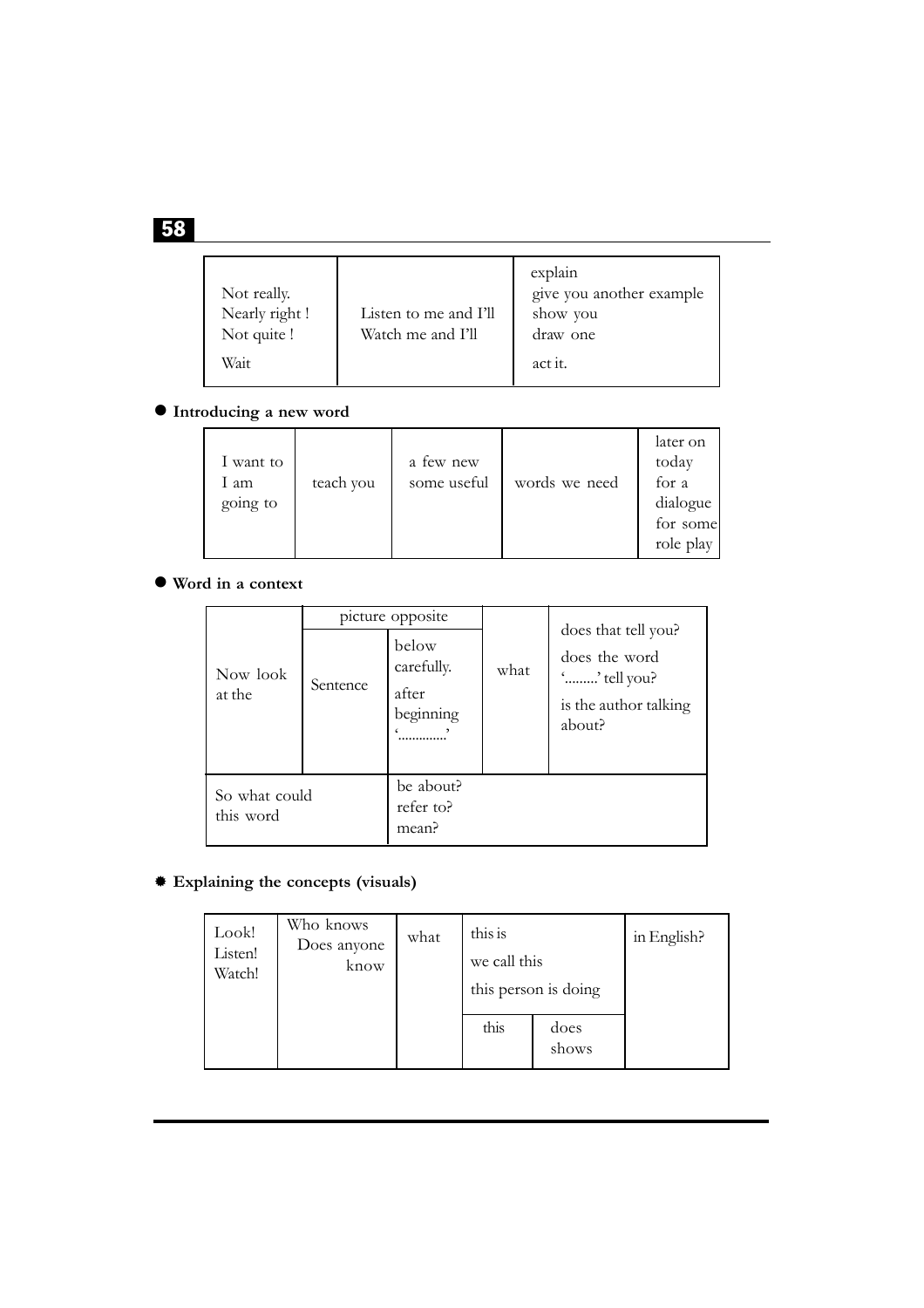# **Beginning from known to unknown**

| You<br>the | know | word<br>phrase<br>idea of | O. K. well, what's |     | the opposite of it?<br>another word for it?<br>the general term for it? |          |
|------------|------|---------------------------|--------------------|-----|-------------------------------------------------------------------------|----------|
|            |      |                           |                    | the | verb<br>noun                                                            | from it? |

# **2. Class room instructions / directions / suggestions**

- Let's open the book at page 40, shall we?
- Listen to me carefully.
- Can you write the answer on the blackboard, pleas?
- Would you mind cleaning the board, please?
- Why don't you stop talking and start reading at once?

| ₩ |              | be careful,       |             |
|---|--------------|-------------------|-------------|
|   |              | be quiet,         |             |
|   | You'd better | listen next time, | hadn't you? |
|   |              | try harder,       |             |
|   |              | watch out,        |             |
|   |              |                   |             |

| ۰ |        | do that again,                 |                 | send you to Mr. X     |
|---|--------|--------------------------------|-----------------|-----------------------|
|   |        | forget it again,               | $T^{\prime}$ ll | set you extra work.   |
|   | If you | don't do your<br>homework once | I'll have to    | tell the headmaster   |
|   |        | more,                          | I'll definitely | write to your parents |
|   |        | don't work<br>harder,          | I'll simply     | punish you            |
|   |        | keep on washing<br>time,       |                 |                       |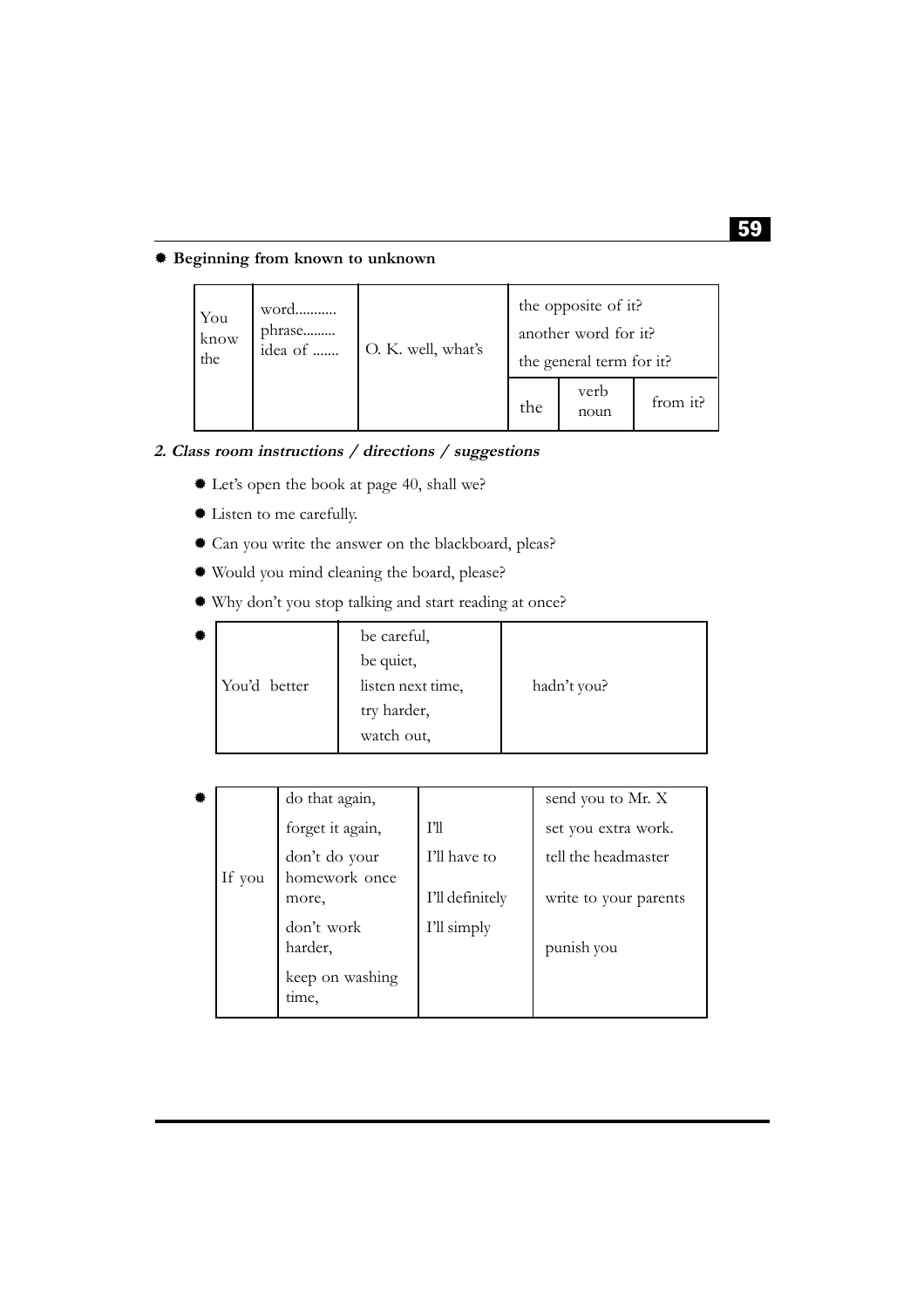| How about<br>What about |                                                                                                                  | revising it? | doing it again quickly?<br>having another practice?<br>going over it again?                                              |
|-------------------------|------------------------------------------------------------------------------------------------------------------|--------------|--------------------------------------------------------------------------------------------------------------------------|
| I want<br>I'd like      | all of you<br>you all<br>everybody<br>the whole class<br>this half<br>that half<br>one of you<br>just one person | to           | answer this question.<br>repeat this sentence.<br>continue this sentence.<br>correct my statements.<br>read my sentence. |

# **3 Asking about activities**

- Could I borrow a pen, please?
- Can you lend me a pen, please?
- Can you help me?
- Please repeat it.
- Would you repeat it?
- I'm sorry. I can't hear you. Please be louder.

| ۰ | What did you do |                       | last night          |                            |           |
|---|-----------------|-----------------------|---------------------|----------------------------|-----------|
|   |                 | Tell me, what you did |                     | yesterday after the school | P         |
|   |                 |                       | at the weekend      |                            |           |
|   |                 |                       | during the holidays |                            |           |
| 誊 |                 |                       | more about it?      |                            |           |
|   | Can             | you tell us           | what the            | foot ball mach             | was like? |
|   | Could           |                       |                     | programme                  |           |
|   | Will            |                       |                     |                            |           |
|   | Do              |                       |                     |                            |           |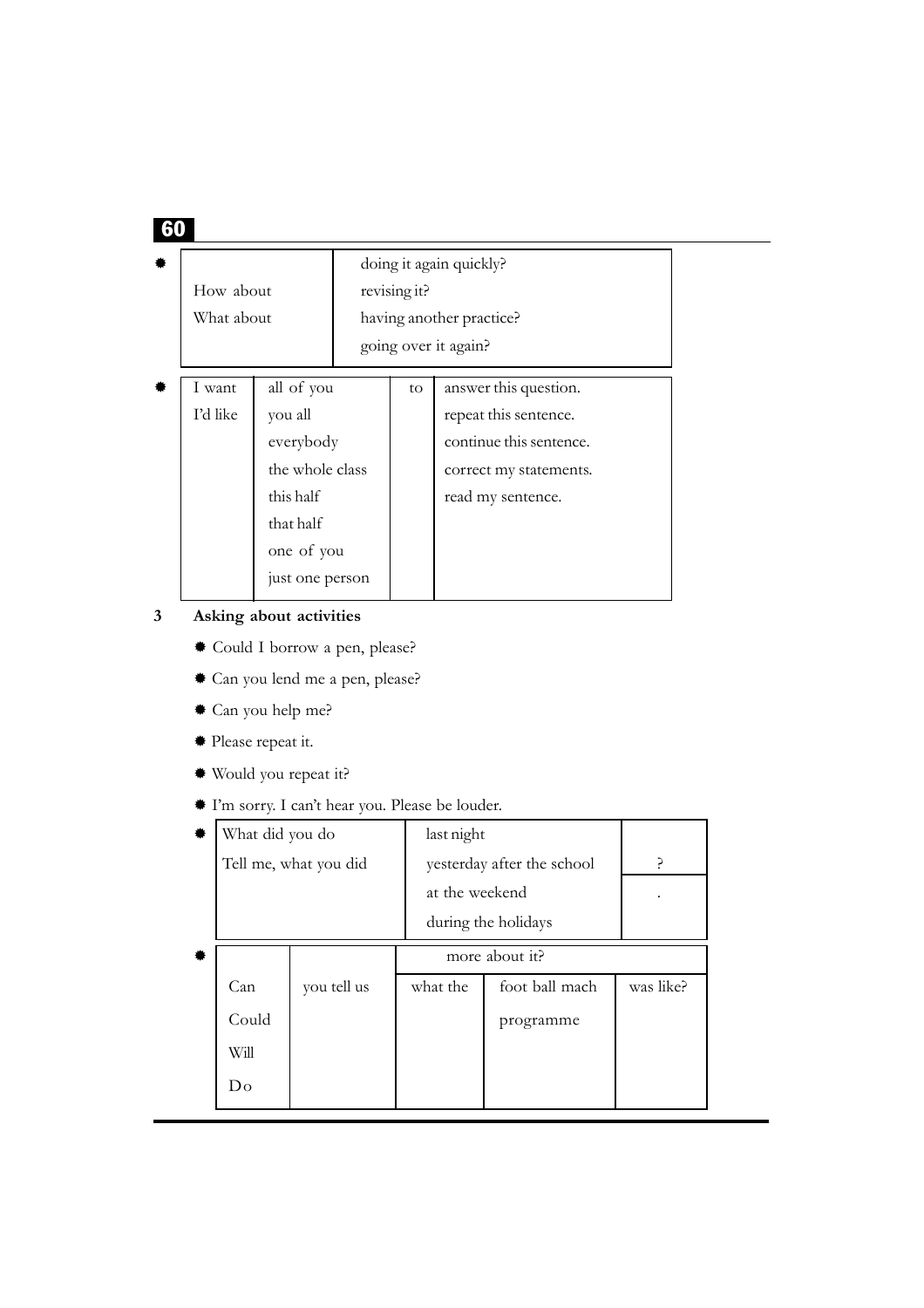# **4 Greetings**

# When you meet

|                  | morning   |               | everybody       |
|------------------|-----------|---------------|-----------------|
| Good             | afternoon |               | class.          |
|                  | evening   |               | girls and boys. |
|                  |           |               | children        |
| How are you all  |           | today?        |                 |
| Are you all well |           | this evening? |                 |
| How are you      |           |               |                 |

# When you part

O. K. fine, see you. O. K. so long. Bye. Take care. Have a good / fine / nice/ day. Have a nice time.

Good night.

- Other expressions (journey)
	- Bon voyage
	- Gods speed
	- Fare well
- Other expressions (assignments)
	- Best of luck
	- Best of start
	- Best wishes

# **5 Beginning a chat**

|       | did you have a nice                              | week end?      |
|-------|--------------------------------------------------|----------------|
| Well, | did you enjoy the                                | $holding(s)$ ? |
|       | did anyone do anything interesting<br>during the |                |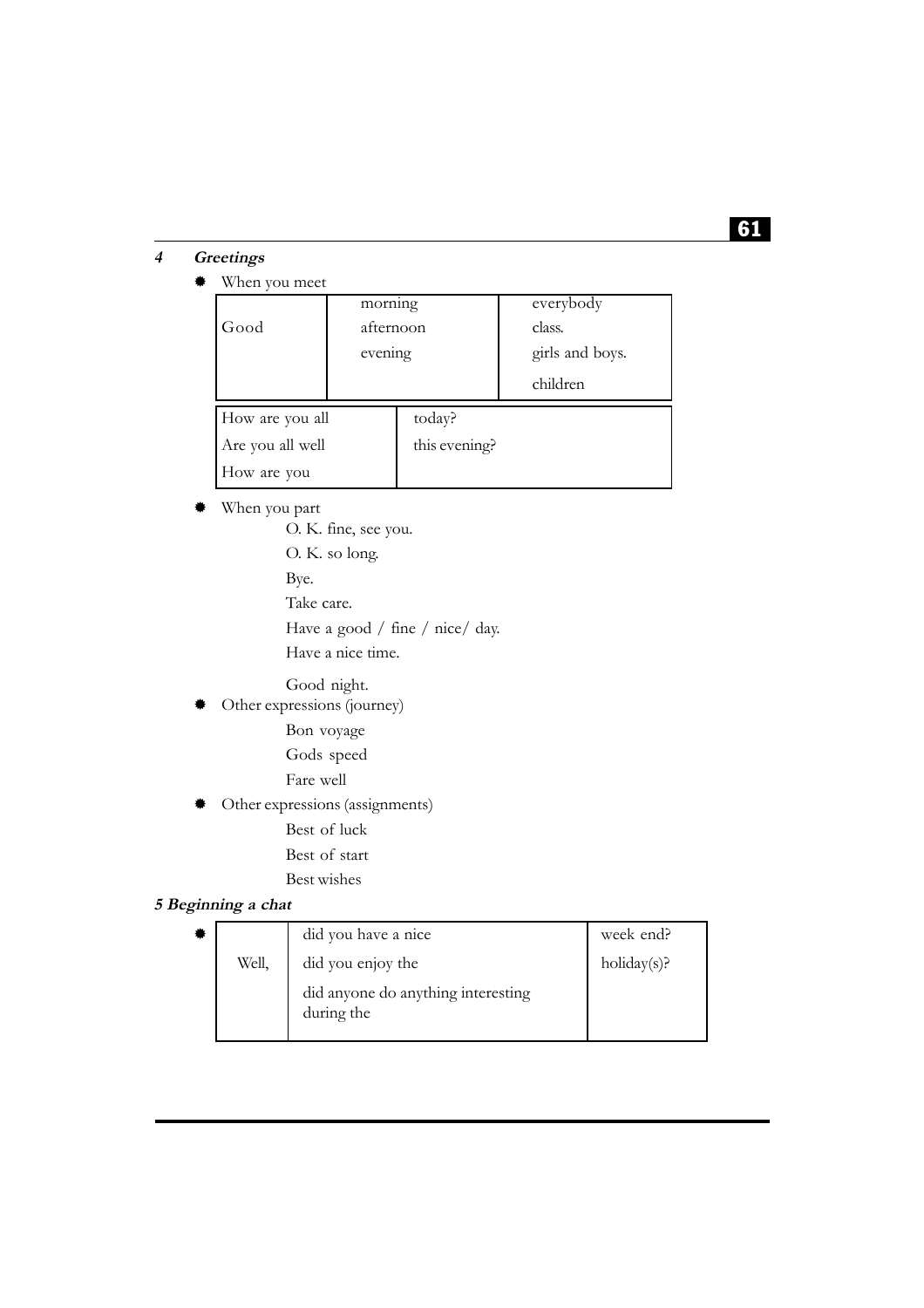| ₩ |                       | shirt      | on. |                 |  |
|---|-----------------------|------------|-----|-----------------|--|
|   | Oh, you 've got a new | dress      |     | It's very nice. |  |
|   |                       | hairstyle. |     |                 |  |
|   |                       | book       |     |                 |  |
|   |                       |            |     |                 |  |

# **6 Introduce yourself**

It's a good idea to do this if it is the first time you have met a class and they don't know you.

| I'll just         | introduce myself.            |                       |  |  |
|-------------------|------------------------------|-----------------------|--|--|
|                   | tell you a bit about myself. |                       |  |  |
|                   |                              |                       |  |  |
|                   |                              |                       |  |  |
|                   |                              |                       |  |  |
|                   |                              |                       |  |  |
|                   |                              |                       |  |  |
|                   |                              | yourselves?           |  |  |
| Can you introduce |                              | your neighbour to me? |  |  |

Good morning, I'm ..........................................

Excuse me, my name is .........................................

**7 Checking attendance**

| Is                                                  |                                 | anybody absent?<br>everybody here? |                                                                                                      |
|-----------------------------------------------------|---------------------------------|------------------------------------|------------------------------------------------------------------------------------------------------|
| Right!<br>Now!<br>OK                                | I'm going to<br>TĦ<br>Let's see |                                    | call the roll.<br>call your names.<br>see, if you're all here.<br>who's absent<br>if anyone is away. |
| Does anyone know<br>Who knows<br>Can anyone tell me |                                 | where<br>when                      | Gopu is?<br>Dhanya and Divya are?<br>Sheel will be back                                              |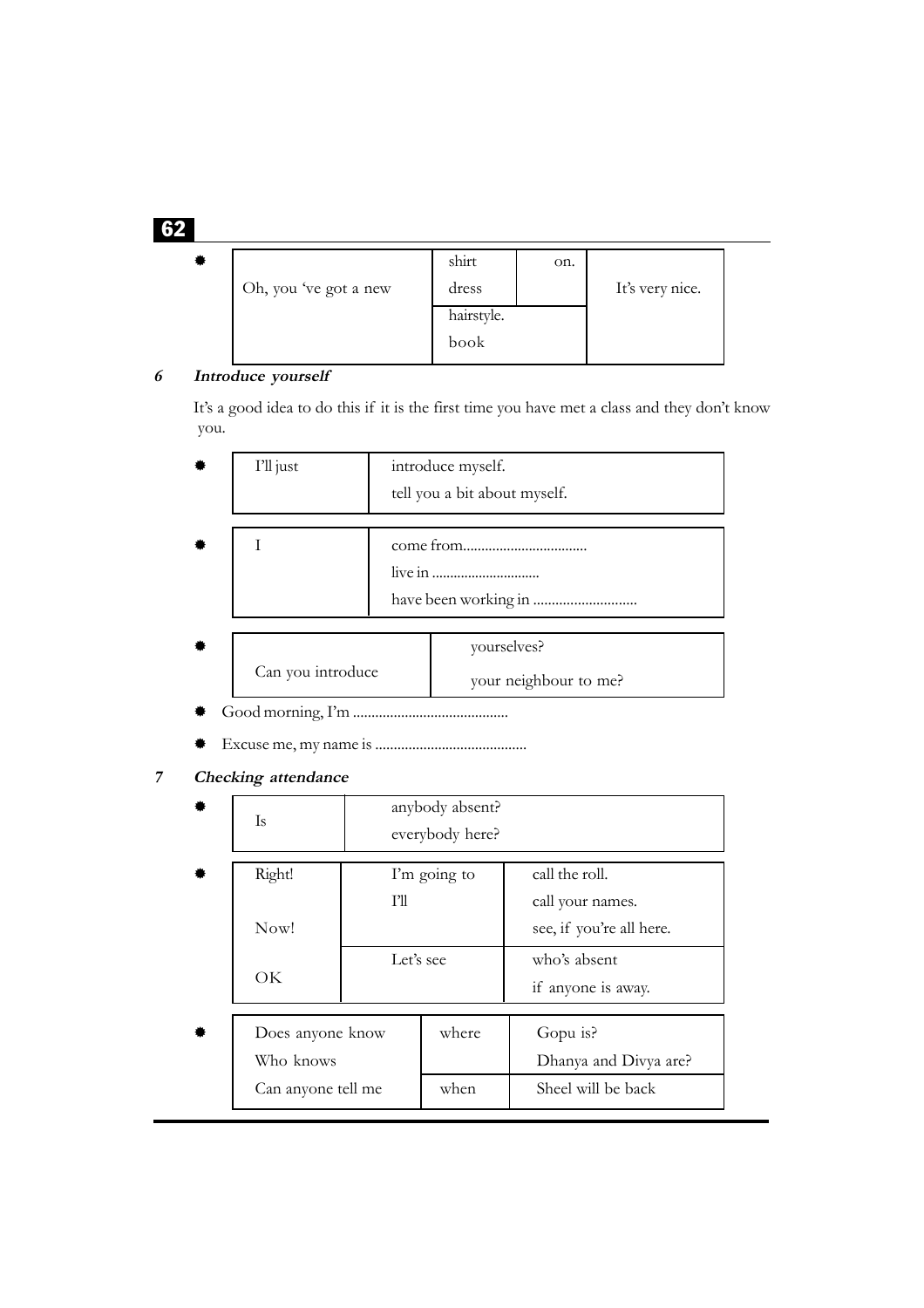# **8 Physical conditions in the classroom**

| ₩  | It's  | rather<br>too<br>very | hot<br>sunny<br>cold    | in this school,<br>in here, | isn't it? |
|----|-------|-----------------------|-------------------------|-----------------------------|-----------|
|    |       | terribly<br>very      | dark<br>untidy<br>noisy | here,                       |           |
| ₩. | Would | you                   | open                    | the window,                 |           |
|    | Could |                       | close                   | the door,                   | please?   |
|    |       |                       | shut                    | the shutters,               |           |

# **9. Getting organised Seating, books etc.**

|          | Please,              | can<br>would<br>will | you<br>someone | clean the blackboard?    |
|----------|----------------------|----------------------|----------------|--------------------------|
|          | Would                | you<br>someone       | mind           | cleaning the blackboard? |
| $\cdots$ | $\sim$ $\sim$ $\sim$ |                      | . .            | $\sim$                   |

| Could |                           | straighten yourselves?       |        |
|-------|---------------------------|------------------------------|--------|
| Would | you                       | move your desk this way?     |        |
| Will  |                           | put that rubbish in the bin? |        |
| Pass  | these papers<br>this work | back,<br>round,              |        |
|       |                           | along                        | please |
| Clean | the blackboard,           |                              |        |

# **10 Beginning with revision**

| ₩ |       | go over it again, |           |
|---|-------|-------------------|-----------|
|   | Let's | revise it,        | shall we? |
|   |       | do it once more,  |           |
|   |       |                   |           |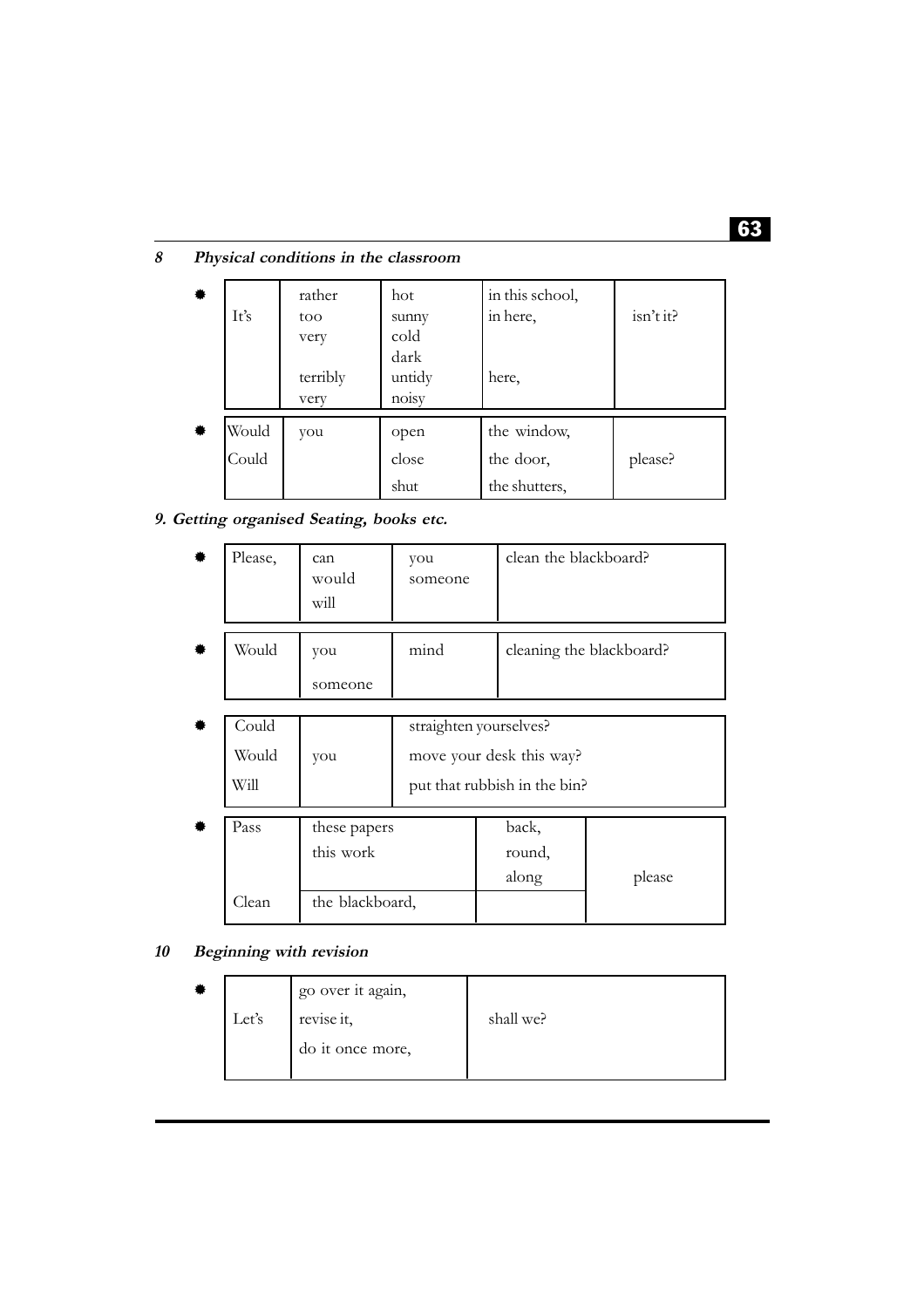|       |            |         |          |         | did        |             |
|-------|------------|---------|----------|---------|------------|-------------|
|       |            |         |          |         | Practiced  |             |
|       |            |         |          |         | doing      |             |
|       |            |         |          |         | talked     |             |
|       | who can    |         | remember |         | about      | in the last |
|       |            |         |          |         |            | lesson?     |
| Right |            |         |          | what we | read       |             |
|       |            |         |          |         | about      |             |
|       | can anyone | tell me |          | wrote   | last time? |             |
|       |            |         |          |         | about      |             |
|       |            |         |          |         | learnt     |             |
|       |            |         |          |         | used.      |             |

| First,                    | practise this. |                      |
|---------------------------|----------------|----------------------|
| Then,                     | learn this.    |                      |
| Later (on),               | we're going to | learn something new. |
| In a few minutes,         | I want you to  | sing a song.         |
| At the end of the lesson, | perhaps we'll  | play a game.         |
| Now,                      |                | do some role play.   |
| Right,                    |                | do some writing.     |
|                           |                |                      |

# **11 Operating equipments**

| 誊 | Rema,<br>Abida,         | could you              | plug the                                                         | tape recorder<br>cassette player<br>video player<br>radio | in for me? |  |  |
|---|-------------------------|------------------------|------------------------------------------------------------------|-----------------------------------------------------------|------------|--|--|
|   | Ready. I'll turn it on. |                        |                                                                  |                                                           |            |  |  |
|   | Oh! It's                |                        | too loud.<br>not loud enough<br>too bright.<br>not clear enough. |                                                           |            |  |  |
|   |                         | What is wrong with it? |                                                                  |                                                           |            |  |  |
|   | Well, I'm sorry         |                        | it still won't work.<br>I'll have to fetch some one to see it.   |                                                           |            |  |  |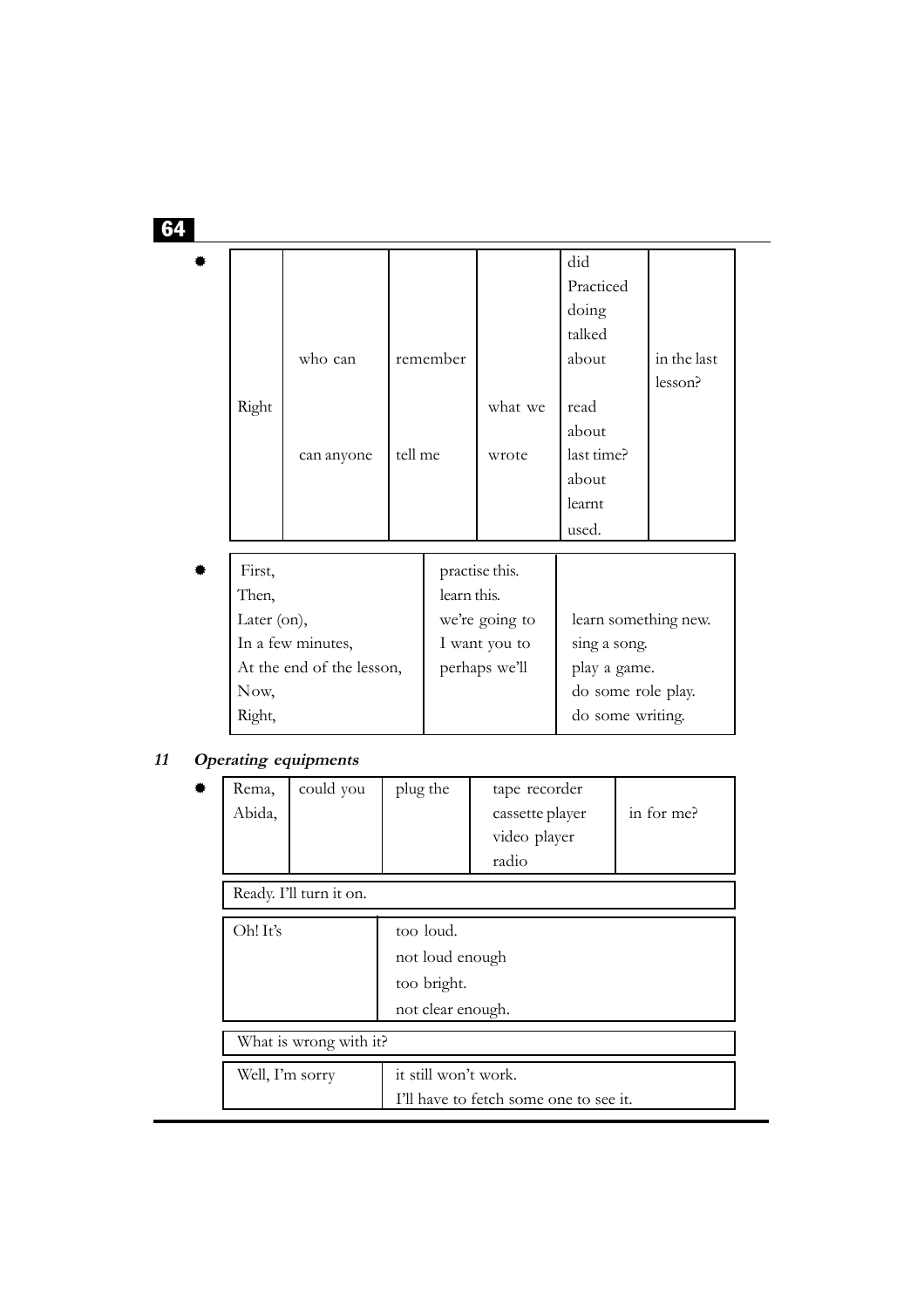| The following tables contain instructions for using a tape recorder. |
|----------------------------------------------------------------------|
|----------------------------------------------------------------------|

| First                    |           |                                         |                                         |  |  |
|--------------------------|-----------|-----------------------------------------|-----------------------------------------|--|--|
|                          |           | insert the tape and check whether it is |                                         |  |  |
|                          |           | rewound, back to start                  |                                         |  |  |
| Then,                    |           |                                         | wind the tape on to the empty spool.    |  |  |
|                          | you've to |                                         | set the counter to 000 at the beginning |  |  |
| After that,              |           | of the tape.                            |                                         |  |  |
|                          |           | press the 'PLAY' switch and listen.     |                                         |  |  |
|                          |           |                                         | rewind your tape                        |  |  |
|                          |           |                                         | back to the start.                      |  |  |
| At the end of the lesson |           | always remember to                      | put it away in the                      |  |  |
|                          |           |                                         | correct box.                            |  |  |
|                          |           |                                         | replace the tape                        |  |  |
|                          |           |                                         | recorder and the tapes.                 |  |  |

**12 Choral response**

| ₩ |          | all of you      |    | answer this question    |
|---|----------|-----------------|----|-------------------------|
|   |          | everybody       |    | repeat this sentence.   |
|   | I want   | the whole class | to | continue this sentence. |
|   | I'd like | one of you      |    | correct my statements.  |
|   |          | this half       |    | read the next sentence. |

Don't put your hands up. Listen!

Listen and answer carefully.

Everyone can try.

Come on. Silence please. A bit quieter please.

| No! | that was't          | very clear. | Let's  | do it | again, ready? |
|-----|---------------------|-------------|--------|-------|---------------|
|     | very good. Shall we |             | try 1t |       |               |

# **13 Individual response**

- Now, one at a time.
- Hands up before you answer.
- Could you put your hands up before you answer?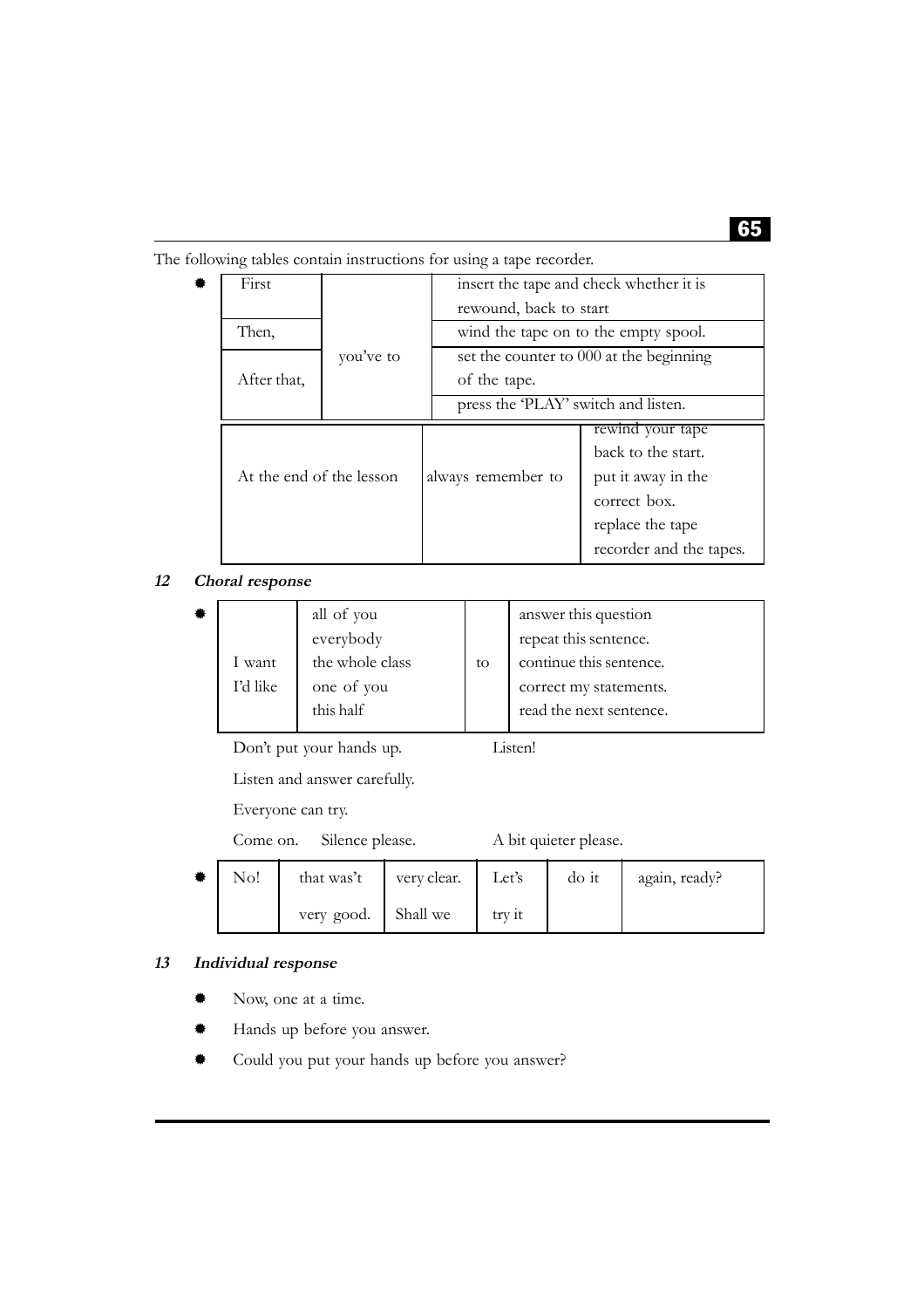- Yes, a good answer. A bit louder please, everybody can try, but one at a time.
- I'll ask one of you.
- Don't shout out.
- You can take turns. One by one. Right.

#### **14. Late comers, interruptions**

- Hello, Ravi, you're late today.
- Why are you late? What happened?
- You're rather late. Where have you been?
- Well, never mind today, but next time, try to be in time.
- Well, you shouldn't have come late.
- Alright, you mustn't be late again.

#### **15. Lost, forgotten.**

- Look, whose pen is this?
- Has anyone lost a pen?
- Who does this pen belong to?
- Have you forgotten your homework?
- Where's your exercise book?
- I'm afraid Dhanya has forgotten her homework.
- O.K. you'll have to bring it tomorrow.
- Well, come and see me after the class. .

### **16. Control and discipline**

- Don't do that. Stop that. Stop doing that. Be quiet.
- No, Ramu, this is not the way to behave in class.
- No more talking.
- Will you stop talking?
- If you do that again, I'll send you to the headmaster.
- You'd better not write it down until I tell you to.

### **17. Ending a teaching sequence**

- Can you complete the sentence you're writing and then we'll stop?
- •. Right! We'll stop here.
- So let's go on to some-writing.
- Most of you have done well. Thank you.
- I think we'll stop there; you have done enough of that.
- You've all done that quite well; but you could perhaps still do better.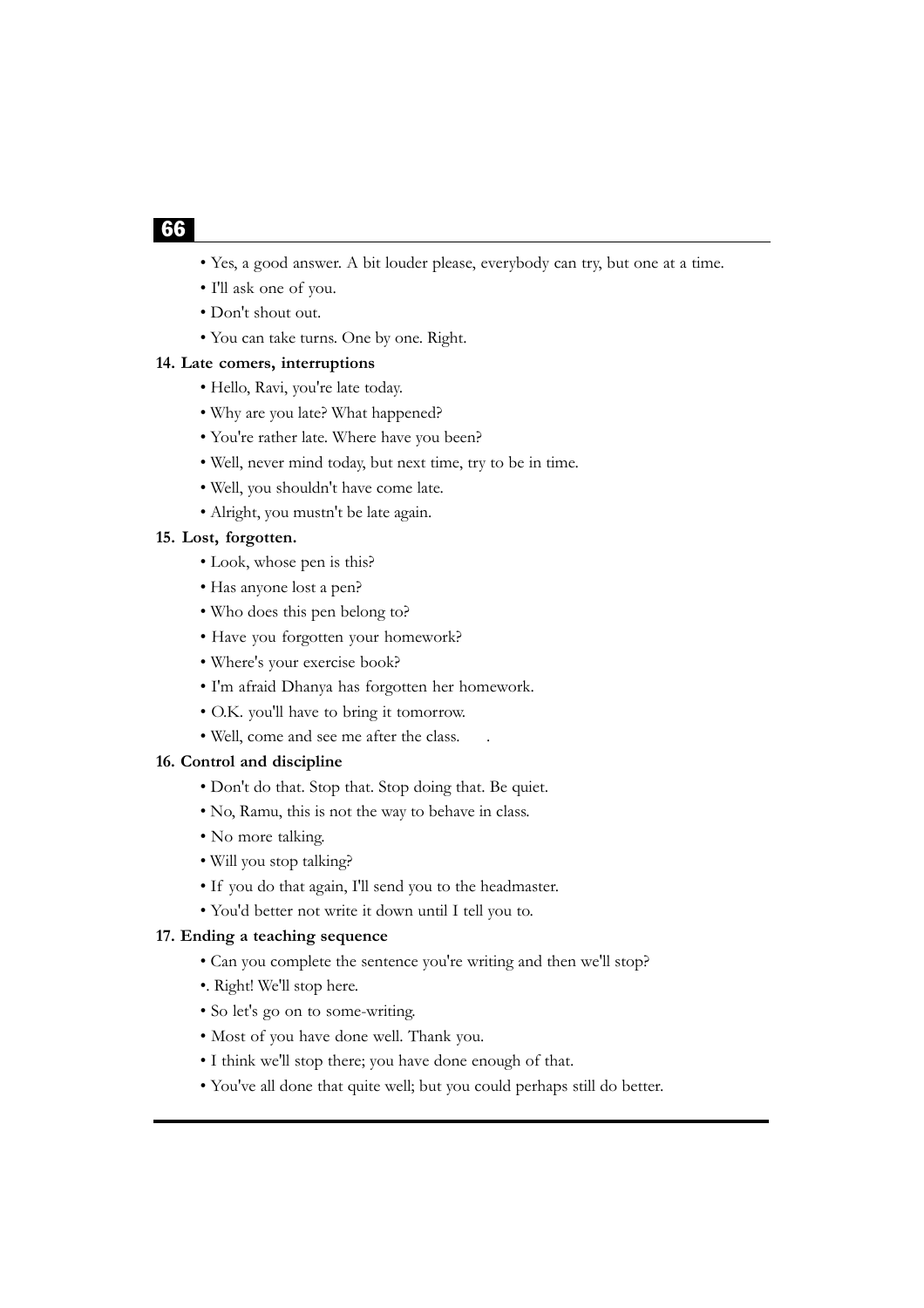- Most of you have done that better than last time.
- Just finish the task you are on now and then we will stop.

### **18. Setting homework**

- For homework, I want you to do exercises 2 to 5.
- Take this as a homework.
- I'll test you on it, sometime next week.
- It must be done by Tuesday latest.
- Can you give it in next time I see you.
- Before next lesson I want you to finish this piece of work.
- At home I want you to leam how to spell these words.

### **19. Ending the lesson**

- Close your books. Clean the black board.
- Has the bell gone? What time is it by your watch?
- Pack your books up.
- Give back your answer papers.
- Right. You may go home. @ Bye.

#### **20. Collecting things**

- I would like / want to collect your homework now.
- Please write your names on your paper.
- Will you pass it to the back bench / row?
- Will you collect those answer sheets, Ali?
- Put your work on my desk as you leave.
- Thank you.

### **21. Announcements**

- I have something to tell you. Could you listen, please?
- I have some announcements to make. Could you please listen to me?
- Don't forget to bring money for the film.
- Will you please remember there's a club meeting on ...............

### **22. Review**

| So today we've studied |                         |  |  |
|------------------------|-------------------------|--|--|
|                        | read about              |  |  |
|                        | written                 |  |  |
|                        | and you've leamt how to |  |  |
|                        |                         |  |  |

Next lesson we'll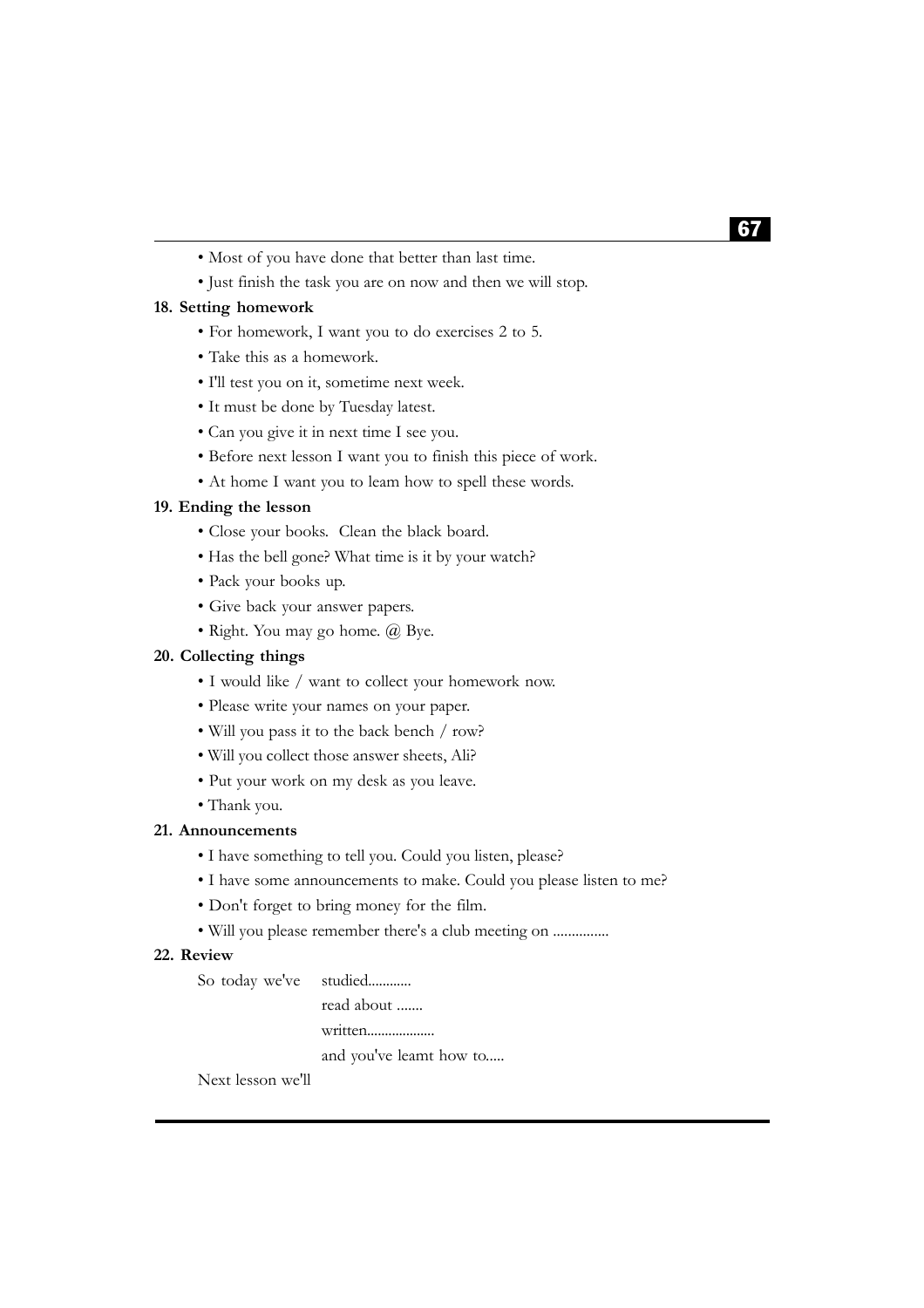go on to revise

```
a new one.
```
and do the next one.

# **23 Tidying up**

Could you/would you collect the books we've been using, Ali, please? ® Could you see that all the library books are returned? ® Before you leave, make sure that the desks are straight. @ Before you go, would you see that the blackboard is clean?

#### **24 A game or some chat**

- Look, we've got three minutes left. So, Why don't we have a game / chat?
- Which one would you choose?
- Who would like to choose one?
- I'm going to the cinema tonight. What's your plan?
- It's time for us to stop now. O.K?
- •. It's time for you to have a break now. O.K?
- Well, I hope you'11 have a good weekend.

## **25. Making apologies**

- I'm sorry. I've forgotten to bring my book to the class.
- I'm afraid I'm late for the class.

#### **26. Making requests**

Hello friends,

may I

could I

can I

go out for a minute?

- go and get a drink?
- leave now?
- go early?
- ask you to clean this blackboard?

# **27. Writing based on reading work**

- Tell me exactly what you're going to write.
- Practise orally the sentence you're going to write.

#### **28. Using a model essay as a reading unit**

- I want you to read this essay. It's like the one you're going to write.
- Now read it again and underline the phrases which introduce new ideas. Finished?
- Let's see what you've written.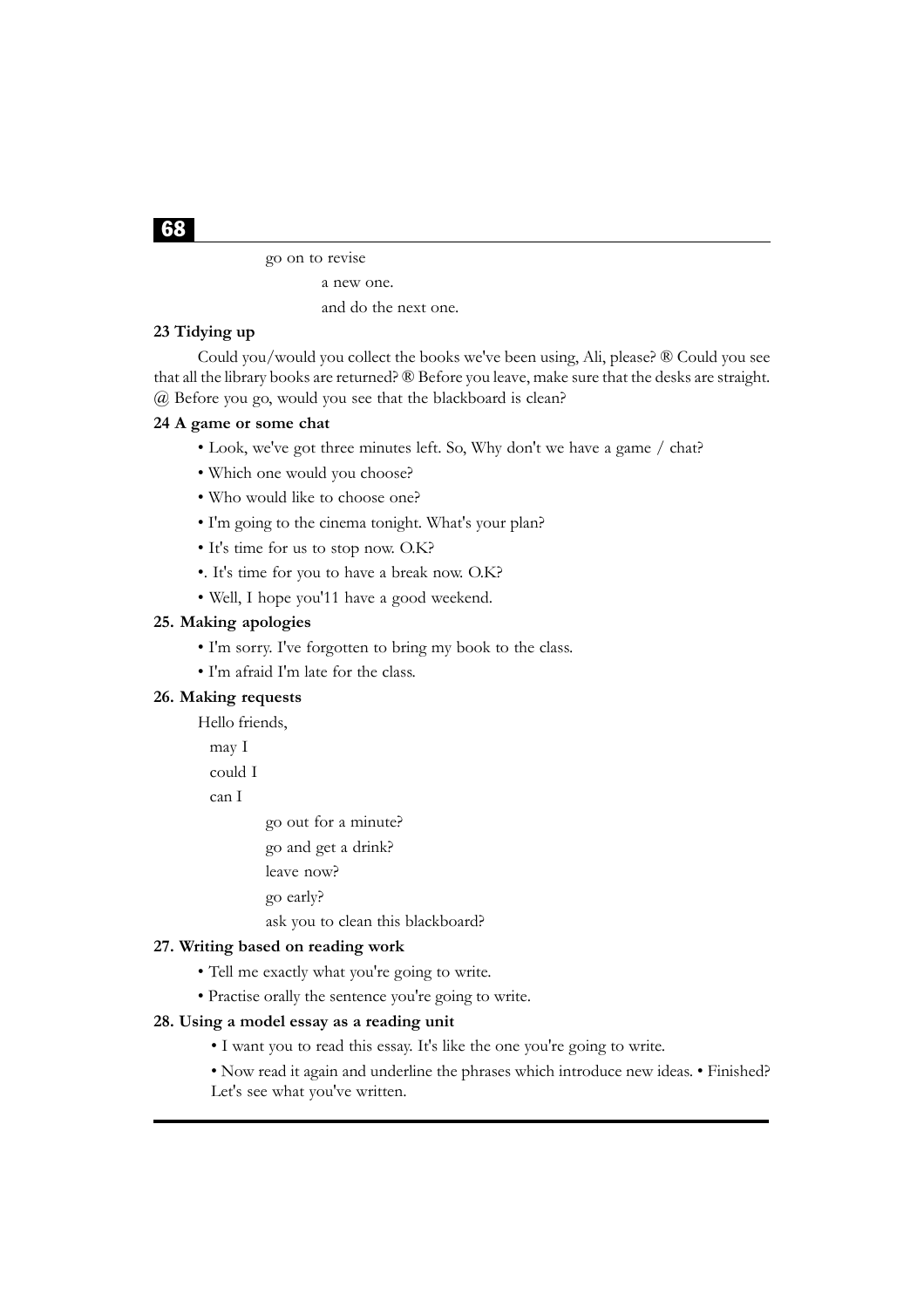- Could you tell me what you've written?
- Now, we're going to write about'\_', which is similar to \_\_\_.
- What shall our main points be?

# **29. Examination practice**

- Read the introductions carefully. Find out how many questions you must answer.
- How much time do you have per question?
- No talking. Close your books and keep them off your desk.
- Don't forget to check your work.
- See that your name and Reg. No. are written on the sheet.
- No turning back, please.

### **30. Returning work**

- You can have your home work back today.
- Gopu, you did very well.
- I' ve given you grades A to E. Some of you haven't done well. Don't repeat this.

#### **31. Preparing to write**

,

- Before you begin to write, let's see if you can tell me what you're going to write.
- Who can read this?
- Hands up / put up your hands if you know.
- Rosa, can you read this?
- Be, careful. That's a new word.
- Listen to how I read it. O.K.?
- See, how I write it.
- Take your pens and papers.
- Watch how to do.

### **32. Helping students to spot their mistakes .**

- There is something missing here.
- Can you tell me what's missing?
- You've forgotten something, here.
- What's that?
- Check your notes / spelling.
- What about grammar?
- Is that a correct sentence? .
- Can you read it to me?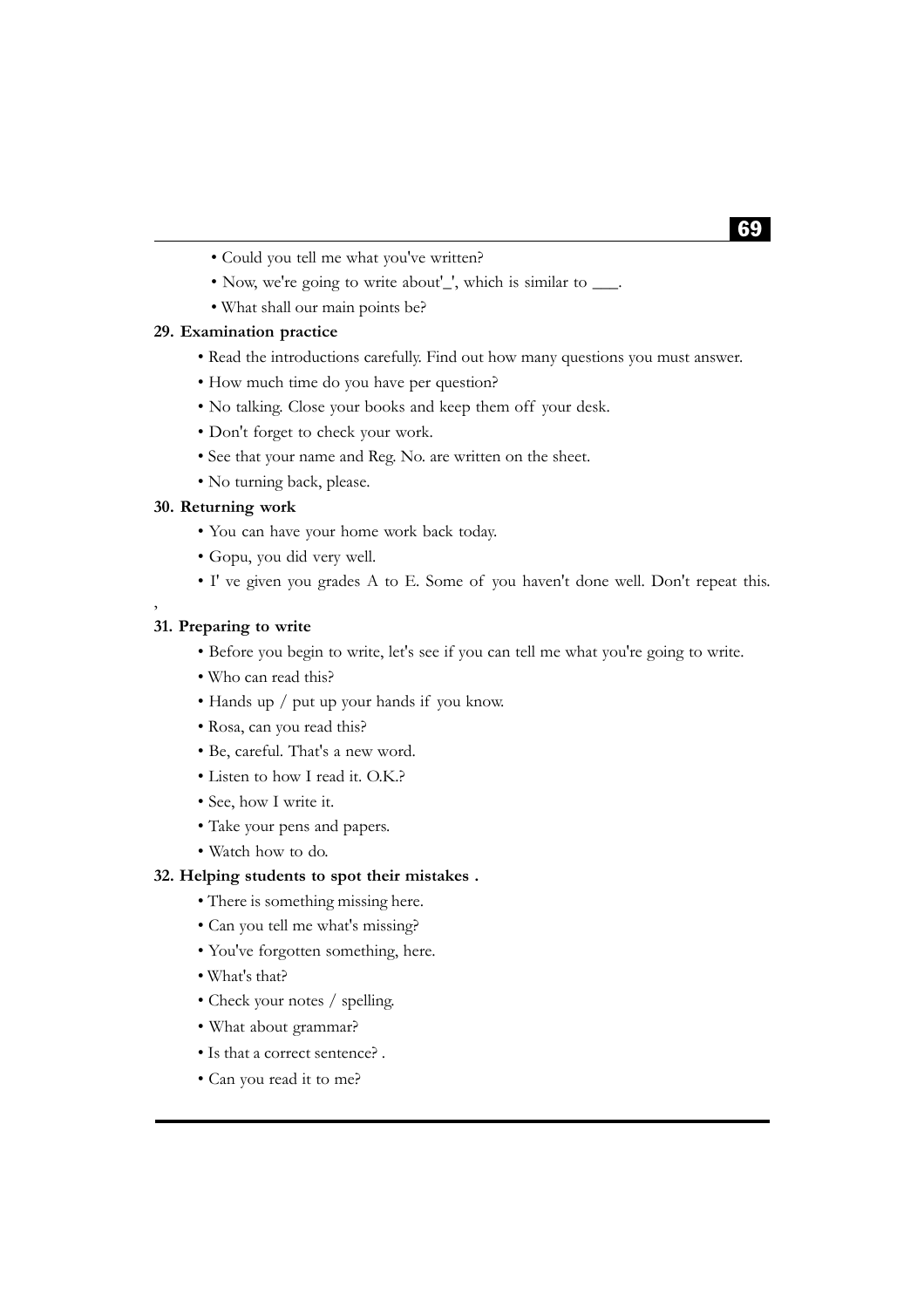- Does it make sense?
- What do you think of it?

## **33. Expressing sympathy**

- I'm sorry to hear that.....
- What a bad luck! \
- Never mind!
- Cheer up!
- Don't worry.
- It's not the end of the world.
- How awful!
- That sounds dreadful.
- Oh! dear,
- That must have been horrible...
- I can't imagine...

#### **34. Expressing admiration**

- Really?
- Did you?
- Were you?
- How amazing?
- That must have been really exciting!
- That sounds wonderful.

# **35. Asking for clarification**

- What do you mean by ...........?
- What does ................ mean?
- How do you say ..............?
- What's the English for....,.......?
- Could you speak a little more slowly?

## **36. Expressing disagreement**

- I doubt it.
- That's very unlikely.
- That's just not the-case.
- I don't agree.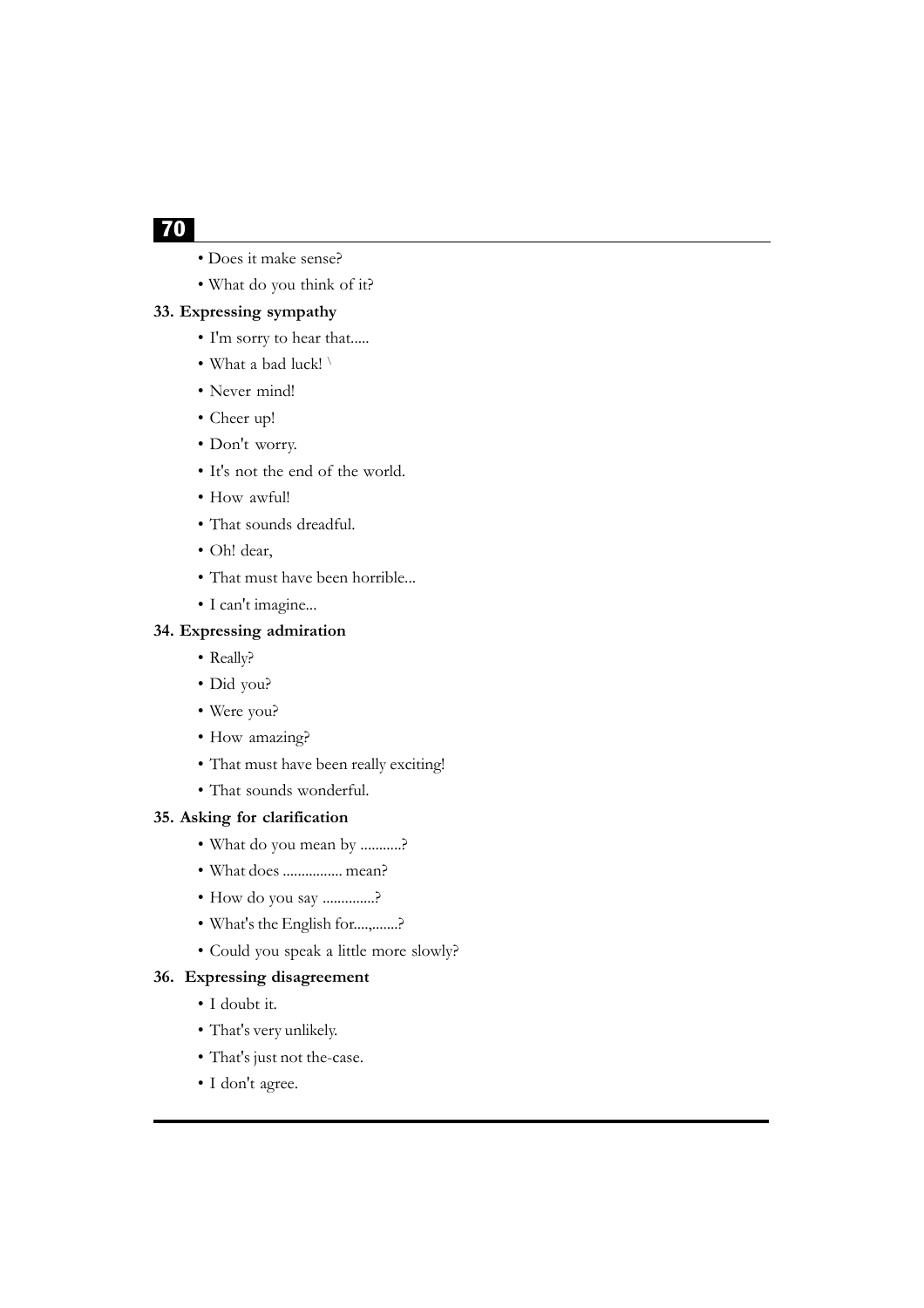### **37. Expressing agreement**

- Right.
- Absolutely.
- Exactly.
- That's it.

### **38. Expressions/or correcting yourself/ rephrasing**

- • *I mean ............*
- Sorry, what I meant to say was ..........

# • What I mean is...............

# **39. Expressing hesitation**

- Now, let me think......
- How can I put it .............
- Or rather..........

# **40. Expressions of interruption**

- Hold on
- Just a minute
- I just wanted to add

#### **41. Inviting others to give opinion**

- What / How about you Reeta?
- What do you think?
- Would you agree with that?
- What's your opinion?
- Would you go along with that?
- How does that strike you?
- How does that sound?

### **42. Expressing surprise**

- What?
- Good heavens!
- Really?
- Eh!

### **43. Suggestions**

- Let's do something.
- Why don't we do that?
- How about doing that?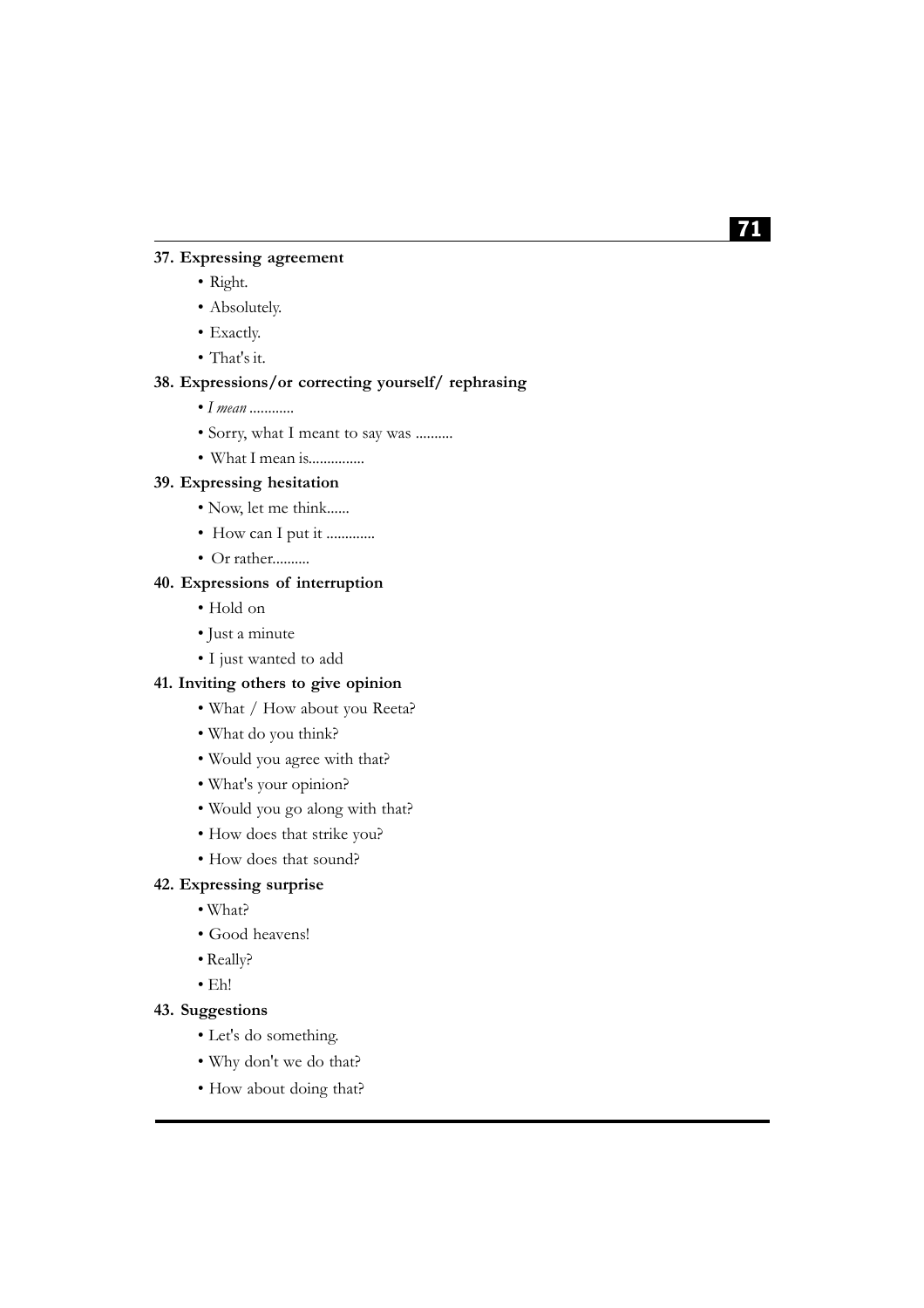- I suppose we might / could do that.
- Why not we do that?

# **44. Request for repetition**

- Sorry, what was that you said?
- Could you say that again, please?
- Could you repeat that?
- Would you mind repeating that?
- I didn't hear what you said.
- I didn't catch it.
- Pardon me / Pardon /1 beg your pardon.

### **45. Introducing the text**

- Right, look at the title.
- What about the title / picture?
- What could it be about?
- Well, I don't know.
- Who can tell me something about...?
- Have you ever been to .....?
- Have you ever heard of....?
- Alright. This book's about ...

#### **46. Beginning to read**

- I want you to read the paragraph.
- I've got some cards with words and pictures.
- Pick out the picture which says .....
- Can you read the instructions for the exercise?

# **47. Checking whether students have understood**

- I hope that's clear.
- That's clear, isn't it?
- Do you understand? •
- Do you know what I mean?
- Got it?
- I hope I have made myself clear.

#### **48. Repeating what others said**

• He / She wanted to know what time it was.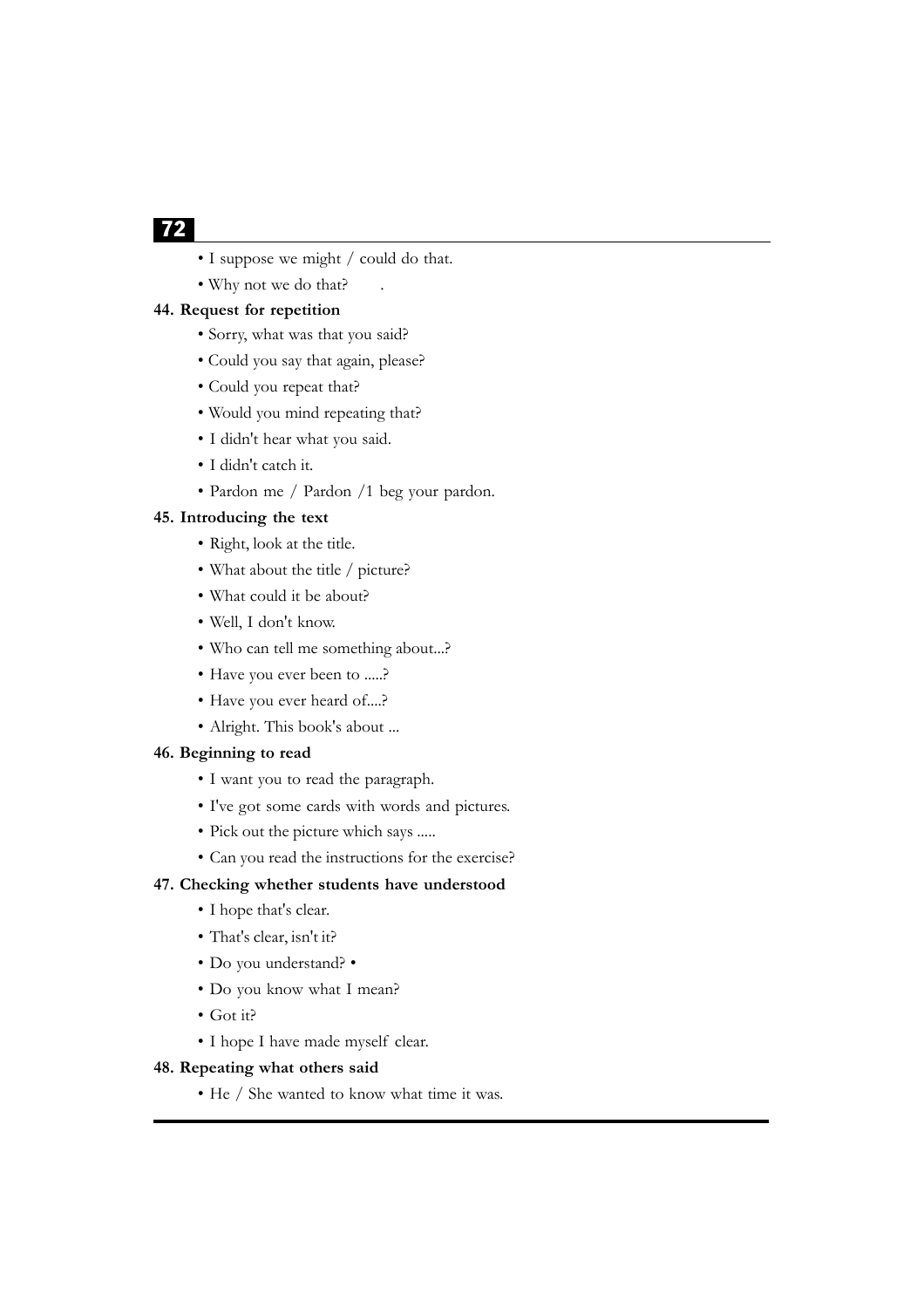- He said he couldn't do that.
- He said he was ill.
- He asked me where I came from.
- He thanked me.

#### **49. Expressing regret**

- I wish I could. .
- I'm sorry I can't.
- I wish I had done it.

#### **50. Refusing to comply with someone's suggestions**

- No, thanks.
- No, thank you, I don't want to ..............
- I refuse to \_\_\_\_\_\_\_
- Why should I? ,
- No, certainly not.
- Anyway.................
- Sorry but ...........
- By the way .......
- I'd just like to say something else
- That reminds me of another point
- Besides that ............

#### **52. Expressing probability and improbability**

- Very likely.
- I think so.
- Probably.
- lexpectso.
- I doubt it.
- I don't think so.
- I don't expect so.
- That's not likely.

#### **52. Expressing Preference**

- Which'd you prefer / like better or ? (tea, coffee)
- What'd you prefer to do or ? (study, work)
- Would you like to go out to night?
- I prefer\_\_\_.
- I like\_\_\_.

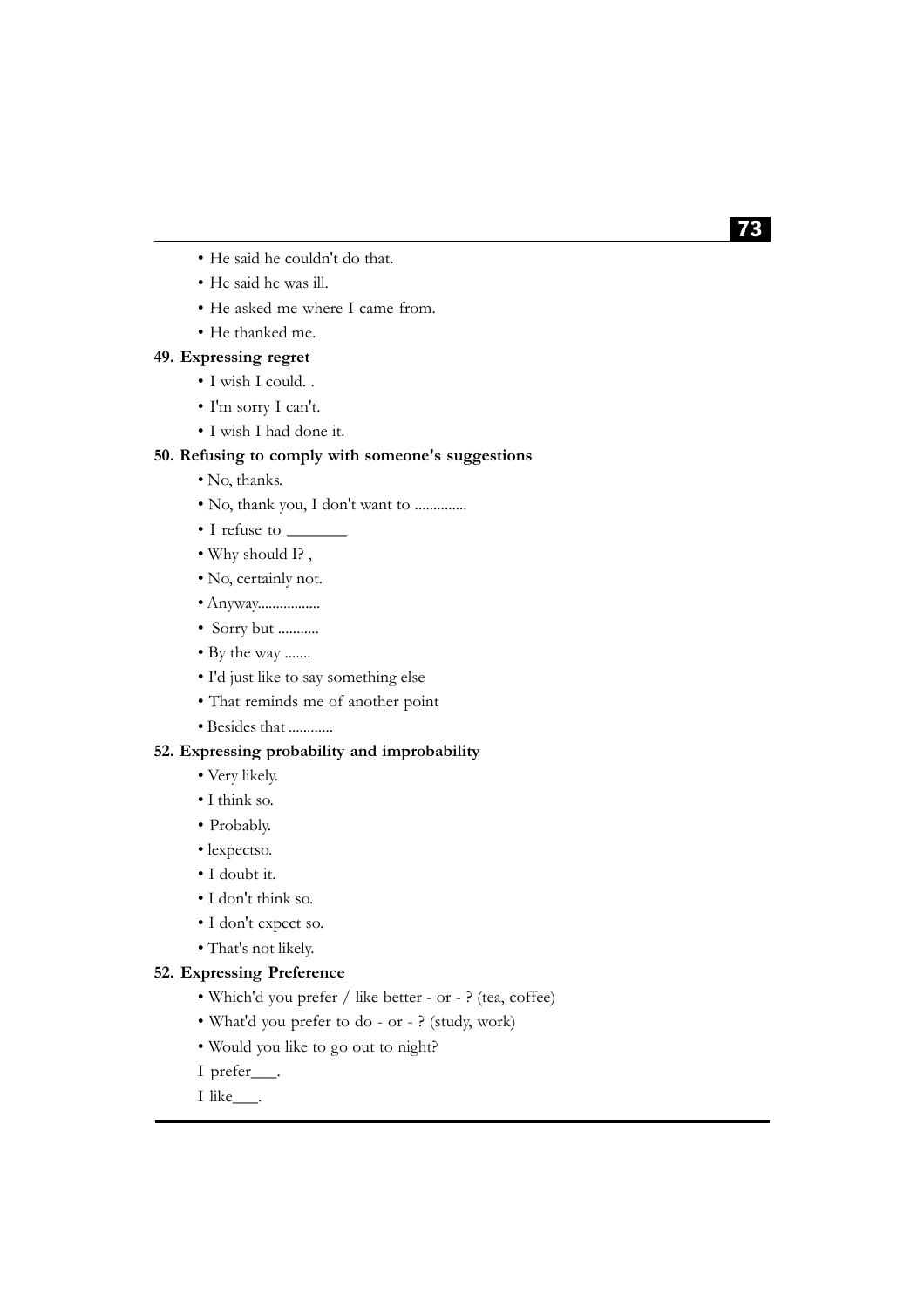# 74

## **53. Praise**

- He / She is sincere.
- He / She is straight forward.
- He/She is intelligent.
- He / She is excellent.

#### **54. Expressing pleasure and displeasure**

- Good .'/That's good!
- Great!/That's great!
- Marvellous!
- How exciting!
- How beautiful!
- Fantastic!
- Oh no!
- What a bore!

### **55. Teaching Vocabulary**

- Let's leam a few new words.
- Listen? Can anyone explain this word in English?
- You all know the word —. What's the opposite of it?
- Can you give a synonym to this word?
- Look. The word ends in 'tion' / 'ness'. So it must be a noun.
- I'll give you a clue. It's something to do with ...

### **56. Encouraging replies**

• Come on, you could say. Don't worry about mistakes.

### **57. How do you introduce people?**

- Let me introduce to you.
- Meet Mr Ram.
- May I introduce Mr Ram to you?
- I would like to introduce Mr Ram to you.

### **58. Ways of giving directions**

- Go straight.
- Take the first / last turn on the left.
- Take a number bus.
- Get off at..
- Go straight and then turn left.
- Take an autorickshaw.
- Is this the way to... /Is this the right way to ----?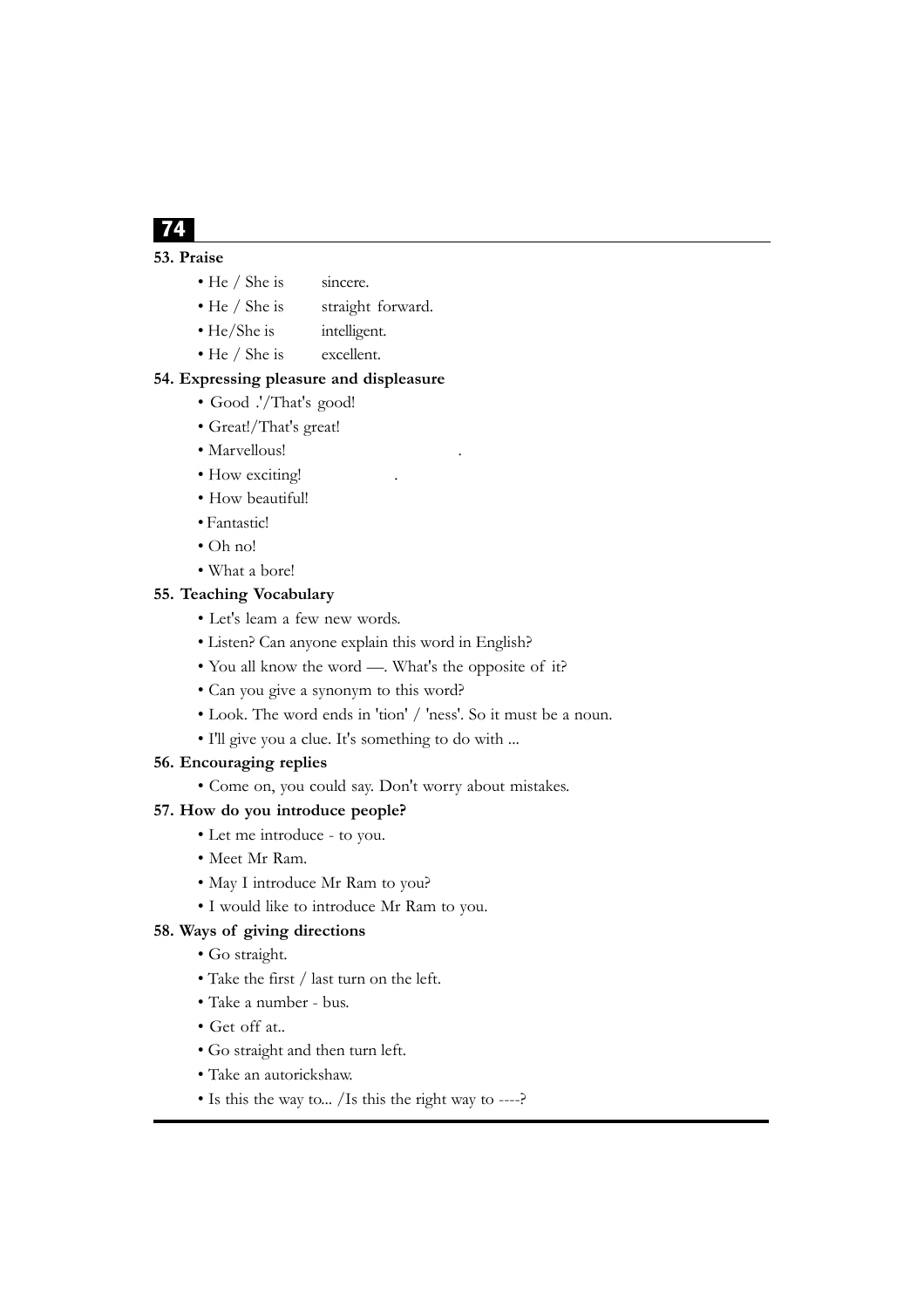### PARTICIPANTS IN THE WORKSHOP

K.M. Unnikrishnan Senior Lecturer DIET, Kasargode

> Suresh P. Lecturer, PSTE DIET, Wayanad

Sheela George MB AUPS Koliyadi

Hydrose C.K. Trainer, BRC (SSA) Beenachi

Abdul Rahiman V.C. PD Trainer GUPS Pinangodu

> Baby Paul PD Trainer GUPS Cottanad

Biju James Trainer, BRC (SSA) Mananthavady

Donna Williams P. RC. LPS Chundale

Abdulla K. Trainer, BRC (SSA) Mananthavady

M.V. Joseph Trainer, BRC (SSA) **Mananthavady** 

## 75